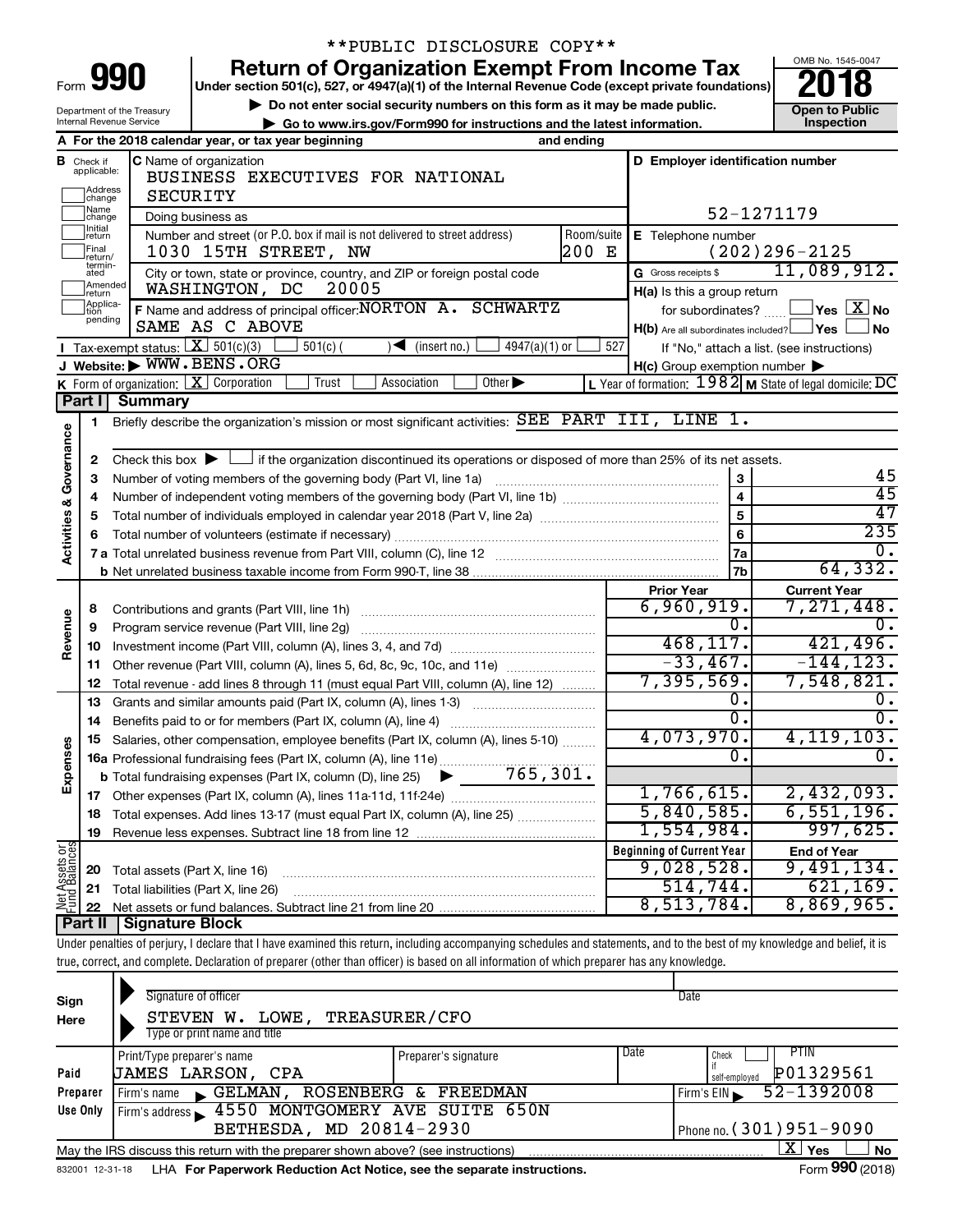|              | 52-1271179<br><b>SECURITY</b><br>Page 2<br>Form 990 (2018)                                                                                                                         |
|--------------|------------------------------------------------------------------------------------------------------------------------------------------------------------------------------------|
|              | <b>Part III   Statement of Program Service Accomplishments</b>                                                                                                                     |
|              |                                                                                                                                                                                    |
| 1            | Briefly describe the organization's mission:                                                                                                                                       |
|              | TO APPLY BEST BUSINESS PRACTICES TO ADDRESS THE NATION'S MOST PRESSING                                                                                                             |
|              | SECURITY CHALLENGES.                                                                                                                                                               |
|              |                                                                                                                                                                                    |
| $\mathbf{2}$ | Did the organization undertake any significant program services during the year which were not listed on the<br>$\sqrt{\mathsf{Yes}\mathord{\;\mathbb{X}}\mathord{\;\mathsf{No}}}$ |
|              | prior Form 990 or 990-EZ?<br>If "Yes," describe these new services on Schedule O.                                                                                                  |
|              | $\sqrt{\ }$ Yes $\sqrt{\ \text{X}}$ No                                                                                                                                             |
| 3            | Did the organization cease conducting, or make significant changes in how it conducts, any program services?                                                                       |
|              | If "Yes," describe these changes on Schedule O.                                                                                                                                    |
| 4            | Describe the organization's program service accomplishments for each of its three largest program services, as measured by expenses.                                               |
|              | Section 501(c)(3) and 501(c)(4) organizations are required to report the amount of grants and allocations to others, the total expenses, and                                       |
|              | revenue, if any, for each program service reported.                                                                                                                                |
| 4a           | 3,048,446. including grants of \$<br>(Expenses \$<br>(Code:<br>) (Revenue \$                                                                                                       |
|              | MEETINGS, PROGRAMS DEVELOPMENT, AND IMPLEMENTATION: BENS SERVES AS A                                                                                                               |
|              | PRIMARY CHANNEL FOR MEANINGFUL EXCHANGE BETWEEN SENIOR PRIVATE SECTOR                                                                                                              |
|              | EXECUTIVES AND LEADERS FROM ACROSS THE NATIONAL SECURITY ENTERPRISE.                                                                                                               |
|              | THROUGH HOSTING EVENTS AND CONVERSATIONS AROUND THE COUNTRY WITH THESE                                                                                                             |
|              | LEADERS, AS WELL AS SELF-FINANCED VISITS TO SITES OF RELEVANCE TO                                                                                                                  |
|              | NATIONAL AND INTERNATIONAL SECURITY, BENS MAKES IT POSSIBLE FOR PRIVATE                                                                                                            |
|              | SECTOR LEADERS TO LEARN ABOUT MAJOR ISSUES CONFRONTING THE NATIONAL                                                                                                                |
|              | SECURITY COMMUNITY AND TO SHARE INSIGHTS AND BEST PRACTICES FROM                                                                                                                   |
|              | INDUSTRY THAT COULD HELP ADDRESS THEIR CURRENT CHALLENGES. IN 2018,                                                                                                                |
|              | BENS HOSTED A TOTAL OF 144 EVENTS AND TRAVELED TO 16 UNIQUE LOCATIONS                                                                                                              |
|              | IN THE U.S. AND AROUND THE WORLD TO OBSERVE KEY MILITARY AND SECURITY                                                                                                              |
|              | MISSIONS FIRSTHAND AND PARTICIPATE IN THOUGHTFUL DIALOGUE THAT                                                                                                                     |
| 4b           | 2, 216, 995. including grants of \$<br>(Expenses \$<br>(Revenue \$<br>(Code:                                                                                                       |
|              | PROJECT DEVELOPMENT AND IMPLEMENTATION: BENS WORK IS<br>FOCUSED<br><b>THREE</b><br>IN                                                                                              |
|              | MAJOR AREAS DESIGNED TO MEET THE NEEDS OF OUR NATIONAL SECURITY                                                                                                                    |
|              | PARTNERS AND MOST EFFECTIVELY ADDRESS THE BUSINESS PRACTICE COMPONENTS                                                                                                             |
|              | THE MAJOR NATIONAL SECURITY CHALLENGES THE UNITED STATES FACES:<br>OF<br>(1)                                                                                                       |
|              | THE 21ST CENTURY NATIONAL SECURITY WORKFORCE, SINCE RECRUITING AND                                                                                                                 |
|              | SUSTAINING A TALENTED WORKFORCE IS CRITICAL TO TACKLING 21ST CENTURY                                                                                                               |
|              | CHALLENGES, ESPECIALLY SAFEGUARDING NATIONAL AND HOMELAND SECURITY; (2)                                                                                                            |
|              | NATIONAL SECURITY STRATEGIC MODERNIZATION/ORGANIZATIONAL                                                                                                                           |
|              | TRANSFORMATION, BECAUSE FOREIGN ADVERSARIES AND MALICIOUS ACTORS                                                                                                                   |
|              | CONTINUOUSLY PROBE BOTH THE PUBLIC AND PRIVATE SECTOR INFRASTRUCTURES                                                                                                              |
|              | FOR VULNERABILITIES TO EXPLOIT AND THE FEDERAL GOVERNMENT HAS                                                                                                                      |
|              | RECOGNIZED THAT PRIVATE SECTOR INVOLVEMENT AND ENGAGEMENT IS CRITICAL                                                                                                              |
| 4c           | (Code: ) (Expenses \$ > including grants of \$ ) (Revenue \$ )                                                                                                                     |
|              |                                                                                                                                                                                    |
|              |                                                                                                                                                                                    |
|              |                                                                                                                                                                                    |
|              |                                                                                                                                                                                    |
|              |                                                                                                                                                                                    |
|              |                                                                                                                                                                                    |
|              | 4d Other program services (Describe in Schedule O.)                                                                                                                                |
|              | (Expenses \$<br>(Revenue \$                                                                                                                                                        |
|              | including grants of \$<br>$\overline{5,265,441}$ .<br>4e Total program service expenses                                                                                            |
|              | Form 990 (2018)                                                                                                                                                                    |
|              | SEE SCHEDULE O FOR CONTINUATION(S)<br>832002 12-31-18                                                                                                                              |
|              | 12130619 745960 03755<br>2018.03050 BUSINESS EXECUTIVES FOR NAT 03755 1                                                                                                            |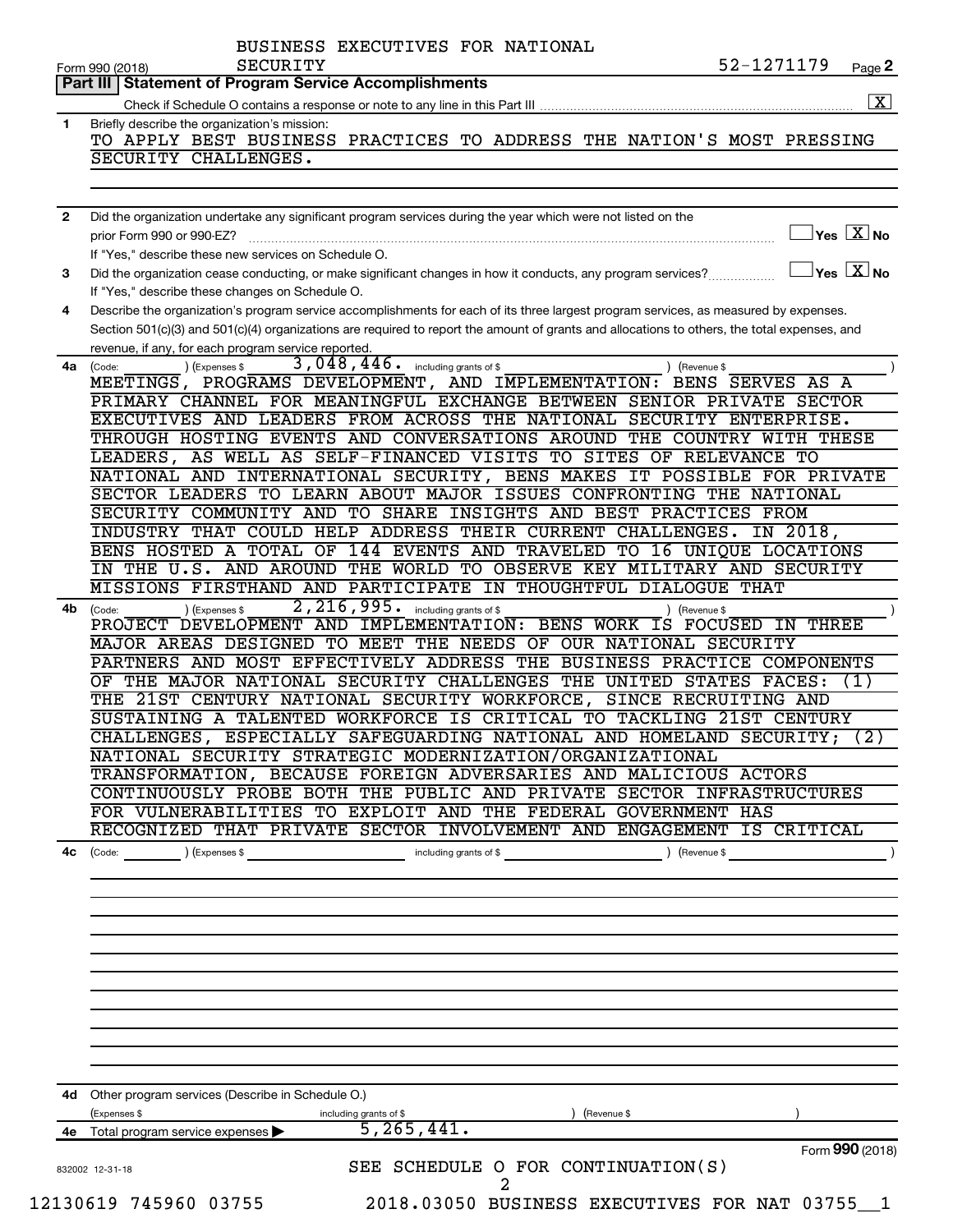**Part IV Checklist of Required Schedules**

|    |                                                                                                                                                                                          |                 | Yes                   | No                      |
|----|------------------------------------------------------------------------------------------------------------------------------------------------------------------------------------------|-----------------|-----------------------|-------------------------|
| 1  | Is the organization described in section $501(c)(3)$ or $4947(a)(1)$ (other than a private foundation)?                                                                                  |                 |                       |                         |
|    | If "Yes," complete Schedule A                                                                                                                                                            | 1               | x                     | $\overline{\mathbf{X}}$ |
| 2  |                                                                                                                                                                                          | $\mathbf{2}$    |                       |                         |
| 3  | Did the organization engage in direct or indirect political campaign activities on behalf of or in opposition to candidates for                                                          |                 |                       | x                       |
| 4  | public office? If "Yes," complete Schedule C, Part I<br>Section 501(c)(3) organizations. Did the organization engage in lobbying activities, or have a section 501(h) election in effect | 3               |                       |                         |
|    |                                                                                                                                                                                          | 4               |                       | x                       |
| 5  | Is the organization a section 501(c)(4), 501(c)(5), or 501(c)(6) organization that receives membership dues, assessments, or                                                             |                 |                       |                         |
|    |                                                                                                                                                                                          | 5               |                       | x                       |
| 6  | Did the organization maintain any donor advised funds or any similar funds or accounts for which donors have the right to                                                                |                 |                       |                         |
|    | provide advice on the distribution or investment of amounts in such funds or accounts? If "Yes," complete Schedule D, Part I                                                             | 6               |                       | х                       |
| 7  | Did the organization receive or hold a conservation easement, including easements to preserve open space,                                                                                |                 |                       |                         |
|    |                                                                                                                                                                                          | $\overline{7}$  |                       | x                       |
| 8  | Did the organization maintain collections of works of art, historical treasures, or other similar assets? If "Yes," complete                                                             |                 |                       |                         |
|    |                                                                                                                                                                                          | 8               |                       | x                       |
| 9  | Did the organization report an amount in Part X, line 21, for escrow or custodial account liability, serve as a custodian for                                                            |                 |                       |                         |
|    | amounts not listed in Part X; or provide credit counseling, debt management, credit repair, or debt negotiation services?                                                                |                 |                       |                         |
|    | If "Yes." complete Schedule D. Part IV                                                                                                                                                   | 9               |                       | х                       |
| 10 | Did the organization, directly or through a related organization, hold assets in temporarily restricted endowments, permanent                                                            |                 |                       |                         |
|    |                                                                                                                                                                                          | 10              |                       | х                       |
| 11 | If the organization's answer to any of the following questions is "Yes," then complete Schedule D, Parts VI, VII, VIII, IX, or X                                                         |                 |                       |                         |
|    | as applicable.                                                                                                                                                                           |                 |                       |                         |
|    | a Did the organization report an amount for land, buildings, and equipment in Part X, line 10? If "Yes," complete Schedule D,<br>Part VI                                                 | 11a             | х                     |                         |
|    | <b>b</b> Did the organization report an amount for investments - other securities in Part X, line 12 that is 5% or more of its total                                                     |                 |                       |                         |
|    |                                                                                                                                                                                          | 11b             |                       | x                       |
|    | c Did the organization report an amount for investments - program related in Part X, line 13 that is 5% or more of its total                                                             |                 |                       |                         |
|    |                                                                                                                                                                                          | 11c             |                       | X.                      |
|    | d Did the organization report an amount for other assets in Part X, line 15 that is 5% or more of its total assets reported in                                                           |                 |                       |                         |
|    |                                                                                                                                                                                          | 11d             |                       | х                       |
|    | e Did the organization report an amount for other liabilities in Part X, line 25? If "Yes," complete Schedule D, Part X                                                                  | 11e             | $\overline{\text{X}}$ |                         |
| f. | Did the organization's separate or consolidated financial statements for the tax year include a footnote that addresses                                                                  |                 |                       |                         |
|    | the organization's liability for uncertain tax positions under FIN 48 (ASC 740)? If "Yes," complete Schedule D, Part X                                                                   | 11f             | х                     |                         |
|    | 12a Did the organization obtain separate, independent audited financial statements for the tax year? If "Yes," complete                                                                  |                 | х                     |                         |
|    | Schedule D, Parts XI and XII<br>b Was the organization included in consolidated, independent audited financial statements for the tax year?                                              | 12a             |                       |                         |
|    | If "Yes," and if the organization answered "No" to line 12a, then completing Schedule D, Parts XI and XII is optional www.                                                               | 12 <sub>b</sub> |                       |                         |
| 13 | Is the organization a school described in section $170(b)(1)(A)(ii)?$ If "Yes," complete Schedule E                                                                                      | 13              |                       | $\overline{\textbf{x}}$ |
|    | 14a Did the organization maintain an office, employees, or agents outside of the United States?                                                                                          | 14a             |                       | X                       |
|    | <b>b</b> Did the organization have aggregate revenues or expenses of more than \$10,000 from grantmaking, fundraising, business,                                                         |                 |                       |                         |
|    | investment, and program service activities outside the United States, or aggregate foreign investments valued at \$100,000                                                               |                 |                       |                         |
|    |                                                                                                                                                                                          | 14b             |                       | x                       |
| 15 | Did the organization report on Part IX, column (A), line 3, more than \$5,000 of grants or other assistance to or for any                                                                |                 |                       |                         |
|    |                                                                                                                                                                                          | 15              |                       | x                       |
| 16 | Did the organization report on Part IX, column (A), line 3, more than \$5,000 of aggregate grants or other assistance to                                                                 |                 |                       |                         |
|    |                                                                                                                                                                                          | 16              |                       | x                       |
| 17 | Did the organization report a total of more than \$15,000 of expenses for professional fundraising services on Part IX,                                                                  |                 |                       | x                       |
|    |                                                                                                                                                                                          | 17              |                       |                         |
| 18 | Did the organization report more than \$15,000 total of fundraising event gross income and contributions on Part VIII, lines                                                             | 18              | x                     |                         |
| 19 | Did the organization report more than \$15,000 of gross income from gaming activities on Part VIII, line 9a? If "Yes,"                                                                   |                 |                       |                         |
|    |                                                                                                                                                                                          | 19              |                       | x                       |
|    | 20a Did the organization operate one or more hospital facilities? If "Yes," complete Schedule H                                                                                          | 20a             |                       | $\overline{\mathtt{x}}$ |
|    |                                                                                                                                                                                          | 20b             |                       |                         |
| 21 | Did the organization report more than \$5,000 of grants or other assistance to any domestic organization or                                                                              |                 |                       |                         |
|    |                                                                                                                                                                                          | 21              |                       | x                       |
|    | 332003 12-31-18                                                                                                                                                                          |                 |                       | Form 990 (2018)         |

832003 12-31-18

12130619 745960 03755 2018.03050 BUSINESS EXECUTIVES FOR NAT 03755\_\_1

3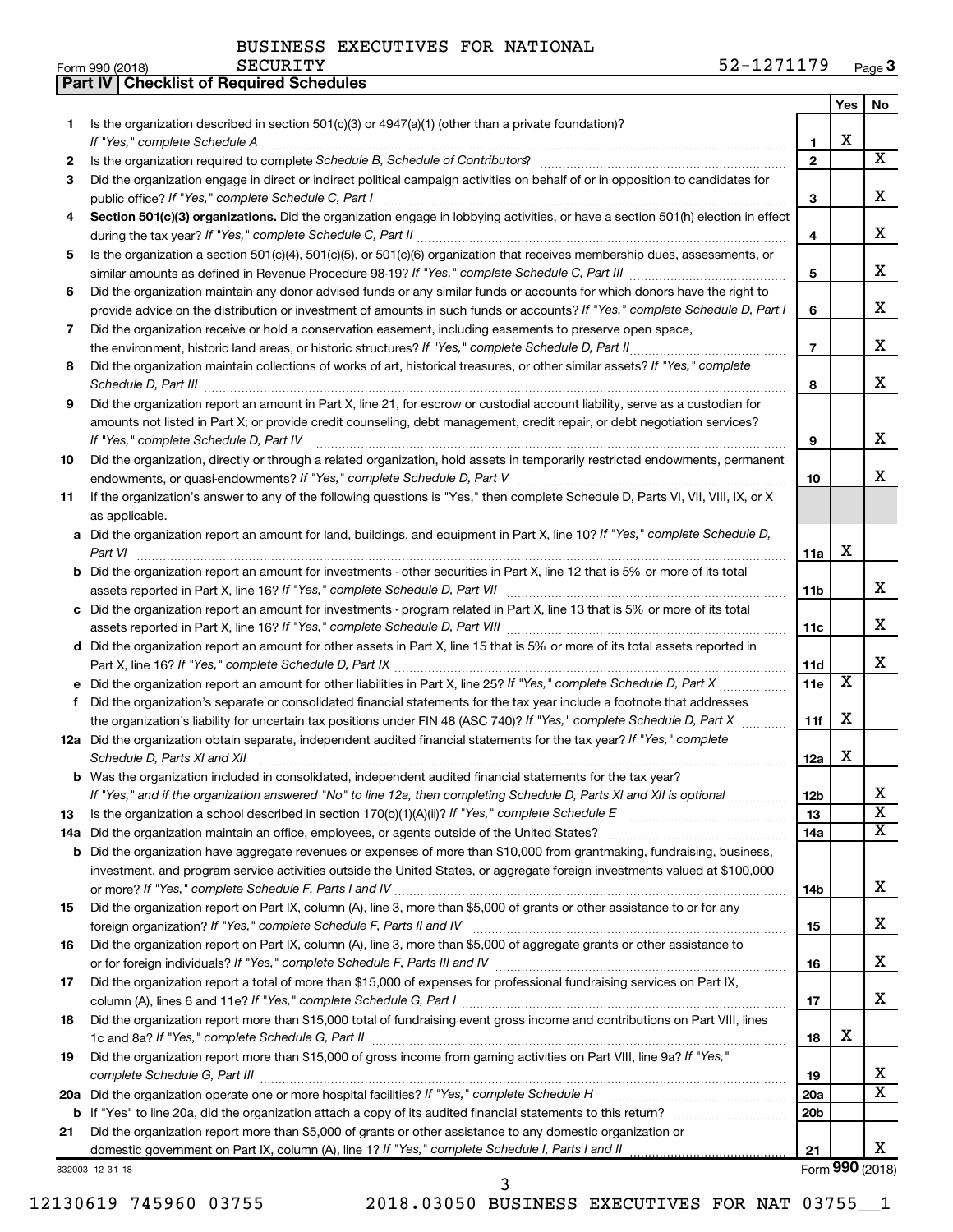*(continued)*

**Part IV Checklist of Required Schedules**

| Form 990 (2018) | SECURITY | 271170<br>$ \sim$<br>Page 4<br>ے ر<br><b>A</b> |
|-----------------|----------|------------------------------------------------|
|-----------------|----------|------------------------------------------------|

|               |                                                                                                                                                               |                 | Yes                     | No                      |
|---------------|---------------------------------------------------------------------------------------------------------------------------------------------------------------|-----------------|-------------------------|-------------------------|
| 22            | Did the organization report more than \$5,000 of grants or other assistance to or for domestic individuals on                                                 |                 |                         |                         |
|               |                                                                                                                                                               | 22              |                         | х                       |
| 23            | Did the organization answer "Yes" to Part VII, Section A, line 3, 4, or 5 about compensation of the organization's current                                    |                 |                         |                         |
|               | and former officers, directors, trustees, key employees, and highest compensated employees? If "Yes," complete                                                |                 |                         |                         |
|               | Schedule J                                                                                                                                                    | 23              | х                       |                         |
|               | 24a Did the organization have a tax-exempt bond issue with an outstanding principal amount of more than \$100,000 as of the                                   |                 |                         |                         |
|               | last day of the year, that was issued after December 31, 2002? If "Yes," answer lines 24b through 24d and complete                                            |                 |                         |                         |
|               | Schedule K. If "No," go to line 25a                                                                                                                           | 24a             |                         | x                       |
|               | <b>b</b> Did the organization invest any proceeds of tax-exempt bonds beyond a temporary period exception?                                                    | 24 <sub>b</sub> |                         |                         |
|               | c Did the organization maintain an escrow account other than a refunding escrow at any time during the year to defease                                        |                 |                         |                         |
|               |                                                                                                                                                               | 24c<br>24d      |                         |                         |
|               |                                                                                                                                                               |                 |                         |                         |
|               | 25a Section 501(c)(3), 501(c)(4), and 501(c)(29) organizations. Did the organization engage in an excess benefit                                              | 25a             |                         | x                       |
|               | <b>b</b> Is the organization aware that it engaged in an excess benefit transaction with a disqualified person in a prior year, and                           |                 |                         |                         |
|               | that the transaction has not been reported on any of the organization's prior Forms 990 or 990-EZ? If "Yes," complete                                         |                 |                         |                         |
|               | Schedule L, Part I                                                                                                                                            | 25 <sub>b</sub> |                         | x                       |
| 26            | Did the organization report any amount on Part X, line 5, 6, or 22 for receivables from or payables to any current or                                         |                 |                         |                         |
|               | former officers, directors, trustees, key employees, highest compensated employees, or disqualified persons? If "Yes,"                                        |                 |                         |                         |
|               | complete Schedule L, Part II                                                                                                                                  | 26              |                         | х                       |
| 27            | Did the organization provide a grant or other assistance to an officer, director, trustee, key employee, substantial                                          |                 |                         |                         |
|               | contributor or employee thereof, a grant selection committee member, or to a 35% controlled entity or family member                                           |                 |                         |                         |
|               |                                                                                                                                                               | 27              |                         | x                       |
| 28            | Was the organization a party to a business transaction with one of the following parties (see Schedule L, Part IV                                             |                 |                         |                         |
|               | instructions for applicable filing thresholds, conditions, and exceptions):                                                                                   |                 |                         |                         |
| а             | A current or former officer, director, trustee, or key employee? If "Yes," complete Schedule L, Part IV                                                       | 28a             |                         | х                       |
| b             | A family member of a current or former officer, director, trustee, or key employee? If "Yes," complete Schedule L, Part IV                                    | 28b             |                         | $\overline{\textbf{X}}$ |
|               | c An entity of which a current or former officer, director, trustee, or key employee (or a family member thereof) was an officer,                             |                 |                         |                         |
|               | director, trustee, or direct or indirect owner? If "Yes," complete Schedule L, Part IV                                                                        | 28c             |                         | X                       |
| 29            |                                                                                                                                                               | 29              | $\overline{\textbf{x}}$ |                         |
| 30            | Did the organization receive contributions of art, historical treasures, or other similar assets, or qualified conservation                                   |                 |                         | х                       |
|               |                                                                                                                                                               | 30              |                         |                         |
| 31            | Did the organization liquidate, terminate, or dissolve and cease operations?<br>If "Yes," complete Schedule N, Part I                                         | 31              |                         | х                       |
| 32            | Did the organization sell, exchange, dispose of, or transfer more than 25% of its net assets? If "Yes," complete                                              |                 |                         |                         |
|               |                                                                                                                                                               | 32              |                         | х                       |
| 33            | Did the organization own 100% of an entity disregarded as separate from the organization under Regulations                                                    |                 |                         |                         |
|               | sections 301.7701-2 and 301.7701-3? If "Yes," complete Schedule R, Part I                                                                                     | 33              |                         | х                       |
| 34            | Was the organization related to any tax-exempt or taxable entity? If "Yes," complete Schedule R, Part II, III, or IV, and                                     |                 |                         |                         |
|               | Part V, line 1                                                                                                                                                | 34              |                         | x                       |
|               |                                                                                                                                                               | 35a             |                         | $\overline{\textbf{X}}$ |
|               | b If "Yes" to line 35a, did the organization receive any payment from or engage in any transaction with a controlled entity                                   |                 |                         |                         |
|               |                                                                                                                                                               | 35 <sub>b</sub> |                         |                         |
| 36            | Section 501(c)(3) organizations. Did the organization make any transfers to an exempt non-charitable related organization?                                    |                 |                         |                         |
|               |                                                                                                                                                               | 36              |                         | х                       |
| 37            | Did the organization conduct more than 5% of its activities through an entity that is not a related organization                                              |                 |                         |                         |
|               |                                                                                                                                                               | 37              |                         | х                       |
| 38            | Did the organization complete Schedule O and provide explanations in Schedule O for Part VI, lines 11b and 19?                                                |                 |                         |                         |
|               |                                                                                                                                                               | 38              | х                       |                         |
| <b>Part V</b> | <b>Statements Regarding Other IRS Filings and Tax Compliance</b>                                                                                              |                 |                         |                         |
|               | Check if Schedule O contains a response or note to any line in this Part V [100] contains according to contains a response or note to any line in this Part V |                 |                         |                         |
|               | 19                                                                                                                                                            |                 | Yes                     | No                      |
|               | 1a<br><b>b</b> Enter the number of Forms W-2G included in line 1a. Enter -0- if not applicable<br>1b                                                          |                 |                         |                         |
|               | c Did the organization comply with backup withholding rules for reportable payments to vendors and reportable gaming                                          |                 |                         |                         |
|               |                                                                                                                                                               | 1c              | х                       |                         |
|               | 832004 12-31-18                                                                                                                                               |                 |                         | Form 990 (2018)         |
|               | 4                                                                                                                                                             |                 |                         |                         |
|               |                                                                                                                                                               |                 |                         |                         |

12130619 745960 03755 2018.03050 BUSINESS EXECUTIVES FOR NAT 03755\_\_1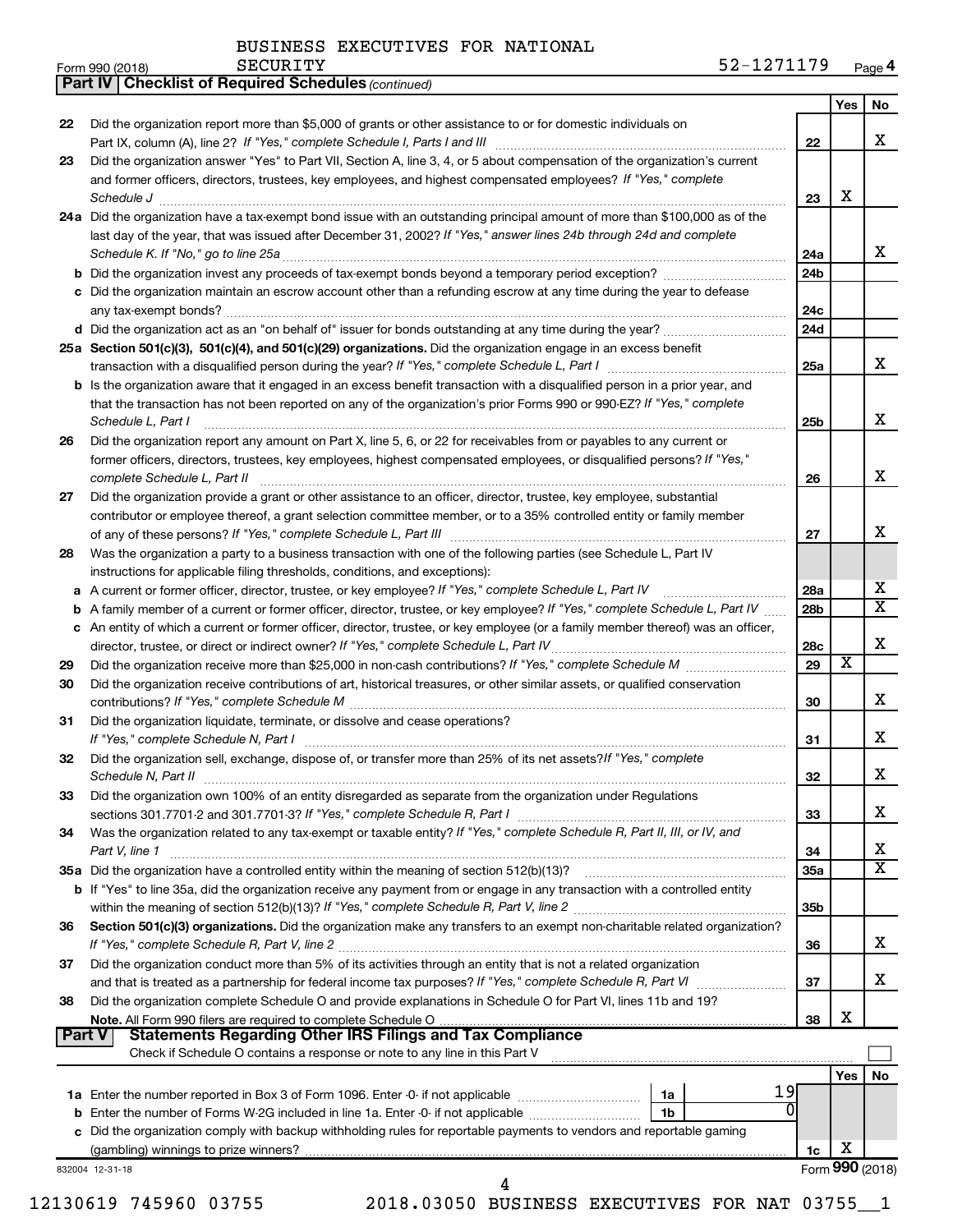|  | BUSINESS EXECUTIVES FOR NATIONAL |  |  |
|--|----------------------------------|--|--|
|--|----------------------------------|--|--|

| Part V | Statements Regarding Other IRS Filings and Tax Compliance (continued)                                                                                        |     |                       |                         |
|--------|--------------------------------------------------------------------------------------------------------------------------------------------------------------|-----|-----------------------|-------------------------|
|        |                                                                                                                                                              |     | Yes                   | No                      |
|        | 2a Enter the number of employees reported on Form W-3, Transmittal of Wage and Tax Statements,                                                               |     |                       |                         |
|        | 47<br>filed for the calendar year ending with or within the year covered by this return<br>2a                                                                |     |                       |                         |
|        | <b>b</b> If at least one is reported on line 2a, did the organization file all required federal employment tax returns?                                      | 2b  | X                     |                         |
|        |                                                                                                                                                              |     |                       |                         |
| За     | Did the organization have unrelated business gross income of \$1,000 or more during the year?                                                                | За  | х                     |                         |
|        |                                                                                                                                                              | 3b  | $\overline{\text{X}}$ |                         |
|        | 4a At any time during the calendar year, did the organization have an interest in, or a signature or other authority over, a                                 |     |                       |                         |
|        | financial account in a foreign country (such as a bank account, securities account, or other financial account)?                                             | 4a  |                       | х                       |
|        | <b>b</b> If "Yes," enter the name of the foreign country: $\blacktriangleright$                                                                              |     |                       |                         |
|        | See instructions for filing requirements for FinCEN Form 114, Report of Foreign Bank and Financial Accounts (FBAR).                                          |     |                       |                         |
| 5a     |                                                                                                                                                              | 5a  |                       | х                       |
| b      |                                                                                                                                                              | 5b  |                       | $\overline{\textbf{x}}$ |
|        |                                                                                                                                                              | 5с  |                       |                         |
|        | 6a Does the organization have annual gross receipts that are normally greater than \$100,000, and did the organization solicit                               |     |                       |                         |
|        |                                                                                                                                                              | 6a  |                       | х                       |
|        | b If "Yes," did the organization include with every solicitation an express statement that such contributions or gifts                                       |     |                       |                         |
|        | were not tax deductible?                                                                                                                                     | 6b  |                       |                         |
| 7      | Organizations that may receive deductible contributions under section 170(c).                                                                                |     |                       |                         |
| a      | Did the organization receive a payment in excess of \$75 made partly as a contribution and partly for goods and services provided to the payor?              | 7a  | х                     |                         |
| b      |                                                                                                                                                              | 7b  | $\overline{\text{X}}$ |                         |
| c      | Did the organization sell, exchange, or otherwise dispose of tangible personal property for which it was required                                            |     |                       |                         |
|        | to file Form 8282?                                                                                                                                           | 7c  |                       | х                       |
|        | 7d                                                                                                                                                           |     |                       | х                       |
|        | Did the organization receive any funds, directly or indirectly, to pay premiums on a personal benefit contract?                                              |     |                       |                         |
| f      |                                                                                                                                                              |     |                       |                         |
| g      | If the organization received a contribution of qualified intellectual property, did the organization file Form 8899 as required?                             |     |                       |                         |
| h      | If the organization received a contribution of cars, boats, airplanes, or other vehicles, did the organization file a Form 1098-C?                           |     |                       |                         |
| 8      | Sponsoring organizations maintaining donor advised funds. Did a donor advised fund maintained by the                                                         |     |                       |                         |
|        | N/A                                                                                                                                                          | 8   |                       |                         |
| 9      | Sponsoring organizations maintaining donor advised funds.                                                                                                    |     |                       |                         |
| а      | N/A<br>Did the sponsoring organization make any taxable distributions under section 4966?                                                                    | 9а  |                       |                         |
| b      | N/A                                                                                                                                                          | 9b  |                       |                         |
| 10     | Section 501(c)(7) organizations. Enter:                                                                                                                      |     |                       |                         |
|        | 10a                                                                                                                                                          |     |                       |                         |
|        | 10 <sub>b</sub><br>Gross receipts, included on Form 990, Part VIII, line 12, for public use of club facilities                                               |     |                       |                         |
| 11     | Section 501(c)(12) organizations. Enter:                                                                                                                     |     |                       |                         |
| а      | N/A<br>11a                                                                                                                                                   |     |                       |                         |
|        | Gross income from other sources (Do not net amounts due or paid to other sources against                                                                     |     |                       |                         |
|        | amounts due or received from them.)<br>11b                                                                                                                   |     |                       |                         |
|        | 12a Section 4947(a)(1) non-exempt charitable trusts. Is the organization filing Form 990 in lieu of Form 1041?                                               | 12a |                       |                         |
|        | <b>b</b> If "Yes," enter the amount of tax-exempt interest received or accrued during the year $\ldots$ $\mathbf{N}/\mathbf{A}$ .<br>12b                     |     |                       |                         |
| 13     | Section 501(c)(29) qualified nonprofit health insurance issuers.<br>N/A                                                                                      |     |                       |                         |
|        |                                                                                                                                                              | 13a |                       |                         |
|        | Note. See the instructions for additional information the organization must report on Schedule O.                                                            |     |                       |                         |
|        | <b>b</b> Enter the amount of reserves the organization is required to maintain by the states in which the                                                    |     |                       |                         |
|        | 13b                                                                                                                                                          |     |                       |                         |
| c      | 13c                                                                                                                                                          |     |                       | x                       |
|        | 14a Did the organization receive any payments for indoor tanning services during the tax year?                                                               | 14a |                       |                         |
|        |                                                                                                                                                              | 14b |                       |                         |
| 15     | Is the organization subject to the section 4960 tax on payment(s) of more than \$1,000,000 in remuneration or                                                |     |                       | х                       |
|        |                                                                                                                                                              | 15  |                       |                         |
|        | If "Yes," see instructions and file Form 4720, Schedule N.                                                                                                   |     |                       | x                       |
| 16     | Is the organization an educational institution subject to the section 4968 excise tax on net investment income?<br>If "Yes," complete Form 4720, Schedule O. | 16  |                       |                         |
|        |                                                                                                                                                              |     |                       |                         |

Form (2018) **990**

832005 12-31-18

l,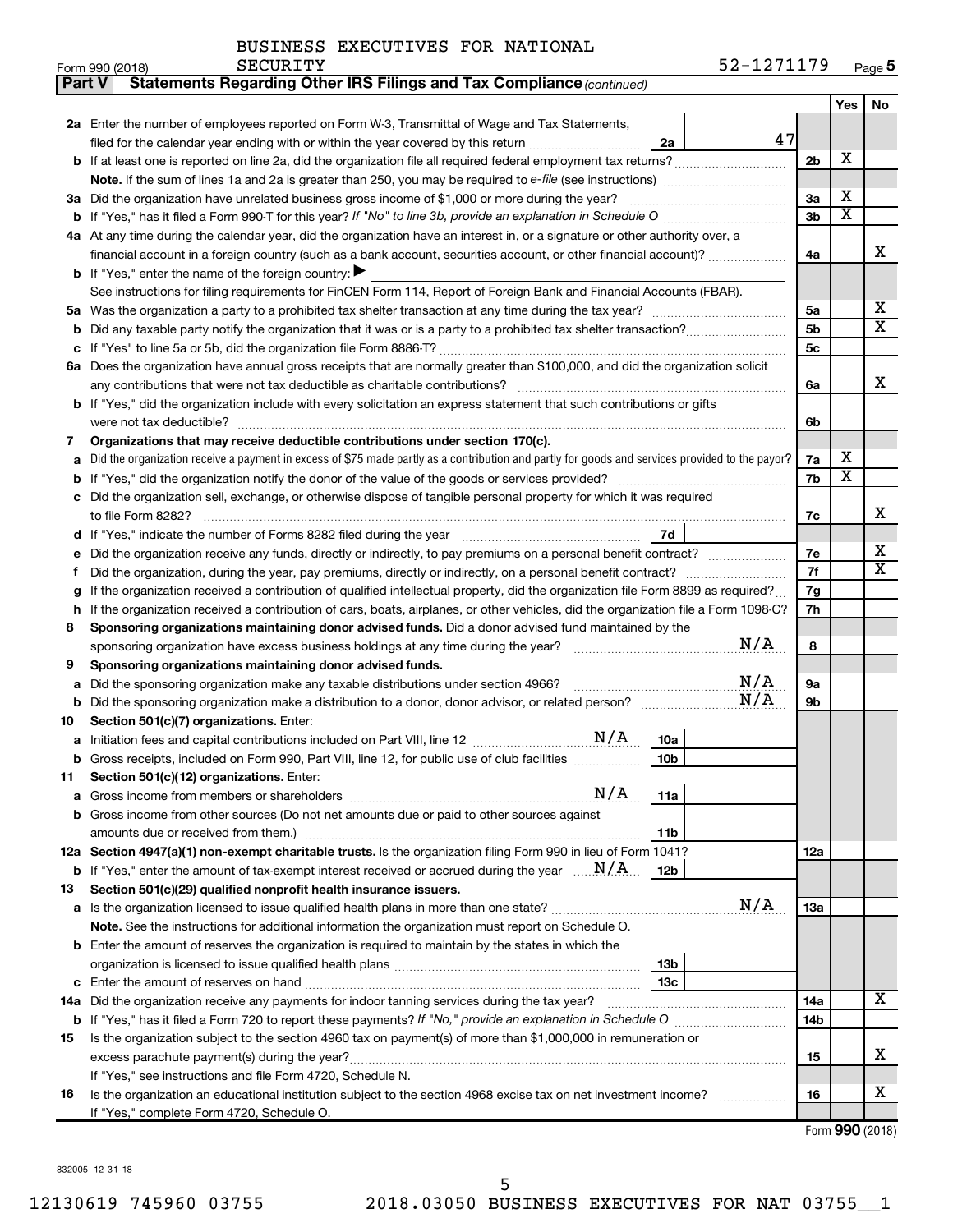| Form 990 (2018) | SECURITY | 52-1271179                                                                                                                         | Pag |
|-----------------|----------|------------------------------------------------------------------------------------------------------------------------------------|-----|
|                 |          | <b>Part VI Governance, Management, and Disclosure</b> For each "Yes" response to lines 2 through 7b below, and for a "No" response |     |
|                 |          | to line 8a, 8b, or 10b below, describe the circumstances, processes, or changes in Schedule O. See instructions.                   |     |

|     |                                                                                                                                                                                                                               |    |    |                 |                         | $\boxed{\textbf{X}}$         |
|-----|-------------------------------------------------------------------------------------------------------------------------------------------------------------------------------------------------------------------------------|----|----|-----------------|-------------------------|------------------------------|
|     | <b>Section A. Governing Body and Management</b>                                                                                                                                                                               |    |    |                 |                         |                              |
|     |                                                                                                                                                                                                                               |    |    |                 | Yes l                   | No                           |
|     | 1a Enter the number of voting members of the governing body at the end of the tax year                                                                                                                                        | 1a | 45 |                 |                         |                              |
|     | If there are material differences in voting rights among members of the governing body, or if the governing                                                                                                                   |    |    |                 |                         |                              |
|     | body delegated broad authority to an executive committee or similar committee, explain in Schedule O.                                                                                                                         |    |    |                 |                         |                              |
| b   | Enter the number of voting members included in line 1a, above, who are independent                                                                                                                                            | 1b | 45 |                 |                         |                              |
| 2   | Did any officer, director, trustee, or key employee have a family relationship or a business relationship with any other                                                                                                      |    |    |                 |                         |                              |
|     | officer, director, trustee, or key employee?                                                                                                                                                                                  |    |    | 2               |                         | x                            |
| 3   | Did the organization delegate control over management duties customarily performed by or under the direct supervision                                                                                                         |    |    |                 |                         |                              |
|     |                                                                                                                                                                                                                               |    |    | 3               |                         | x<br>$\overline{\mathbf{x}}$ |
| 4   | Did the organization make any significant changes to its governing documents since the prior Form 990 was filed?                                                                                                              |    |    | 4               |                         | $\overline{\textbf{x}}$      |
| 5   |                                                                                                                                                                                                                               |    |    | 5               |                         | $\overline{\mathbf{x}}$      |
| 6   | Did the organization have members or stockholders?                                                                                                                                                                            |    |    | 6               |                         |                              |
| 7a  | Did the organization have members, stockholders, or other persons who had the power to elect or appoint one or                                                                                                                |    |    |                 |                         | x                            |
|     | more members of the governing body?                                                                                                                                                                                           |    |    | 7a              |                         |                              |
| b   | Are any governance decisions of the organization reserved to (or subject to approval by) members, stockholders, or                                                                                                            |    |    |                 |                         | x                            |
|     | persons other than the governing body?<br>Did the organization contemporaneously document the meetings held or written actions undertaken during the year by the following:                                                   |    |    | 7b              |                         |                              |
| 8   |                                                                                                                                                                                                                               |    |    |                 | х                       |                              |
| a   | Each committee with authority to act on behalf of the governing body?                                                                                                                                                         |    |    | 8а<br>8b        | $\overline{\mathbf{X}}$ |                              |
| b   |                                                                                                                                                                                                                               |    |    |                 |                         |                              |
| 9   | Is there any officer, director, trustee, or key employee listed in Part VII, Section A, who cannot be reached at the                                                                                                          |    |    | 9               |                         | x                            |
|     | Section B. Policies (This Section B requests information about policies not required by the Internal Revenue Code.)                                                                                                           |    |    |                 |                         |                              |
|     |                                                                                                                                                                                                                               |    |    |                 | Yes                     | No                           |
|     |                                                                                                                                                                                                                               |    |    | <b>10a</b>      |                         | $\overline{\mathbf{x}}$      |
|     | b If "Yes," did the organization have written policies and procedures governing the activities of such chapters, affiliates,                                                                                                  |    |    |                 |                         |                              |
|     |                                                                                                                                                                                                                               |    |    | 10 <sub>b</sub> |                         |                              |
|     | 11a Has the organization provided a complete copy of this Form 990 to all members of its governing body before filing the form?                                                                                               |    |    |                 | X                       |                              |
| b   | Describe in Schedule O the process, if any, used by the organization to review this Form 990.                                                                                                                                 |    |    | 11a             |                         |                              |
| 12a | Did the organization have a written conflict of interest policy? If "No," go to line 13                                                                                                                                       |    |    | 12a             | х                       |                              |
| b   | Were officers, directors, or trustees, and key employees required to disclose annually interests that could give rise to conflicts?                                                                                           |    |    | 12 <sub>b</sub> | х                       |                              |
| с   | Did the organization regularly and consistently monitor and enforce compliance with the policy? If "Yes," describe                                                                                                            |    |    |                 |                         |                              |
|     | in Schedule O how this was done                                                                                                                                                                                               |    |    | 12c             | x                       |                              |
| 13  | Did the organization have a written whistleblower policy?                                                                                                                                                                     |    |    | 13              | X                       |                              |
| 14  |                                                                                                                                                                                                                               |    |    | 14              | X                       |                              |
| 15  | Did the process for determining compensation of the following persons include a review and approval by independent                                                                                                            |    |    |                 |                         |                              |
|     | persons, comparability data, and contemporaneous substantiation of the deliberation and decision?                                                                                                                             |    |    |                 |                         |                              |
|     | The organization's CEO, Executive Director, or top management official manufactured content of the organization's CEO, Executive Director, or top management official manufactured and the state of the state of the state of |    |    | 15a             | х                       |                              |
| b   |                                                                                                                                                                                                                               |    |    | 15 <sub>b</sub> |                         | X                            |
|     | If "Yes" to line 15a or 15b, describe the process in Schedule O (see instructions).                                                                                                                                           |    |    |                 |                         |                              |
|     | 16a Did the organization invest in, contribute assets to, or participate in a joint venture or similar arrangement with a                                                                                                     |    |    |                 |                         |                              |
|     | taxable entity during the year?                                                                                                                                                                                               |    |    | 16a             |                         | х                            |
|     | b If "Yes," did the organization follow a written policy or procedure requiring the organization to evaluate its participation                                                                                                |    |    |                 |                         |                              |
|     | in joint venture arrangements under applicable federal tax law, and take steps to safeguard the organization's                                                                                                                |    |    |                 |                         |                              |
|     | exempt status with respect to such arrangements?                                                                                                                                                                              |    |    | 16b             |                         |                              |
|     | <b>Section C. Disclosure</b>                                                                                                                                                                                                  |    |    |                 |                         |                              |
| 17  | List the states with which a copy of this Form 990 is required to be filed $\blacktriangleright$ SEE SCHEDULE O                                                                                                               |    |    |                 |                         |                              |
| 18  | Section 6104 requires an organization to make its Forms 1023 (1024 or 1024 A if applicable), 990, and 990-T (Section 501(c)(3)s only) available                                                                               |    |    |                 |                         |                              |
|     | for public inspection. Indicate how you made these available. Check all that apply.<br>$\boxed{\textbf{X}}$ Other (explain in Schedule O)<br>$X$ Own website                                                                  |    |    |                 |                         |                              |
|     | Another's website<br>Upon request                                                                                                                                                                                             |    |    |                 |                         |                              |
| 19  | Describe in Schedule O whether (and if so, how) the organization made its governing documents, conflict of interest policy, and financial                                                                                     |    |    |                 |                         |                              |
|     | statements available to the public during the tax year.<br>State the name, address, and telephone number of the person who possesses the organization's books and records                                                     |    |    |                 |                         |                              |
| 20  | STEVEN W. LOWE - (202)296-2125                                                                                                                                                                                                |    |    |                 |                         |                              |
|     | 1030 15TH STREET, SUITE 200E, WASHINGTON, DC<br>20005                                                                                                                                                                         |    |    |                 |                         |                              |
|     | 832006 12-31-18                                                                                                                                                                                                               |    |    |                 |                         | Form 990 (2018)              |
|     | 6                                                                                                                                                                                                                             |    |    |                 |                         |                              |

12130619 745960 03755 2018.03050 BUSINESS EXECUTIVES FOR NAT 03755\_\_1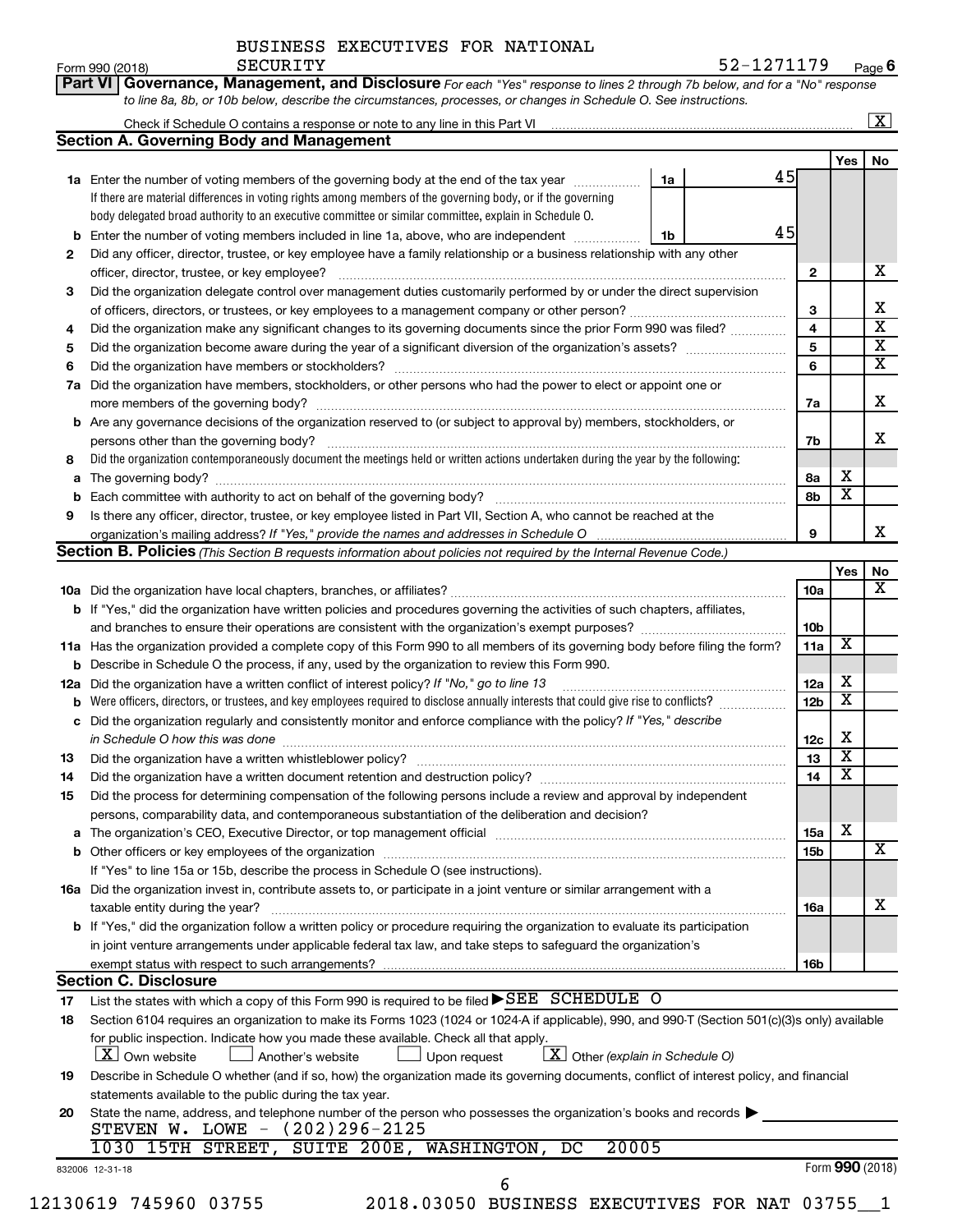$\Box$ 

| Part VII Compensation of Officers, Directors, Trustees, Key Employees, Highest Compensated |  |
|--------------------------------------------------------------------------------------------|--|
| <b>Employees, and Independent Contractors</b>                                              |  |

Check if Schedule O contains a response or note to any line in this Part VII

**Section A. Officers, Directors, Trustees, Key Employees, and Highest Compensated Employees**

**1a**  Complete this table for all persons required to be listed. Report compensation for the calendar year ending with or within the organization's tax year.

 $\bullet$  List all of the organization's current officers, directors, trustees (whether individuals or organizations), regardless of amount of compensation. Enter -0- in columns  $(D)$ ,  $(E)$ , and  $(F)$  if no compensation was paid.

**•** List all of the organization's **current** key employees, if any. See instructions for definition of "key employee."

**•** List the organization's five current highest compensated employees (other than an officer, director, trustee, or key employee) who received reportable compensation (Box 5 of Form W-2 and/or Box 7 of Form 1099-MISC) of more than \$100,000 from the organization and any related organizations.

**•** List all of the organization's former officers, key employees, and highest compensated employees who received more than \$100,000 of reportable compensation from the organization and any related organizations.

**•** List all of the organization's former directors or trustees that received, in the capacity as a former director or trustee of the organization, more than \$10,000 of reportable compensation from the organization and any related organizations.

List persons in the following order: individual trustees or directors; institutional trustees; officers; key employees; highest compensated employees; and former such persons.

Check this box if neither the organization nor any related organization compensated any current officer, director, or trustee.  $\Box$ 

| (A)                         | (B)                    |                                |                                                                  | (C)         |              |                                 |        | (D)                 | (E)                              | (F)                      |
|-----------------------------|------------------------|--------------------------------|------------------------------------------------------------------|-------------|--------------|---------------------------------|--------|---------------------|----------------------------------|--------------------------|
| Name and Title              | Average                |                                | (do not check more than one                                      | Position    |              |                                 |        | Reportable          | Reportable                       | Estimated                |
|                             | hours per              |                                | box, unless person is both an<br>officer and a director/trustee) |             |              |                                 |        | compensation        | compensation                     | amount of                |
|                             | week                   |                                |                                                                  |             |              |                                 |        | from                | from related                     | other                    |
|                             | (list any<br>hours for |                                |                                                                  |             |              |                                 |        | the<br>organization | organizations<br>(W-2/1099-MISC) | compensation<br>from the |
|                             | related                |                                |                                                                  |             |              |                                 |        | (W-2/1099-MISC)     |                                  | organization             |
|                             | organizations          |                                |                                                                  |             |              |                                 |        |                     |                                  | and related              |
|                             | below                  | Individual trustee or director | Institutional trustee                                            |             | Key employee | Highest compensated<br>employee |        |                     |                                  | organizations            |
|                             | line)                  |                                |                                                                  | Officer     |              |                                 | Former |                     |                                  |                          |
| NORMAN C. CHAMBERS<br>(1)   | 2.00                   |                                |                                                                  |             |              |                                 |        |                     |                                  |                          |
| CHAIRMAN                    |                        | $\rm X$                        |                                                                  | $\rm X$     |              |                                 |        | $\mathbf 0$ .       | $\mathbf 0$ .                    | $\mathbf 0$ .            |
| STANLEY A. WEISS<br>(2)     | 0.20                   |                                |                                                                  |             |              |                                 |        |                     |                                  |                          |
| FOUNDING CHAIRMAN           |                        | X                              |                                                                  | X           |              |                                 |        | $\mathbf 0$         | $\mathbf 0$                      | 0.                       |
| RAPHAEL BENAROYA<br>(3)     | 0.20                   |                                |                                                                  |             |              |                                 |        |                     |                                  |                          |
| VICE CHAIR                  |                        | X                              |                                                                  | $\rm X$     |              |                                 |        | $\mathbf 0$         | $\mathbf 0$                      | $\mathbf 0$ .            |
| MARY M. BOIES<br>(4)        | 0.20                   |                                |                                                                  |             |              |                                 |        |                     |                                  |                          |
| VICE CHAIR                  |                        | $\rm X$                        |                                                                  | X           |              |                                 |        | $\mathbf 0$         | 0                                | $\mathbf 0$ .            |
| DENIS A. BOVIN<br>(5)       | 0.20                   |                                |                                                                  |             |              |                                 |        |                     |                                  |                          |
| VICE CHAIR                  |                        | $\mathbf X$                    |                                                                  | $\mathbf X$ |              |                                 |        | $\mathbf 0$         | $\mathbf 0$                      | $\mathbf 0$ .            |
| (6)<br>RAMON P. MARKS       | 0.20                   |                                |                                                                  |             |              |                                 |        |                     |                                  |                          |
| VICE CHAIR                  |                        | X                              |                                                                  | X           |              |                                 |        | $\mathbf 0$         | $\mathbf 0$                      | $\mathbf 0$ .            |
| WILLIAM F. MURDY<br>(7)     | 0.20                   |                                |                                                                  |             |              |                                 |        |                     |                                  |                          |
| VICE CHAIR                  |                        | $\mathbf X$                    |                                                                  | $\rm X$     |              |                                 |        | $\mathbf 0$         | $\mathbf 0$                      | $\mathbf 0$ .            |
| PAUL F. BALSER<br>(8)       | 0.20                   |                                |                                                                  |             |              |                                 |        |                     |                                  |                          |
| BOARD MEMBER                |                        | $\rm X$                        |                                                                  |             |              |                                 |        | $\mathbf 0$         | 0                                | $\mathbf 0$ .            |
| PATRICIA C. BARRON<br>(9)   | 0.20                   |                                |                                                                  |             |              |                                 |        |                     |                                  |                          |
| <b>BOARD MEMBER</b>         |                        | $\mathbf X$                    |                                                                  |             |              |                                 |        | $\mathbf 0$         | $\mathbf 0$                      | $\mathbf 0$ .            |
| (10) ALFRED R. BERKELEY     | 0.20                   |                                |                                                                  |             |              |                                 |        |                     |                                  |                          |
| BOARD MEMBER                |                        | X                              |                                                                  |             |              |                                 |        | $\mathbf 0$         | $\mathbf 0$                      | $\mathbf 0$ .            |
| (11) CHRISTOPHER W. COLLINS | 0.20                   |                                |                                                                  |             |              |                                 |        |                     |                                  |                          |
| <b>BOARD MEMBER</b>         |                        | $\mathbf X$                    |                                                                  |             |              |                                 |        | 0                   | $\mathbf 0$                      | $\mathbf 0$ .            |
| (12) HOWARD E. COX, JR.     | 0.20                   |                                |                                                                  |             |              |                                 |        |                     |                                  |                          |
| <b>BOARD MEMBER</b>         |                        | $\rm X$                        |                                                                  |             |              |                                 |        | $\mathbf 0$         | $\mathbf 0$                      | $\mathbf 0$ .            |
| (13) STEVEN E. DARNELL      | 0.20                   |                                |                                                                  |             |              |                                 |        |                     |                                  |                          |
| <b>BOARD MEMBER</b>         |                        | $\mathbf X$                    |                                                                  |             |              |                                 |        | $\mathbf 0$         | $\mathbf 0$                      | $\mathbf 0$ .            |
| (14) JOSEPH M. DEPINTO      | 0.20                   |                                |                                                                  |             |              |                                 |        |                     |                                  |                          |
| BOARD MEMBER                |                        | X                              |                                                                  |             |              |                                 |        | 0                   | $\mathbf 0$                      | $\mathbf 0$ .            |
| (15) HARRIS DIAMOND         | 0.20                   |                                |                                                                  |             |              |                                 |        |                     |                                  |                          |
| <b>BOARD MEMBER</b>         |                        | $\mathbf X$                    |                                                                  |             |              |                                 |        | $\mathbf 0$         | $\mathbf 0$                      | $\mathbf 0$ .            |
| (16) JOHN K. HURLEY         | 0.20                   |                                |                                                                  |             |              |                                 |        |                     |                                  |                          |
| <b>BOARD MEMBER</b>         |                        | $\rm X$                        |                                                                  |             |              |                                 |        | $\mathbf 0$         | $\mathbf 0$                      | 0.                       |
| (17) PAUL R. KOLBE          | 0.20                   |                                |                                                                  |             |              |                                 |        |                     |                                  |                          |
| <b>BOARD MEMBER</b>         |                        | $\rm X$                        |                                                                  |             |              |                                 |        | 0.                  | $\mathbf 0$ .                    | 0.                       |

7

832007 12-31-18

Form (2018) **990**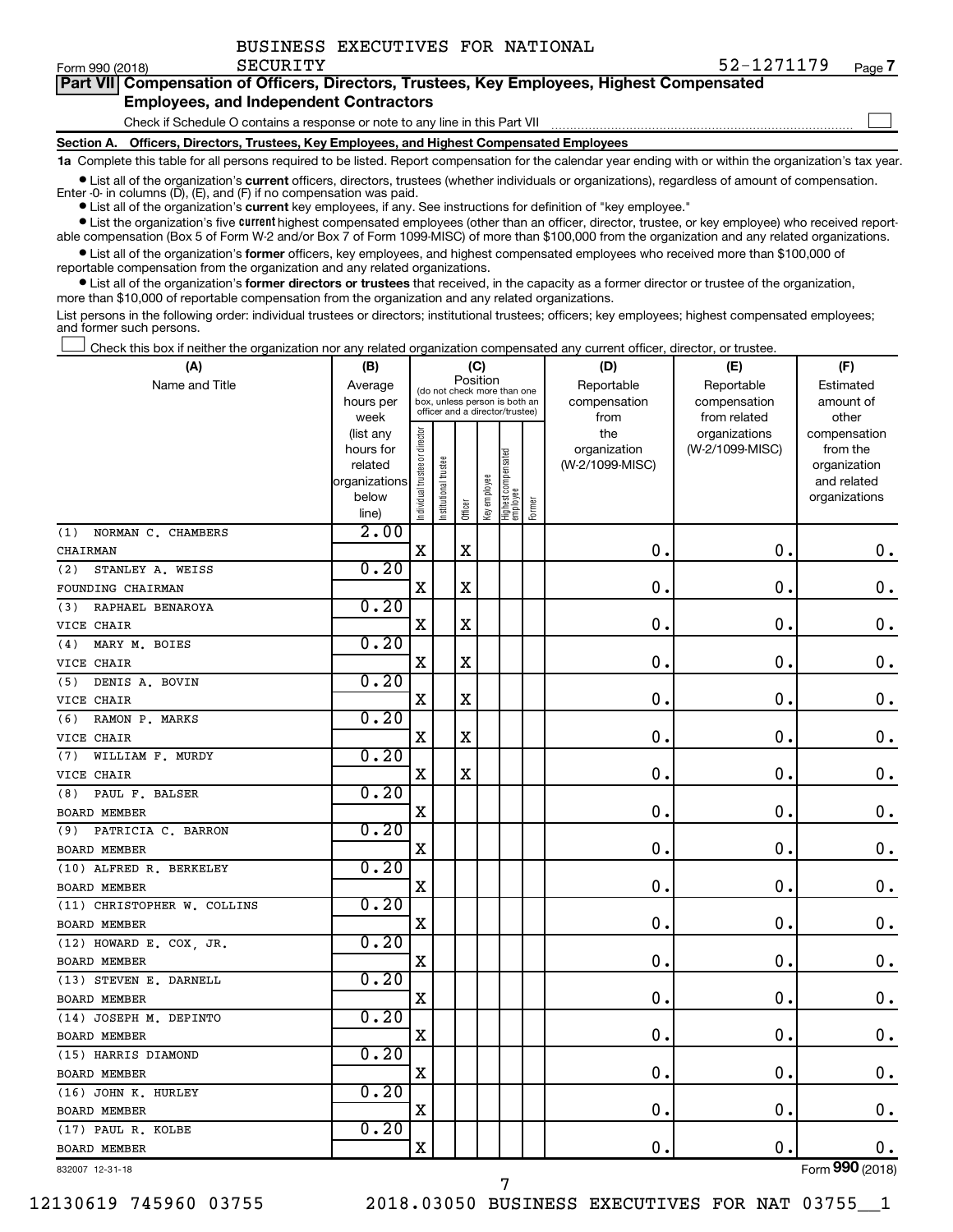| BUSINESS EXECUTIVES FOR NATIONAL |  |  |  |  |
|----------------------------------|--|--|--|--|
|----------------------------------|--|--|--|--|

Form 990 (2018) Page **8** SECURITY 52-1271179

| Part VII Section A. Officers, Directors, Trustees, Key Employees, and Highest Compensated Employees (continued)                              |               |                                |                                                              |         |              |                                   |        |                         |                 |                             |     |               |                  |
|----------------------------------------------------------------------------------------------------------------------------------------------|---------------|--------------------------------|--------------------------------------------------------------|---------|--------------|-----------------------------------|--------|-------------------------|-----------------|-----------------------------|-----|---------------|------------------|
| (A)                                                                                                                                          | (B)           |                                |                                                              |         | (C)          |                                   |        | (D)                     | (E)             |                             |     | (F)           |                  |
| Name and title                                                                                                                               | Average       |                                |                                                              |         | Position     |                                   |        | Reportable              | Reportable      |                             |     | Estimated     |                  |
|                                                                                                                                              | hours per     |                                | (do not check more than one<br>box, unless person is both an |         |              |                                   |        | compensation            | compensation    |                             |     | amount of     |                  |
|                                                                                                                                              | week          |                                | officer and a director/trustee)                              |         |              |                                   |        | from                    | from related    |                             |     | other         |                  |
|                                                                                                                                              | (list any     |                                |                                                              |         |              |                                   |        | the                     | organizations   |                             |     | compensation  |                  |
|                                                                                                                                              | hours for     |                                |                                                              |         |              |                                   |        | organization            | (W-2/1099-MISC) |                             |     | from the      |                  |
|                                                                                                                                              | related       |                                |                                                              |         |              |                                   |        | (W-2/1099-MISC)         |                 |                             |     | organization  |                  |
|                                                                                                                                              | organizations |                                |                                                              |         |              |                                   |        |                         |                 |                             |     | and related   |                  |
|                                                                                                                                              | below         | Individual trustee or director | Institutional trustee                                        |         | Key employee | Highest compensated<br>  employee | Former |                         |                 |                             |     | organizations |                  |
|                                                                                                                                              | line)         |                                |                                                              | Officer |              |                                   |        |                         |                 |                             |     |               |                  |
| (18) PAUL MARCUS                                                                                                                             | 0.20          | $\mathbf X$                    |                                                              |         |              |                                   |        | $\mathbf 0$ .           |                 | $\mathbf 0$ .               |     |               | 0.               |
| BOARD MEMBER                                                                                                                                 | 0.20          |                                |                                                              |         |              |                                   |        |                         |                 |                             |     |               |                  |
| (19) CHRISTOPHER C. MELTON, SR.                                                                                                              |               | X                              |                                                              |         |              |                                   |        | 0.                      |                 | $\mathbf 0$ .               |     |               | $\mathbf 0$ .    |
| BOARD MEMBER                                                                                                                                 | 0.20          |                                |                                                              |         |              |                                   |        |                         |                 |                             |     |               |                  |
| (20) JAMES S. METCALF<br><b>BOARD MEMBER</b>                                                                                                 |               | X                              |                                                              |         |              |                                   |        | $\mathbf 0$ .           |                 | $\mathbf 0$ .               |     |               | 0.               |
| (21) JOHN P. MORGRIDGE                                                                                                                       | 0.20          |                                |                                                              |         |              |                                   |        |                         |                 |                             |     |               |                  |
| BOARD MEMBER                                                                                                                                 |               | X                              |                                                              |         |              |                                   |        | $\mathbf 0$ .           |                 | $\mathbf 0$ .               |     |               | 0.               |
| (22) BRUCE E. MOSLER                                                                                                                         | 0.20          |                                |                                                              |         |              |                                   |        |                         |                 |                             |     |               |                  |
| BOARD MEMBER                                                                                                                                 |               | X                              |                                                              |         |              |                                   |        | $\mathbf 0$ .           |                 | $\mathbf 0$ .               |     |               | 0.               |
| (23) MARK S. NEWMAN                                                                                                                          | 0.20          |                                |                                                              |         |              |                                   |        |                         |                 |                             |     |               |                  |
| <b>BOARD MEMBER</b>                                                                                                                          |               | X                              |                                                              |         |              |                                   |        | 0.                      |                 | $\mathbf 0$ .               |     |               | $\mathbf 0$ .    |
| (24) DONALD R. DIXON                                                                                                                         | 0.20          |                                |                                                              |         |              |                                   |        |                         |                 |                             |     |               |                  |
| BOARD MEMBER                                                                                                                                 |               | X                              |                                                              |         |              |                                   |        | $\mathbf 0$ .           |                 | $\mathbf 0$ .               |     |               | $\mathbf 0$ .    |
| (25) EZRA S. FIELD                                                                                                                           | 0.20          |                                |                                                              |         |              |                                   |        |                         |                 |                             |     |               |                  |
| <b>BOARD MEMBER</b>                                                                                                                          |               | X                              |                                                              |         |              |                                   |        | $\mathbf 0$ .           |                 | $\mathbf 0$ .               |     |               | 0.               |
| (26) KENNETH FISHER                                                                                                                          | 0.20          |                                |                                                              |         |              |                                   |        |                         |                 |                             |     |               |                  |
| <b>BOARD MEMBER</b>                                                                                                                          |               | $\mathbf x$                    |                                                              |         |              |                                   |        | $\mathbf 0$ .           |                 | $\mathbf 0$ .               |     |               | 0.               |
| 1b Sub-total                                                                                                                                 |               |                                |                                                              |         |              |                                   |        | $\overline{0}$ .        |                 | $\overline{\mathfrak{o}}$ . |     |               | $\overline{0}$ . |
|                                                                                                                                              |               |                                |                                                              |         |              |                                   |        | 1,522,908.              |                 | σ.                          |     | 215,852.      |                  |
|                                                                                                                                              |               |                                |                                                              |         |              |                                   |        | 1,522,908.              |                 | σ.                          |     | 215,852.      |                  |
| Total number of individuals (including but not limited to those listed above) who received more than \$100,000 of reportable<br>$\mathbf{2}$ |               |                                |                                                              |         |              |                                   |        |                         |                 |                             |     |               |                  |
| compensation from the organization $\blacktriangleright$                                                                                     |               |                                |                                                              |         |              |                                   |        |                         |                 |                             |     |               | 11               |
|                                                                                                                                              |               |                                |                                                              |         |              |                                   |        |                         |                 |                             |     | Yes           | No               |
| Did the organization list any former officer, director, or trustee, key employee, or highest compensated employee on<br>3                    |               |                                |                                                              |         |              |                                   |        |                         |                 |                             |     |               |                  |
| line 1a? If "Yes," complete Schedule J for such individual                                                                                   |               |                                |                                                              |         |              |                                   |        |                         |                 |                             | 3   |               | х                |
| For any individual listed on line 1a, is the sum of reportable compensation and other compensation from the organization<br>4                |               |                                |                                                              |         |              |                                   |        |                         |                 |                             |     |               |                  |
|                                                                                                                                              |               |                                |                                                              |         |              |                                   |        |                         |                 |                             | 4   | X             |                  |
| Did any person listed on line 1a receive or accrue compensation from any unrelated organization or individual for services<br>5              |               |                                |                                                              |         |              |                                   |        |                         |                 |                             |     |               |                  |
|                                                                                                                                              |               |                                |                                                              |         |              |                                   |        |                         |                 |                             | 5   |               | X                |
| <b>Section B. Independent Contractors</b>                                                                                                    |               |                                |                                                              |         |              |                                   |        |                         |                 |                             |     |               |                  |
| Complete this table for your five highest compensated independent contractors that received more than \$100,000 of compensation from<br>1.   |               |                                |                                                              |         |              |                                   |        |                         |                 |                             |     |               |                  |
| the organization. Report compensation for the calendar year ending with or within the organization's tax year.                               |               |                                |                                                              |         |              |                                   |        |                         |                 |                             |     |               |                  |
| (A)                                                                                                                                          |               |                                |                                                              |         |              |                                   |        | (B)                     |                 |                             | (C) |               |                  |
| Name and business address                                                                                                                    |               |                                |                                                              |         |              |                                   |        | Description of services |                 |                             |     | Compensation  |                  |
| AMERICAN MUSEUM OF NATURAL HISTORY                                                                                                           |               |                                |                                                              |         |              |                                   |        | <b>NY EISENHOWWER</b>   |                 |                             |     |               |                  |
| CENTRAL PARK W & 79 ST, NEW YORK, NY 10024                                                                                                   |               |                                |                                                              |         |              |                                   |        | DINNER VENUE            |                 |                             |     | 209,525.      |                  |
| <b>INTERNATIONAL TRADE CENTER, 1300</b>                                                                                                      |               |                                |                                                              |         |              |                                   |        | DC EISENHOWWER          |                 |                             |     |               |                  |
| PENNSYLVANIA AVE NW, WASHINGTON, DC 20004                                                                                                    |               |                                |                                                              |         |              |                                   |        | DINNER VENUE            |                 |                             |     | 119,823.      |                  |
| <b>CWPS</b>                                                                                                                                  |               |                                |                                                              |         |              |                                   |        | OFFICE UPGRADES/        |                 |                             |     |               |                  |
| 1225 I ST NW #325, WASHINGTON, DC 20036                                                                                                      |               |                                |                                                              |         |              |                                   |        | LEASHOLD IMPROVEMENT    |                 |                             |     | 113,079.      |                  |
|                                                                                                                                              |               |                                |                                                              |         |              |                                   |        |                         |                 |                             |     |               |                  |
|                                                                                                                                              |               |                                |                                                              |         |              |                                   |        |                         |                 |                             |     |               |                  |
|                                                                                                                                              |               |                                |                                                              |         |              |                                   |        |                         |                 |                             |     |               |                  |
| Total number of independent contractors (including but not limited to those listed above) who received more than<br>$\mathbf{2}$             |               |                                |                                                              |         |              |                                   |        |                         |                 |                             |     |               |                  |
| \$100,000 of compensation from the organization                                                                                              |               |                                |                                                              |         |              | 3                                 |        |                         |                 |                             |     |               |                  |

|                 |  | SEE PART VII, SECTION A CONTINUATION SHEETS | Form 990 (2018) |
|-----------------|--|---------------------------------------------|-----------------|
| 832008 12-31-18 |  |                                             |                 |

8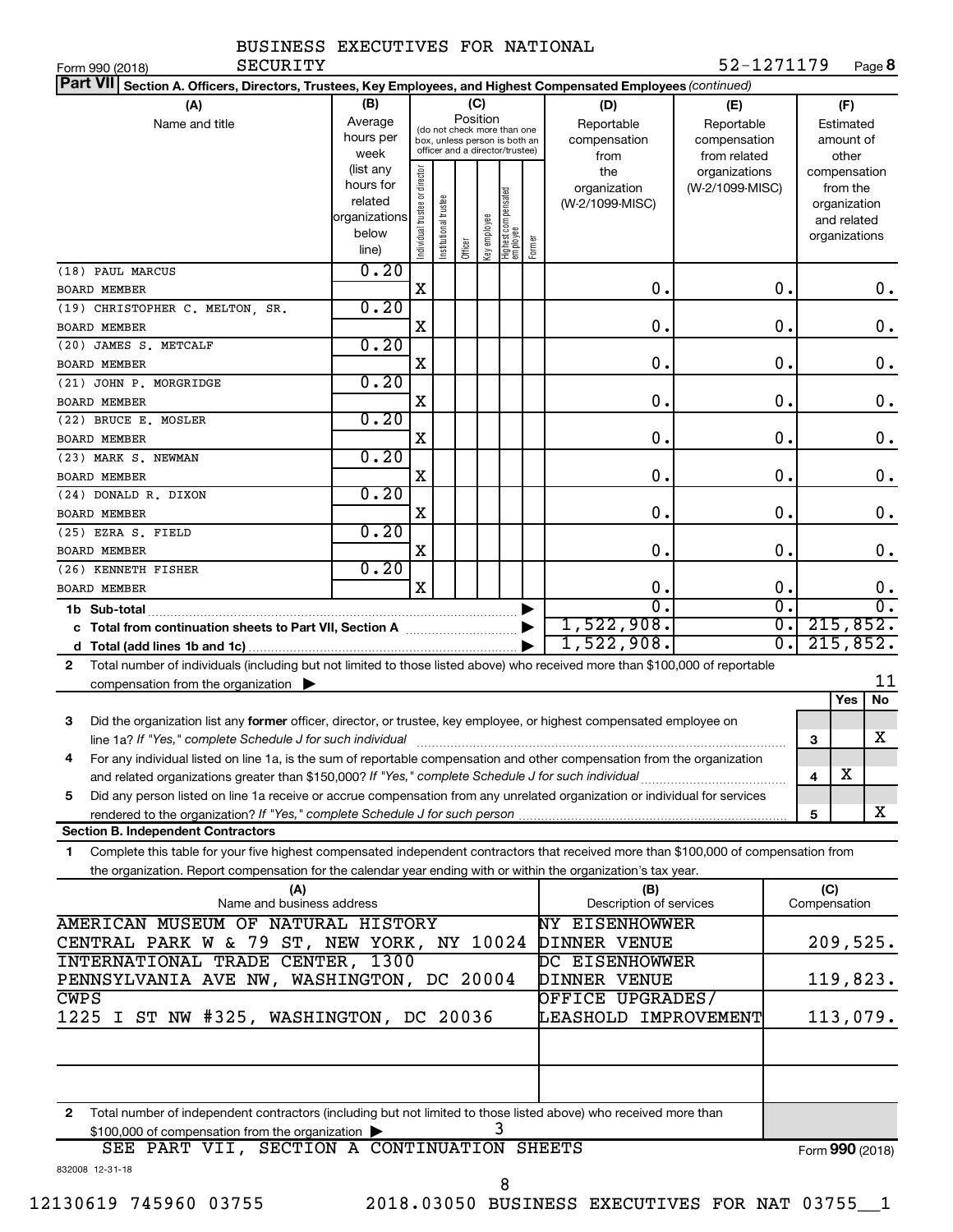| SECURITY<br>Form 990                                                                                            |                      |                               |                      |                |                        |                              |        |                 | 52-1271179      |                             |
|-----------------------------------------------------------------------------------------------------------------|----------------------|-------------------------------|----------------------|----------------|------------------------|------------------------------|--------|-----------------|-----------------|-----------------------------|
| Part VII Section A. Officers, Directors, Trustees, Key Employees, and Highest Compensated Employees (continued) |                      |                               |                      |                |                        |                              |        |                 |                 |                             |
| (A)                                                                                                             | (B)                  |                               |                      |                | (C)                    |                              |        | (D)             | (E)             | (F)                         |
| Name and title                                                                                                  | Average              |                               |                      |                | Position               |                              |        | Reportable      | Reportable      | Estimated                   |
|                                                                                                                 | hours                |                               |                      |                | (check all that apply) |                              |        | compensation    | compensation    | amount of                   |
|                                                                                                                 | per                  |                               |                      |                |                        |                              |        | from            | from related    | other                       |
|                                                                                                                 | week                 |                               |                      |                |                        |                              |        | the             | organizations   | compensation                |
|                                                                                                                 | (list any            |                               |                      |                |                        |                              |        | organization    | (W-2/1099-MISC) | from the                    |
|                                                                                                                 | hours for<br>related |                               |                      |                |                        |                              |        | (W-2/1099-MISC) |                 | organization<br>and related |
|                                                                                                                 | organizations        |                               |                      |                |                        |                              |        |                 |                 | organizations               |
|                                                                                                                 | below                | ndividual trustee or director | nstitutional trustee |                |                        | Highest compensated employee |        |                 |                 |                             |
|                                                                                                                 | line)                |                               |                      | <b>Officer</b> | Key employee           |                              | Former |                 |                 |                             |
| (27) WILLIAM J. FLYNN                                                                                           | 0.20                 |                               |                      |                |                        |                              |        |                 |                 |                             |
| <b>BOARD MEMBER</b>                                                                                             |                      | $\mathbf X$                   |                      |                |                        |                              |        | $\mathbf 0$ .   | 0.              | 0.                          |
| (28) MICHAEL P. GALVIN                                                                                          | 0.20                 |                               |                      |                |                        |                              |        |                 |                 |                             |
| <b>BOARD MEMBER</b>                                                                                             |                      | X                             |                      |                |                        |                              |        | $\mathbf 0$ .   | $\mathbf 0$ .   | 0.                          |
| (29) MARK J. GERENCSER                                                                                          | 0.20                 |                               |                      |                |                        |                              |        |                 |                 |                             |
| <b>BOARD MEMBER</b>                                                                                             |                      | X                             |                      |                |                        |                              |        | $\mathbf 0$ .   | $\mathbf 0$ .   | 0.                          |
| (30) G. S. BECKWITH GILBERT                                                                                     | 0.20                 |                               |                      |                |                        |                              |        |                 |                 |                             |
| <b>BOARD MEMBER</b>                                                                                             |                      | X                             |                      |                |                        |                              |        | $\mathbf 0$ .   | $\mathbf 0$ .   | 0.                          |
| (31) MAURICE R. GREENBERG                                                                                       | 0.20                 |                               |                      |                |                        |                              |        |                 |                 |                             |
| <b>BOARD MEMBER</b>                                                                                             |                      | X                             |                      |                |                        |                              |        | $\mathbf 0$ .   | $\mathbf 0$ .   | 0.                          |
| (32) MARK S. HACKER                                                                                             | 0.20                 |                               |                      |                |                        |                              |        |                 |                 |                             |
| <b>BOARD MEMBER</b>                                                                                             |                      | X                             |                      |                |                        |                              |        | $\mathbf 0$ .   | $\mathbf 0$ .   | 0.                          |
| (33) THOMAS J. HIGGINS                                                                                          | 0.20                 |                               |                      |                |                        |                              |        |                 |                 |                             |
| <b>BOARD MEMBER</b>                                                                                             |                      | X                             |                      |                |                        |                              |        | $\mathbf 0$ .   | $\mathbf 0$ .   | 0.                          |
| (34) THOMAS M. HOLDER                                                                                           | 0.20                 |                               |                      |                |                        |                              |        |                 |                 |                             |
| <b>BOARD MEMBER</b>                                                                                             |                      | X                             |                      |                |                        |                              |        | $\mathbf 0$ .   | $\mathbf 0$ .   | 0.                          |
| (35) CHARLES E. PHILLIPS, JR.                                                                                   | 0.20                 |                               |                      |                |                        |                              |        |                 |                 |                             |
| <b>BOARD MEMBER</b>                                                                                             |                      | X                             |                      |                |                        |                              |        | $\mathbf 0$ .   | $\mathbf 0$ .   | 0.                          |
| (36) STEPHEN J. SHAPIRO                                                                                         | 0.20                 |                               |                      |                |                        |                              |        |                 |                 |                             |
| <b>BOARD MEMBER</b>                                                                                             |                      | X                             |                      |                |                        |                              |        | $\mathbf 0$ .   | $\mathbf 0$ .   | 0.                          |
| (37) ROGER S. SHEDLIN                                                                                           | 0.20                 |                               |                      |                |                        |                              |        |                 |                 |                             |
| <b>BOARD MEMBER</b>                                                                                             |                      | X                             |                      |                |                        |                              |        | 0.              | О.              | 0.                          |
| (38) JAMES SHIRA                                                                                                | 0.20                 |                               |                      |                |                        |                              |        |                 |                 |                             |
| <b>BOARD MEMBER</b>                                                                                             |                      | X                             |                      |                |                        |                              |        | 0.              | О.              | 0.                          |
| (39) FRANK V. SICA                                                                                              | 0.20                 |                               |                      |                |                        |                              |        |                 |                 |                             |
| BOARD MEMBER                                                                                                    |                      | X                             |                      |                |                        |                              |        | 0               | $\mathbf 0$ .   | $0$ .                       |
| (40) DONALD V. SMITH                                                                                            | 0.20                 |                               |                      |                |                        |                              |        |                 |                 |                             |
| BOARD MEMBER                                                                                                    |                      | X                             |                      |                |                        |                              |        | 0.              | О.              | $0 \cdot$                   |
| (41) HEIDI L. STEIGER                                                                                           | 0.20                 |                               |                      |                |                        |                              |        |                 |                 |                             |
| BOARD MEMBER                                                                                                    |                      | X                             |                      |                |                        |                              |        | 0.              | О.              | $\mathbf 0$ .               |
| (42) THOMAS F. STEPHENSON                                                                                       | 0.20                 |                               |                      |                |                        |                              |        |                 |                 |                             |
| BOARD MEMBER                                                                                                    |                      | х                             |                      |                |                        |                              |        | 0.              | О.              | $\mathbf 0$ .               |
| (43) DAVID P. STORCH                                                                                            | 0.20                 |                               |                      |                |                        |                              |        |                 |                 |                             |
| BOARD MEMBER                                                                                                    |                      | Χ                             |                      |                |                        |                              |        | 0.              | 0.              | $\mathbf 0$ .               |
| (44) JOHN H. STREICKER                                                                                          | 0.20                 |                               |                      |                |                        |                              |        |                 |                 |                             |
| BOARD MEMBER                                                                                                    |                      | Χ                             |                      |                |                        |                              |        | 0.              | 0.              | $\mathbf 0$ .               |
| (45) EDWIN A. WAHLEN, JR.                                                                                       | 0.20                 |                               |                      |                |                        |                              |        |                 |                 |                             |
| BOARD MEMBER                                                                                                    |                      | X                             |                      |                |                        |                              |        | $\mathbf 0$ .   | О.              | $0\cdot$                    |
| (46) NORTON A. SCHWARTZ                                                                                         | 40.00                |                               |                      |                |                        |                              |        |                 |                 |                             |
| PRESIDENT & CEO                                                                                                 |                      |                               |                      | X              |                        |                              |        | 512,174.        | 0.              | 42,299.                     |
|                                                                                                                 |                      |                               |                      |                |                        |                              |        |                 |                 |                             |
|                                                                                                                 |                      |                               |                      |                |                        |                              |        |                 |                 |                             |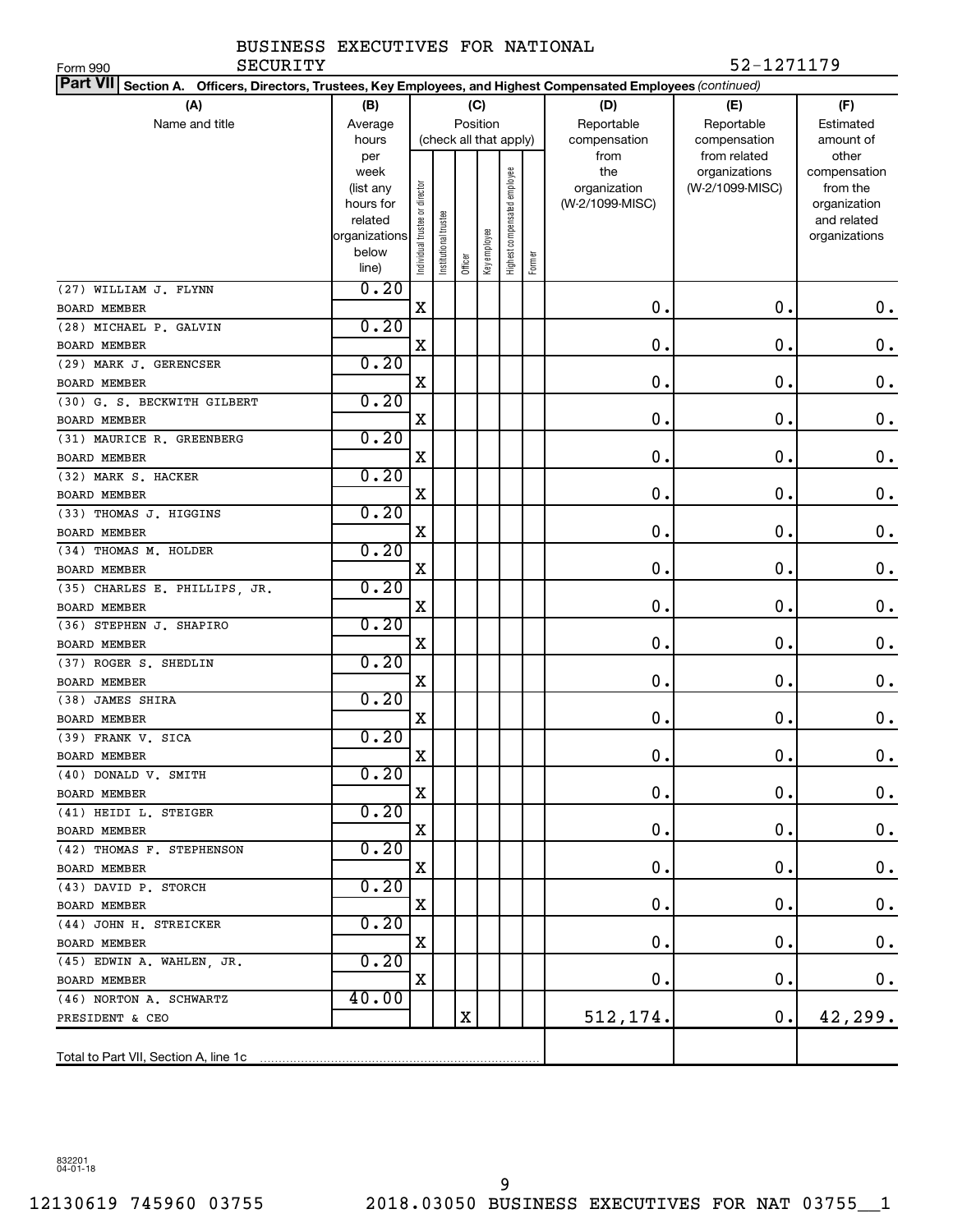|          | BUSINESS EXECUTIVES FOR NATIONAL |  |            |
|----------|----------------------------------|--|------------|
| SECURITY |                                  |  | 52-1271179 |

| SECURITY<br>Form 990                                                                                               |                      |                                |                       |             |              |                              |        |                 | 52-1271179      |                             |
|--------------------------------------------------------------------------------------------------------------------|----------------------|--------------------------------|-----------------------|-------------|--------------|------------------------------|--------|-----------------|-----------------|-----------------------------|
| Part VII Section A.<br>Officers, Directors, Trustees, Key Employees, and Highest Compensated Employees (continued) |                      |                                |                       |             |              |                              |        |                 |                 |                             |
| (A)                                                                                                                | (B)                  |                                |                       |             | (C)          |                              |        | (D)             | (E)             | (F)                         |
| Name and title                                                                                                     | Average              |                                |                       |             | Position     |                              |        | Reportable      | Reportable      | Estimated                   |
|                                                                                                                    | hours                |                                |                       |             |              | (check all that apply)       |        | compensation    | compensation    | amount of                   |
|                                                                                                                    | per                  |                                |                       |             |              |                              |        | from            | from related    | other                       |
|                                                                                                                    | week                 |                                |                       |             |              | Highest compensated employee |        | the             | organizations   | compensation                |
|                                                                                                                    | (list any            |                                |                       |             |              |                              |        | organization    | (W-2/1099-MISC) | from the                    |
|                                                                                                                    | hours for<br>related |                                |                       |             |              |                              |        | (W-2/1099-MISC) |                 | organization<br>and related |
|                                                                                                                    | organizations        | Individual trustee or director | Institutional trustee |             |              |                              |        |                 |                 | organizations               |
|                                                                                                                    | below                |                                |                       |             | Key employee |                              |        |                 |                 |                             |
|                                                                                                                    | line)                |                                |                       | Officer     |              |                              | Former |                 |                 |                             |
| (47) GUY T. COSENTINO                                                                                              | 40.00                |                                |                       |             |              |                              |        |                 |                 |                             |
| COO AND SECRETARY                                                                                                  |                      |                                |                       | $\mathbf X$ |              |                              |        | 192,670.        | 0.              | 16,295.                     |
| (48) STEVEN W. LOWE                                                                                                | 40.00                |                                |                       |             |              |                              |        |                 |                 |                             |
| CFO AND TREASURER                                                                                                  |                      |                                |                       | $\mathbf X$ |              |                              |        | 147,422.        | 0.              | 29,985.                     |
| (49) KATHERINE KENNING                                                                                             | 40.00                |                                |                       |             |              |                              |        |                 |                 |                             |
| DIRECTOR FOR CALIFORNIA                                                                                            |                      |                                |                       |             |              | X                            |        | 122,296.        | 0.              | 18,074.                     |
| (50) DEBORAH MCCARTHY                                                                                              | 40.00                |                                |                       |             |              |                              |        |                 |                 |                             |
| SVP MEMBERSHIP & STRATEGY                                                                                          |                      |                                |                       |             |              | X                            |        | 139,821.        | 0.              | 23,492.                     |
| (51) VICTORIA MCGRATH                                                                                              | 40.00                |                                |                       |             |              |                              |        |                 |                 |                             |
| DIR. FOR THE NY METRO AREA                                                                                         |                      |                                |                       |             |              | X                            |        | 129,255.        | 0.              | 24,097.                     |
| (52) GENEVIEVE MOONIS                                                                                              | 40.00                |                                |                       |             |              |                              |        |                 |                 |                             |
| SVP FOR MEMBERSHIP                                                                                                 |                      |                                |                       |             |              | X                            |        | 133,283.        | 0.              | 38,208.                     |
| (53) MARA RUDMAN                                                                                                   | 40.00                |                                |                       |             |              |                              |        |                 |                 |                             |
| SVP POLICY PROJECTS                                                                                                |                      |                                |                       |             |              | X                            |        | 145,987.        | $0$ .           | 23,402.                     |
|                                                                                                                    |                      |                                |                       |             |              |                              |        |                 |                 |                             |
|                                                                                                                    |                      |                                |                       |             |              |                              |        |                 |                 |                             |
|                                                                                                                    |                      |                                |                       |             |              |                              |        |                 |                 |                             |
|                                                                                                                    |                      |                                |                       |             |              |                              |        |                 |                 |                             |
|                                                                                                                    |                      |                                |                       |             |              |                              |        |                 |                 |                             |
|                                                                                                                    |                      |                                |                       |             |              |                              |        |                 |                 |                             |
|                                                                                                                    |                      |                                |                       |             |              |                              |        |                 |                 |                             |
|                                                                                                                    |                      |                                |                       |             |              |                              |        |                 |                 |                             |
|                                                                                                                    |                      |                                |                       |             |              |                              |        |                 |                 |                             |
|                                                                                                                    |                      |                                |                       |             |              |                              |        |                 |                 |                             |
|                                                                                                                    |                      |                                |                       |             |              |                              |        |                 |                 |                             |
|                                                                                                                    |                      |                                |                       |             |              |                              |        |                 |                 |                             |
|                                                                                                                    |                      |                                |                       |             |              |                              |        |                 |                 |                             |
|                                                                                                                    |                      |                                |                       |             |              |                              |        |                 |                 |                             |
|                                                                                                                    |                      |                                |                       |             |              |                              |        |                 |                 |                             |
|                                                                                                                    |                      |                                |                       |             |              |                              |        |                 |                 |                             |
|                                                                                                                    |                      |                                |                       |             |              |                              |        |                 |                 |                             |
|                                                                                                                    |                      |                                |                       |             |              |                              |        |                 |                 |                             |
|                                                                                                                    |                      |                                |                       |             |              |                              |        |                 |                 |                             |
|                                                                                                                    |                      |                                |                       |             |              |                              |        |                 |                 |                             |
|                                                                                                                    |                      |                                |                       |             |              |                              |        |                 |                 |                             |
|                                                                                                                    |                      |                                |                       |             |              |                              |        |                 |                 |                             |
|                                                                                                                    |                      |                                |                       |             |              |                              |        |                 |                 |                             |
|                                                                                                                    |                      |                                |                       |             |              |                              |        |                 |                 |                             |
|                                                                                                                    |                      |                                |                       |             |              |                              |        |                 |                 |                             |
|                                                                                                                    |                      |                                |                       |             |              |                              |        |                 |                 |                             |
|                                                                                                                    |                      |                                |                       |             |              |                              |        | 1,522,908.      |                 | 215,852.                    |

832201 04-01-18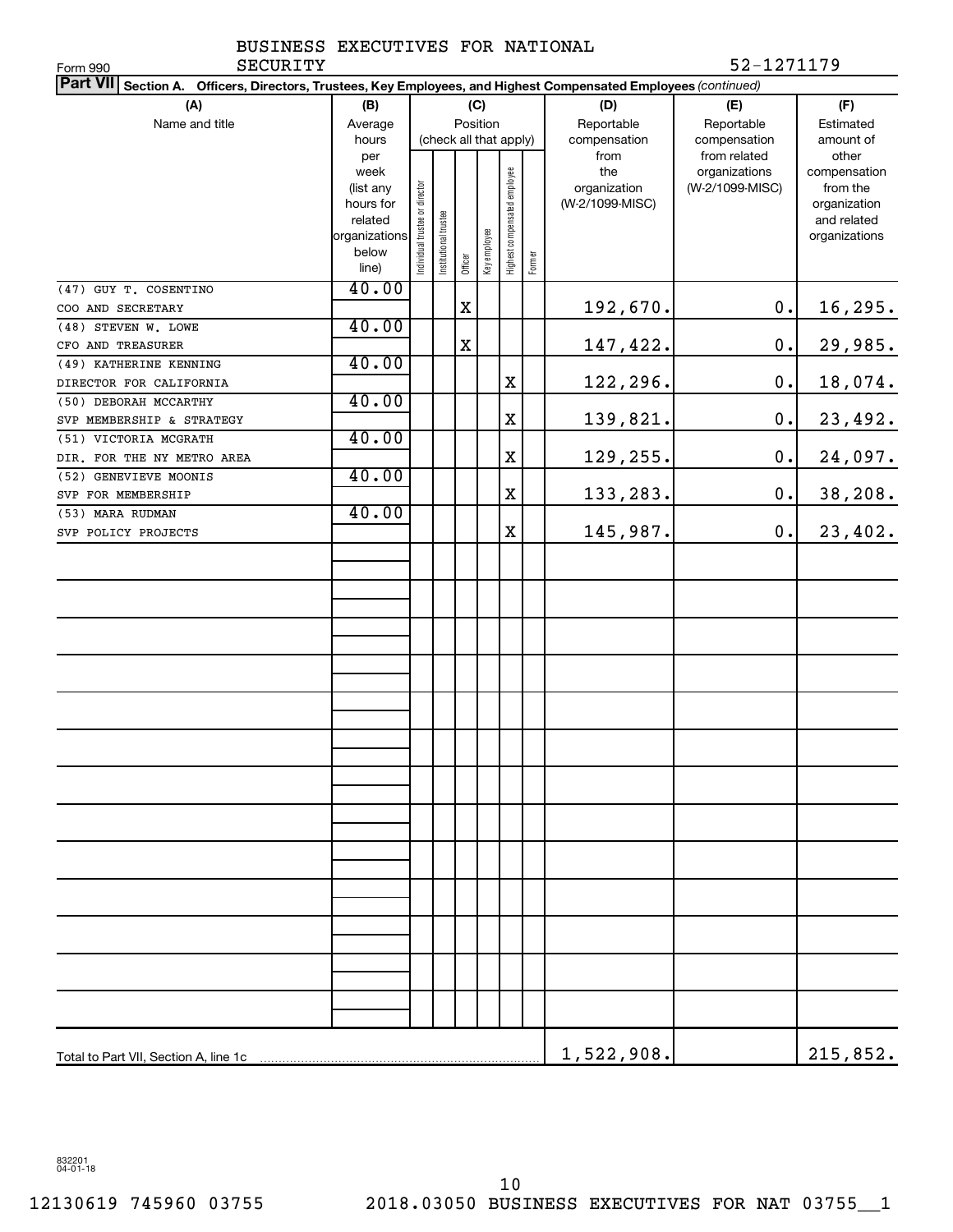| BUSINESS EXECUTIVES FOR NATIONAL |  |  |  |  |
|----------------------------------|--|--|--|--|
|----------------------------------|--|--|--|--|

|                                                           | <b>Part VIII</b> | <b>Statement of Revenue</b>                                             |                |                      |                      |                                                 |                                         |                                                                      |
|-----------------------------------------------------------|------------------|-------------------------------------------------------------------------|----------------|----------------------|----------------------|-------------------------------------------------|-----------------------------------------|----------------------------------------------------------------------|
|                                                           |                  |                                                                         |                |                      |                      |                                                 |                                         |                                                                      |
|                                                           |                  |                                                                         |                |                      | (A)<br>Total revenue | (B)<br>Related or<br>exempt function<br>revenue | (C)<br>Unrelated<br>business<br>revenue | (D)<br>Revenue excluded<br>from tax under<br>sections<br>$512 - 514$ |
|                                                           |                  | 1 a Federated campaigns                                                 | 1a             |                      |                      |                                                 |                                         |                                                                      |
|                                                           |                  | <b>b</b> Membership dues                                                | 1b             |                      |                      |                                                 |                                         |                                                                      |
|                                                           |                  | c Fundraising events                                                    | 1c             | 1, 317, 195.         |                      |                                                 |                                         |                                                                      |
|                                                           |                  | d Related organizations                                                 | 1d             |                      |                      |                                                 |                                         |                                                                      |
| Contributions, Gifts, Grants<br>and Other Similar Amounts |                  | e Government grants (contributions)                                     | 1e             |                      |                      |                                                 |                                         |                                                                      |
|                                                           |                  | f All other contributions, gifts, grants, and                           |                |                      |                      |                                                 |                                         |                                                                      |
|                                                           |                  | similar amounts not included above                                      | 1f             | 5,954,253.           |                      |                                                 |                                         |                                                                      |
|                                                           |                  | g Noncash contributions included in lines 1a-1f: \$                     |                | 202,477.             |                      |                                                 |                                         |                                                                      |
|                                                           |                  |                                                                         |                |                      | 7, 271, 448          |                                                 |                                         |                                                                      |
|                                                           |                  |                                                                         |                | <b>Business Code</b> |                      |                                                 |                                         |                                                                      |
| Program Service<br>Revenue                                | 2 a              |                                                                         |                |                      |                      |                                                 |                                         |                                                                      |
|                                                           | b                |                                                                         |                |                      |                      |                                                 |                                         |                                                                      |
|                                                           | с<br>d           |                                                                         |                |                      |                      |                                                 |                                         |                                                                      |
|                                                           |                  | <u> 1980 - Johann Barbara, martxa alemaniar a</u>                       |                |                      |                      |                                                 |                                         |                                                                      |
|                                                           |                  | f All other program service revenue  [                                  |                |                      |                      |                                                 |                                         |                                                                      |
|                                                           |                  |                                                                         |                | ▶                    |                      |                                                 |                                         |                                                                      |
|                                                           | 3                | Investment income (including dividends, interest, and                   |                |                      |                      |                                                 |                                         |                                                                      |
|                                                           |                  |                                                                         |                |                      | 309,647.             |                                                 |                                         | 309,647.                                                             |
|                                                           | 4                | Income from investment of tax-exempt bond proceeds                      |                |                      |                      |                                                 |                                         |                                                                      |
|                                                           | 5                |                                                                         |                |                      |                      |                                                 |                                         |                                                                      |
|                                                           |                  |                                                                         | (i) Real       | (ii) Personal        |                      |                                                 |                                         |                                                                      |
|                                                           |                  | 6 a Gross rents                                                         |                |                      |                      |                                                 |                                         |                                                                      |
|                                                           |                  | <b>b</b> Less: rental expenses                                          |                |                      |                      |                                                 |                                         |                                                                      |
|                                                           |                  | c Rental income or (loss)                                               |                |                      |                      |                                                 |                                         |                                                                      |
|                                                           |                  |                                                                         |                |                      |                      |                                                 |                                         |                                                                      |
|                                                           |                  | 7 a Gross amount from sales of                                          | (i) Securities | (ii) Other           |                      |                                                 |                                         |                                                                      |
|                                                           |                  | assets other than inventory                                             | 3, 195, 168.   |                      |                      |                                                 |                                         |                                                                      |
|                                                           |                  | <b>b</b> Less: cost or other basis<br>and sales expenses                | 3,083,319.     |                      |                      |                                                 |                                         |                                                                      |
|                                                           |                  |                                                                         | 111,849.       |                      |                      |                                                 |                                         |                                                                      |
|                                                           |                  |                                                                         |                |                      | 111,849.             |                                                 |                                         | 111,849.                                                             |
|                                                           |                  | 8 a Gross income from fundraising events (not                           |                |                      |                      |                                                 |                                         |                                                                      |
| <b>Other Revenue</b>                                      |                  | 1,317,195. of<br>including \$                                           |                |                      |                      |                                                 |                                         |                                                                      |
|                                                           |                  | contributions reported on line 1c). See                                 |                |                      |                      |                                                 |                                         |                                                                      |
|                                                           |                  |                                                                         |                | 308, 375.            |                      |                                                 |                                         |                                                                      |
|                                                           |                  | <b>b</b> Less: direct expenses <b>contained b</b> Less:                 | b              | 457,772.             |                      |                                                 |                                         |                                                                      |
|                                                           |                  | c Net income or (loss) from fundraising events                          |                | <u></u> ▶            | $-149,397.$          |                                                 |                                         | $-149,397.$                                                          |
|                                                           |                  | 9 a Gross income from gaming activities. See                            |                |                      |                      |                                                 |                                         |                                                                      |
|                                                           |                  |                                                                         |                |                      |                      |                                                 |                                         |                                                                      |
|                                                           |                  | <b>b</b> Less: direct expenses <b>contained b</b> Less: direct expenses | b              |                      |                      |                                                 |                                         |                                                                      |
|                                                           |                  | c Net income or (loss) from gaming activities                           |                |                      |                      |                                                 |                                         |                                                                      |
|                                                           |                  | 10 a Gross sales of inventory, less returns                             |                |                      |                      |                                                 |                                         |                                                                      |
|                                                           |                  |                                                                         |                |                      |                      |                                                 |                                         |                                                                      |
|                                                           |                  |                                                                         | b              |                      |                      |                                                 |                                         |                                                                      |
|                                                           |                  | c Net income or (loss) from sales of inventory<br>Miscellaneous Revenue |                | <b>Business Code</b> |                      |                                                 |                                         |                                                                      |
|                                                           |                  | 11 a MISCELLANEOUS REVENUE                                              |                | 900099               | 5,274.               |                                                 |                                         | 5,274.                                                               |
|                                                           | b                |                                                                         |                |                      |                      |                                                 |                                         |                                                                      |
|                                                           | с                | the control of the control of the control of the control of             |                |                      |                      |                                                 |                                         |                                                                      |
|                                                           |                  |                                                                         |                |                      |                      |                                                 |                                         |                                                                      |
|                                                           |                  |                                                                         |                | ▶                    | 5,274.               |                                                 |                                         |                                                                      |
|                                                           | 12               |                                                                         |                |                      | 7,548,821.           | 0.                                              | 0.                                      | 277, 373.                                                            |
|                                                           | 832009 12-31-18  |                                                                         |                |                      |                      |                                                 |                                         | Form 990 (2018)                                                      |

11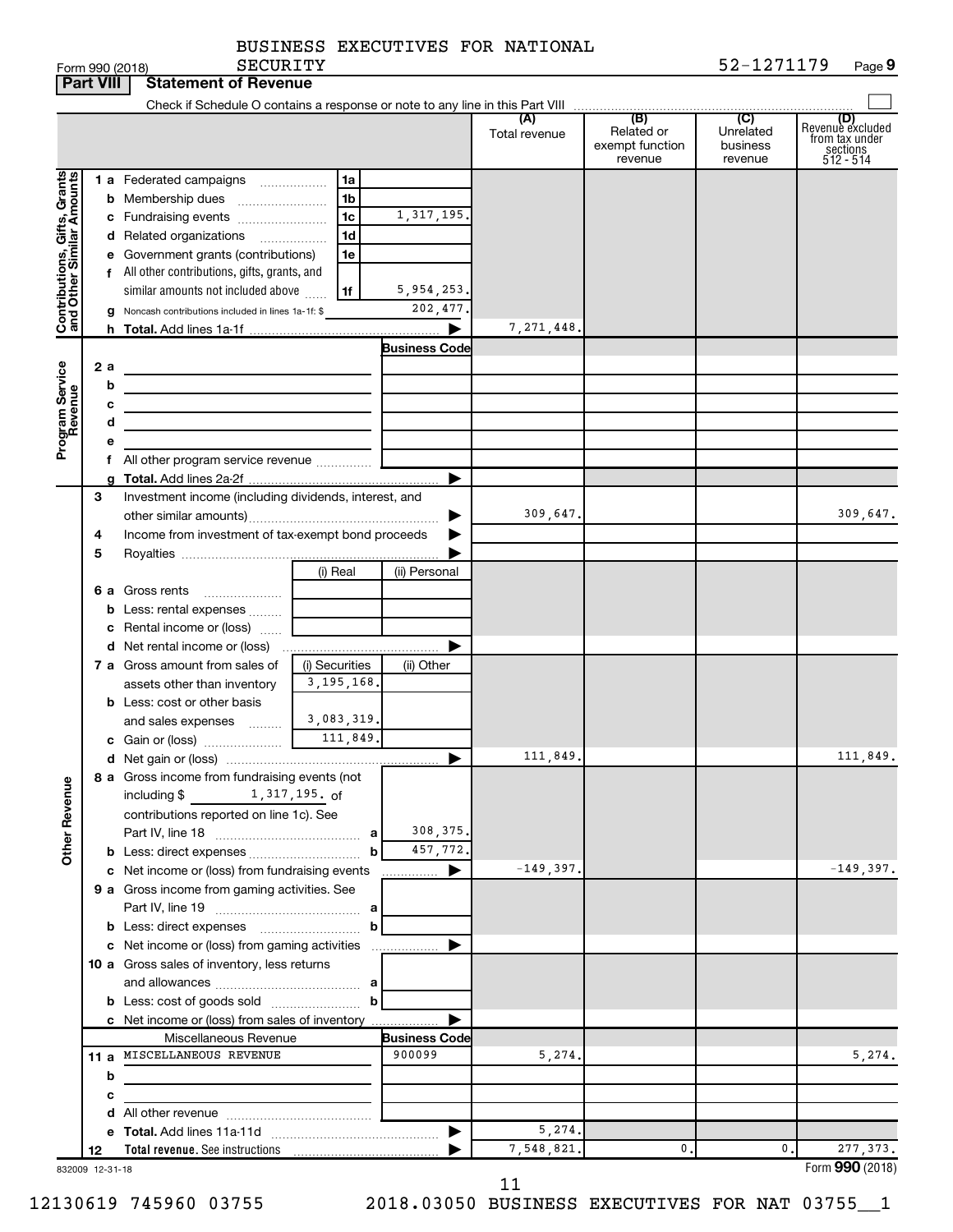# Form 990 (2018) Page **10** SECURITY 52-1271179

|    | Part IX   Statement of Functional Expenses                                                                                                                                                                  |                       |                                    |                                           |                                |
|----|-------------------------------------------------------------------------------------------------------------------------------------------------------------------------------------------------------------|-----------------------|------------------------------------|-------------------------------------------|--------------------------------|
|    | Section 501(c)(3) and 501(c)(4) organizations must complete all columns. All other organizations must complete column (A).                                                                                  |                       |                                    |                                           |                                |
|    | Check if Schedule O contains a response or note to any line in this Part IX                                                                                                                                 |                       |                                    |                                           |                                |
|    | Do not include amounts reported on lines 6b,<br>7b, 8b, 9b, and 10b of Part VIII.                                                                                                                           | (A)<br>Total expenses | (B)<br>Program service<br>expenses | (C)<br>Management and<br>general expenses | (D)<br>Fundraising<br>expenses |
| 1  | Grants and other assistance to domestic organizations                                                                                                                                                       |                       |                                    |                                           |                                |
|    | and domestic governments. See Part IV, line 21                                                                                                                                                              |                       |                                    |                                           |                                |
| 2  | Grants and other assistance to domestic                                                                                                                                                                     |                       |                                    |                                           |                                |
|    | individuals. See Part IV, line 22                                                                                                                                                                           |                       |                                    |                                           |                                |
| 3  | Grants and other assistance to foreign                                                                                                                                                                      |                       |                                    |                                           |                                |
|    | organizations, foreign governments, and foreign                                                                                                                                                             |                       |                                    |                                           |                                |
|    | individuals. See Part IV, lines 15 and 16                                                                                                                                                                   |                       |                                    |                                           |                                |
| 4  | Benefits paid to or for members                                                                                                                                                                             |                       |                                    |                                           |                                |
| 5  | Compensation of current officers, directors,                                                                                                                                                                |                       |                                    |                                           |                                |
|    | trustees, and key employees                                                                                                                                                                                 | 940,845.              | 633,093.                           | 112,756.                                  | 194,996.                       |
| 6  | Compensation not included above, to disqualified                                                                                                                                                            |                       |                                    |                                           |                                |
|    | persons (as defined under section 4958(f)(1)) and                                                                                                                                                           |                       |                                    |                                           |                                |
|    | persons described in section 4958(c)(3)(B)                                                                                                                                                                  |                       |                                    |                                           |                                |
| 7  | Other salaries and wages                                                                                                                                                                                    | 2,460,076.            | 2,029,839.                         | 161,522.                                  | 268, 715.                      |
| 8  | Pension plan accruals and contributions (include                                                                                                                                                            | 75,903.               | 62,920.                            |                                           |                                |
|    | section 401(k) and 403(b) employer contributions)                                                                                                                                                           | 417,438.              | 340,100.                           | $\frac{4,133}{26,121}$                    | $\frac{8,850}{51,217}$         |
| 9  |                                                                                                                                                                                                             | 224,841.              | 177,017.                           | 17,583.                                   | 30, 241.                       |
| 10 |                                                                                                                                                                                                             |                       |                                    |                                           |                                |
| 11 | Fees for services (non-employees):                                                                                                                                                                          |                       |                                    |                                           |                                |
| a  |                                                                                                                                                                                                             | 23,384.               | 19,467.                            | 1,934.                                    | 1,983.                         |
| b  |                                                                                                                                                                                                             | 97,212.               | 80,932.                            | 8,036.                                    | 8, 244.                        |
| d  |                                                                                                                                                                                                             |                       |                                    |                                           |                                |
|    | Professional fundraising services. See Part IV, line 17                                                                                                                                                     |                       |                                    |                                           |                                |
| f. | Investment management fees                                                                                                                                                                                  | 58,308.               | 35, 296.                           | 16,982.                                   | 6,030.                         |
| g  | Other. (If line 11g amount exceeds 10% of line 25,                                                                                                                                                          |                       |                                    |                                           |                                |
|    | column (A) amount, list line 11g expenses on Sch O.)                                                                                                                                                        | 25,981.               | 21,630.                            | 2,148.                                    |                                |
| 12 | Advertising and promotion <i>manually contained</i>                                                                                                                                                         | 500.                  |                                    |                                           | $\frac{2,203}{500}$            |
| 13 |                                                                                                                                                                                                             | 308, 172.             | 248,599.                           | 26, 306.                                  | 33,267.                        |
| 14 |                                                                                                                                                                                                             | 179,913.              | 149,612.                           | 14,860.                                   | 15,441.                        |
| 15 |                                                                                                                                                                                                             |                       |                                    |                                           |                                |
| 16 |                                                                                                                                                                                                             | 815,007.              | 641,654.                           | 63,735.                                   | 109,618.                       |
| 17 |                                                                                                                                                                                                             | 95, 192.              | 78, 779.                           | 7,826.                                    | 8,587.                         |
| 18 | Payments of travel or entertainment expenses                                                                                                                                                                |                       |                                    |                                           |                                |
|    | for any federal, state, or local public officials                                                                                                                                                           |                       |                                    |                                           |                                |
| 19 | Conferences, conventions, and meetings                                                                                                                                                                      | 608, 429.             | 597,773.                           | 10,656.                                   |                                |
| 20 | Interest                                                                                                                                                                                                    |                       |                                    |                                           |                                |
| 21 |                                                                                                                                                                                                             |                       |                                    |                                           |                                |
| 22 | Depreciation, depletion, and amortization                                                                                                                                                                   | 47,476.               | 37,378.                            | 3,712.                                    | 6,386.                         |
| 23 | Insurance                                                                                                                                                                                                   | 29,170.               | 22,963.                            | 2,281.                                    | 3,926.                         |
| 24 | Other expenses. Itemize expenses not covered<br>above. (List miscellaneous expenses in line 24e. If line<br>24e amount exceeds 10% of line 25, column (A)<br>amount, list line 24e expenses on Schedule O.) |                       |                                    |                                           |                                |
| a  | C.C. PROCESSING FEES                                                                                                                                                                                        | 58,495.               | 35,409.                            | 17,037.                                   | 6,049.                         |
|    | DUES AND SUBSCRIPTIONS                                                                                                                                                                                      | 31,885.               | 25, 103.                           | 2,493.                                    | 4,289.                         |
|    | REPAIRS & MAINTENANCE                                                                                                                                                                                       | 21,644.               | 17,040.                            | 1,693.                                    | 2,911.                         |
| d  | <b>UBI TAX</b>                                                                                                                                                                                              | 17,565.               |                                    | 17,565.                                   |                                |
| е  | All other expenses                                                                                                                                                                                          | 13,760.               | 10,837.                            | 1,075.                                    | 1,848.                         |
| 25 | Total functional expenses. Add lines 1 through 24e                                                                                                                                                          | 6,551,196.            | 5, 265, 441.                       | 520,454.                                  | 765, 301.                      |
| 26 | <b>Joint costs.</b> Complete this line only if the organization                                                                                                                                             |                       |                                    |                                           |                                |
|    | reported in column (B) joint costs from a combined                                                                                                                                                          |                       |                                    |                                           |                                |
|    | educational campaign and fundraising solicitation.                                                                                                                                                          |                       |                                    |                                           |                                |

832010 12-31-18

Check here

Form (2018) **990**

 $\Box$ 

if following SOP 98-2 (ASC 958-720)

12130619 745960 03755 2018.03050 BUSINESS EXECUTIVES FOR NAT 03755\_\_1

12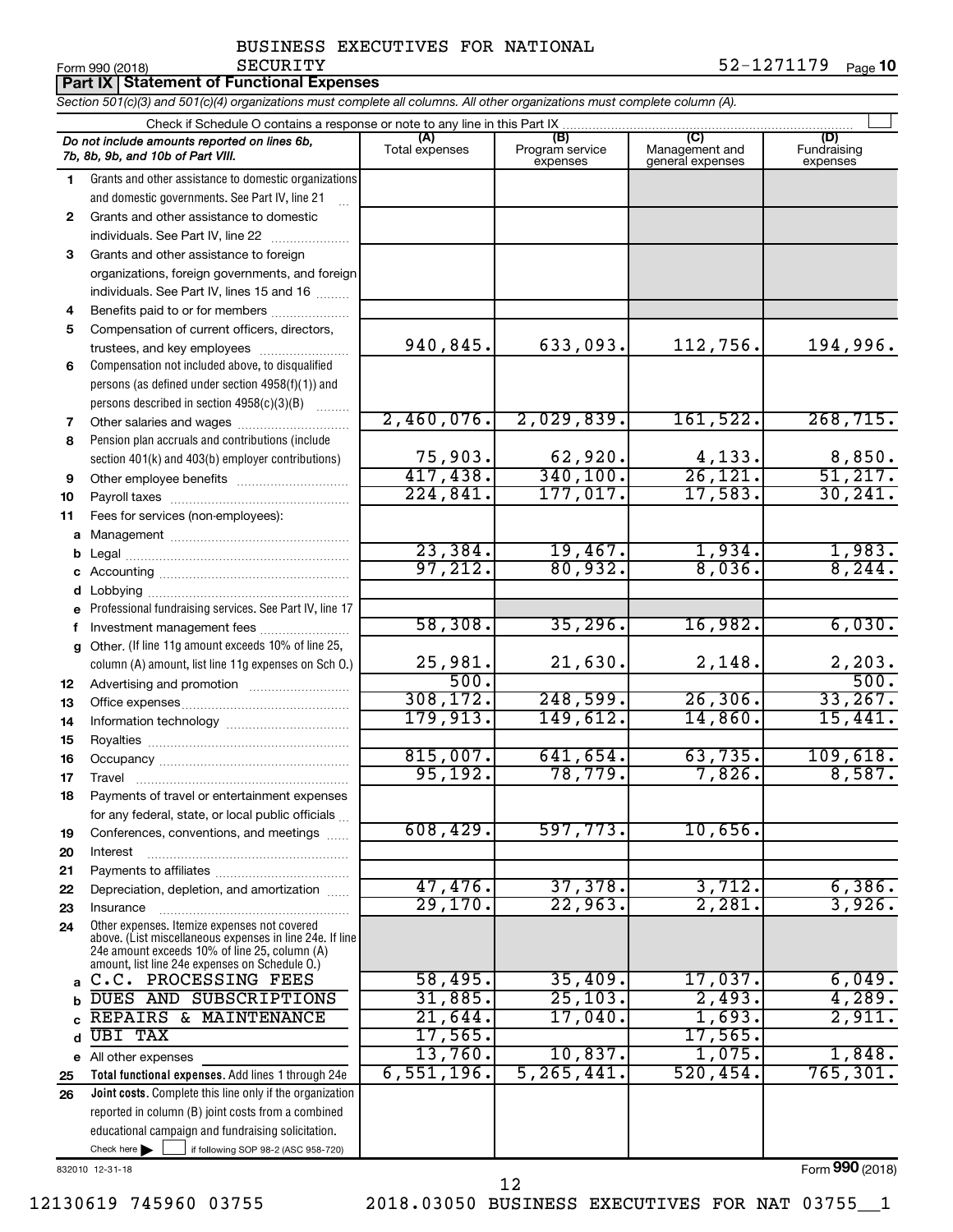832011 12-31-18

### BUSINESS EXECUTIVES FOR NATIONAL

**Part X Balance Sheet**

|                             |    |                                                                                                                         |                 |          | (A)<br>Beginning of year   |                         | (B)<br>End of year |
|-----------------------------|----|-------------------------------------------------------------------------------------------------------------------------|-----------------|----------|----------------------------|-------------------------|--------------------|
|                             | 1  |                                                                                                                         |                 |          | 2,137,702.                 | $\mathbf{1}$            | 2,318,871.         |
|                             | 2  |                                                                                                                         |                 |          | 605,905.                   | $\mathbf{2}$            | 626, 238.          |
|                             | З  |                                                                                                                         |                 |          |                            | 3                       |                    |
|                             | 4  |                                                                                                                         |                 |          | 278,473.                   | $\overline{\mathbf{4}}$ | 88,592.            |
|                             | 5  | Loans and other receivables from current and former officers, directors,                                                |                 |          |                            |                         |                    |
|                             |    | trustees, key employees, and highest compensated employees. Complete                                                    |                 |          |                            |                         |                    |
|                             |    |                                                                                                                         |                 |          |                            | 5                       |                    |
|                             | 6  | Loans and other receivables from other disqualified persons (as defined under                                           |                 |          |                            |                         |                    |
|                             |    | section 4958(f)(1)), persons described in section 4958(c)(3)(B), and contributing                                       |                 |          |                            |                         |                    |
|                             |    | employers and sponsoring organizations of section 501(c)(9) voluntary                                                   |                 |          |                            |                         |                    |
|                             |    | employees' beneficiary organizations (see instr). Complete Part II of Sch L                                             |                 |          |                            | 6                       |                    |
| Assets                      | 7  |                                                                                                                         |                 |          |                            | 7                       |                    |
|                             | 8  |                                                                                                                         |                 |          |                            | 8                       |                    |
|                             | 9  | Prepaid expenses and deferred charges                                                                                   |                 |          | 150, 962.                  | 9                       | 125, 291.          |
|                             |    | <b>10a</b> Land, buildings, and equipment: cost or other                                                                |                 |          |                            |                         |                    |
|                             |    | basis. Complete Part VI of Schedule D  10a                                                                              |                 | 451,879. |                            |                         |                    |
|                             |    |                                                                                                                         | 10 <sub>b</sub> | 279,458. | $\frac{13,373}{5,637,563}$ | 10 <sub>c</sub>         | 172,421.           |
|                             | 11 |                                                                                                                         |                 |          |                            | 11                      | 5,962,184.         |
|                             | 12 |                                                                                                                         |                 |          | 155, 186.                  | 12                      | 148, 173.          |
|                             | 13 |                                                                                                                         |                 |          |                            | 13                      |                    |
|                             | 14 |                                                                                                                         |                 |          |                            | 14                      |                    |
|                             | 15 |                                                                                                                         |                 |          | 49,364.                    | 15                      | 49,364.            |
|                             | 16 |                                                                                                                         |                 |          | 9,028,528.                 | 16                      | 9,491,134.         |
|                             | 17 |                                                                                                                         |                 |          | 479,508.                   | 17                      | 486,458.           |
|                             | 18 |                                                                                                                         |                 |          |                            | 18                      |                    |
|                             | 19 |                                                                                                                         |                 |          |                            | 19                      |                    |
|                             | 20 |                                                                                                                         |                 |          |                            | 20                      |                    |
|                             | 21 | Escrow or custodial account liability. Complete Part IV of Schedule D                                                   |                 |          |                            | 21                      |                    |
|                             | 22 | Loans and other payables to current and former officers, directors, trustees,                                           |                 |          |                            |                         |                    |
| Liabilities                 |    | key employees, highest compensated employees, and disqualified persons.                                                 |                 |          |                            |                         |                    |
|                             |    |                                                                                                                         |                 |          |                            | 22                      |                    |
|                             | 23 | Secured mortgages and notes payable to unrelated third parties                                                          |                 |          |                            | 23                      |                    |
|                             | 24 | Unsecured notes and loans payable to unrelated third parties                                                            |                 |          |                            | 24                      |                    |
|                             | 25 | Other liabilities (including federal income tax, payables to related third                                              |                 |          |                            |                         |                    |
|                             |    | parties, and other liabilities not included on lines 17-24). Complete Part X of                                         |                 |          | 35, 236.                   | 25                      | 134,711.           |
|                             |    | Schedule D<br>Total liabilities. Add lines 17 through 25                                                                |                 |          | 514,744.                   | 26                      | 621, 169.          |
|                             | 26 | Organizations that follow SFAS 117 (ASC 958), check here $\blacktriangleright \begin{array}{c} \perp X \end{array}$ and |                 |          |                            |                         |                    |
|                             |    | complete lines 27 through 29, and lines 33 and 34.                                                                      |                 |          |                            |                         |                    |
|                             | 27 |                                                                                                                         |                 |          | 8,513,784.                 | 27                      | 8,846,042.         |
|                             | 28 |                                                                                                                         |                 |          |                            | 28                      | 23,923.            |
|                             | 29 | Permanently restricted net assets                                                                                       |                 |          |                            | 29                      |                    |
|                             |    | Organizations that do not follow SFAS 117 (ASC 958), check here ▶                                                       |                 |          |                            |                         |                    |
|                             |    | and complete lines 30 through 34.                                                                                       |                 |          |                            |                         |                    |
|                             | 30 |                                                                                                                         |                 |          |                            | 30                      |                    |
| Net Assets or Fund Balances | 31 | Paid-in or capital surplus, or land, building, or equipment fund                                                        |                 |          |                            | 31                      |                    |
|                             | 32 | Retained earnings, endowment, accumulated income, or other funds                                                        |                 |          |                            | 32                      |                    |
|                             | 33 |                                                                                                                         |                 |          | 8,513,784.                 | 33                      | 8,869,965.         |
|                             | 34 |                                                                                                                         |                 |          | 9,028,528.                 | 34                      | 9,491,134.         |
|                             |    |                                                                                                                         |                 |          |                            |                         | $-$ 000 $(0.010)$  |

Form (2018) **990**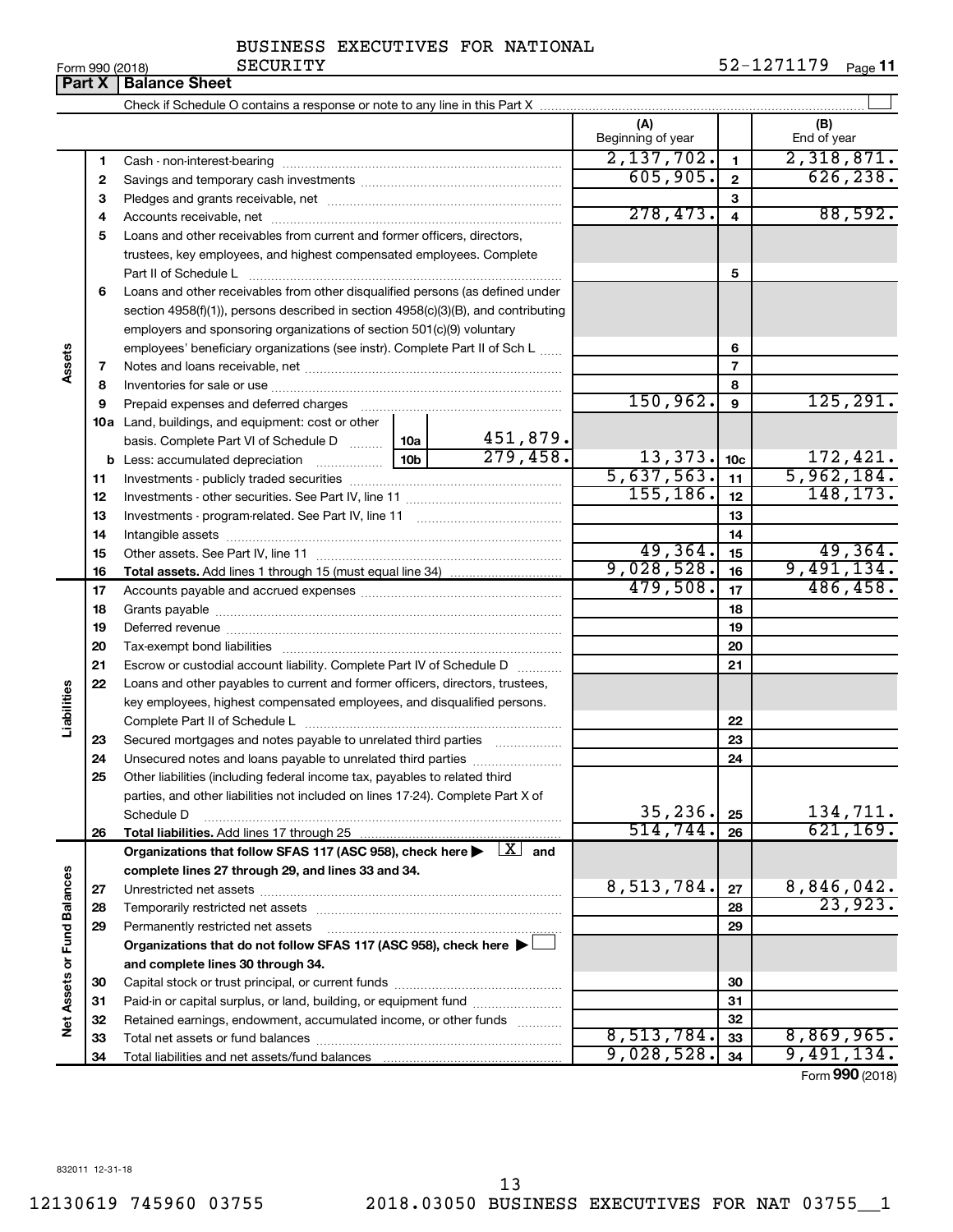| BUSINESS EXECUTIVES FOR NATIONAL |  |  |
|----------------------------------|--|--|
|----------------------------------|--|--|

|    | <b>SECURITY</b><br>Form 990 (2018)                                                                                                                                                                                             | 52-1271179     |                |            | Page 12          |  |  |  |
|----|--------------------------------------------------------------------------------------------------------------------------------------------------------------------------------------------------------------------------------|----------------|----------------|------------|------------------|--|--|--|
|    | Part XI Reconciliation of Net Assets                                                                                                                                                                                           |                |                |            |                  |  |  |  |
|    |                                                                                                                                                                                                                                |                |                |            |                  |  |  |  |
|    |                                                                                                                                                                                                                                |                |                |            |                  |  |  |  |
| 1  |                                                                                                                                                                                                                                | $\mathbf{1}$   | 7,548,821.     |            |                  |  |  |  |
| 2  |                                                                                                                                                                                                                                | $\overline{2}$ | 6,551,196.     |            |                  |  |  |  |
| 3  | Revenue less expenses. Subtract line 2 from line 1                                                                                                                                                                             | 3              | 8,513,784.     |            | 997,625.         |  |  |  |
| 4  | $\overline{\mathbf{4}}$                                                                                                                                                                                                        |                |                |            |                  |  |  |  |
| 5  | Net unrealized gains (losses) on investments [11] matter than the control of the state of the state of the state of the state of the state of the state of the state of the state of the state of the state of the state of th | 5              | $-641, 444.$   |            |                  |  |  |  |
| 6  | Donated services and use of facilities                                                                                                                                                                                         | 6              |                |            |                  |  |  |  |
| 7  | Investment expenses                                                                                                                                                                                                            | $\overline{7}$ |                |            |                  |  |  |  |
| 8  | Prior period adjustments www.communication.communication.com/news/communication.com/news/communication.com/new                                                                                                                 | 8              |                |            |                  |  |  |  |
| 9  |                                                                                                                                                                                                                                | 9              |                |            | $\overline{0}$ . |  |  |  |
| 10 | Net assets or fund balances at end of year. Combine lines 3 through 9 (must equal Part X, line 33,                                                                                                                             |                |                |            |                  |  |  |  |
|    | column (B))                                                                                                                                                                                                                    | 10             | 8,869,965.     |            |                  |  |  |  |
|    | <b>Part XII</b> Financial Statements and Reporting                                                                                                                                                                             |                |                |            |                  |  |  |  |
|    |                                                                                                                                                                                                                                |                |                |            |                  |  |  |  |
|    |                                                                                                                                                                                                                                |                |                | <b>Yes</b> | No               |  |  |  |
| 1  | Accounting method used to prepare the Form 990: $\Box$ Cash $\Box$ Accrual $\Box$ Other                                                                                                                                        |                |                |            |                  |  |  |  |
|    | If the organization changed its method of accounting from a prior year or checked "Other," explain in Schedule O.                                                                                                              |                |                |            |                  |  |  |  |
|    | 2a Were the organization's financial statements compiled or reviewed by an independent accountant?                                                                                                                             |                | 2a             |            | х                |  |  |  |
|    | If "Yes," check a box below to indicate whether the financial statements for the year were compiled or reviewed on a                                                                                                           |                |                |            |                  |  |  |  |
|    | separate basis, consolidated basis, or both:                                                                                                                                                                                   |                |                |            |                  |  |  |  |
|    | Separate basis<br>Consolidated basis<br>Both consolidated and separate basis                                                                                                                                                   |                |                |            |                  |  |  |  |
|    |                                                                                                                                                                                                                                |                | 2 <sub>b</sub> | x          |                  |  |  |  |
|    | If "Yes," check a box below to indicate whether the financial statements for the year were audited on a separate basis,                                                                                                        |                |                |            |                  |  |  |  |
|    | consolidated basis, or both:                                                                                                                                                                                                   |                |                |            |                  |  |  |  |
|    | $ \mathbf{X} $ Separate basis<br><b>Consolidated basis</b><br>Both consolidated and separate basis                                                                                                                             |                |                |            |                  |  |  |  |
|    | c If "Yes" to line 2a or 2b, does the organization have a committee that assumes responsibility for oversight of the audit,                                                                                                    |                |                |            |                  |  |  |  |
|    |                                                                                                                                                                                                                                |                | 2c             | X          |                  |  |  |  |
|    | If the organization changed either its oversight process or selection process during the tax year, explain in Schedule O.                                                                                                      |                |                |            |                  |  |  |  |
|    | 3a As a result of a federal award, was the organization required to undergo an audit or audits as set forth in the Single Audit                                                                                                |                |                |            |                  |  |  |  |
|    |                                                                                                                                                                                                                                |                | За             |            | х                |  |  |  |
|    | b If "Yes," did the organization undergo the required audit or audits? If the organization did not undergo the required audit                                                                                                  |                |                |            |                  |  |  |  |
|    |                                                                                                                                                                                                                                |                | 3 <sub>b</sub> |            |                  |  |  |  |

Form (2018) **990**

832012 12-31-18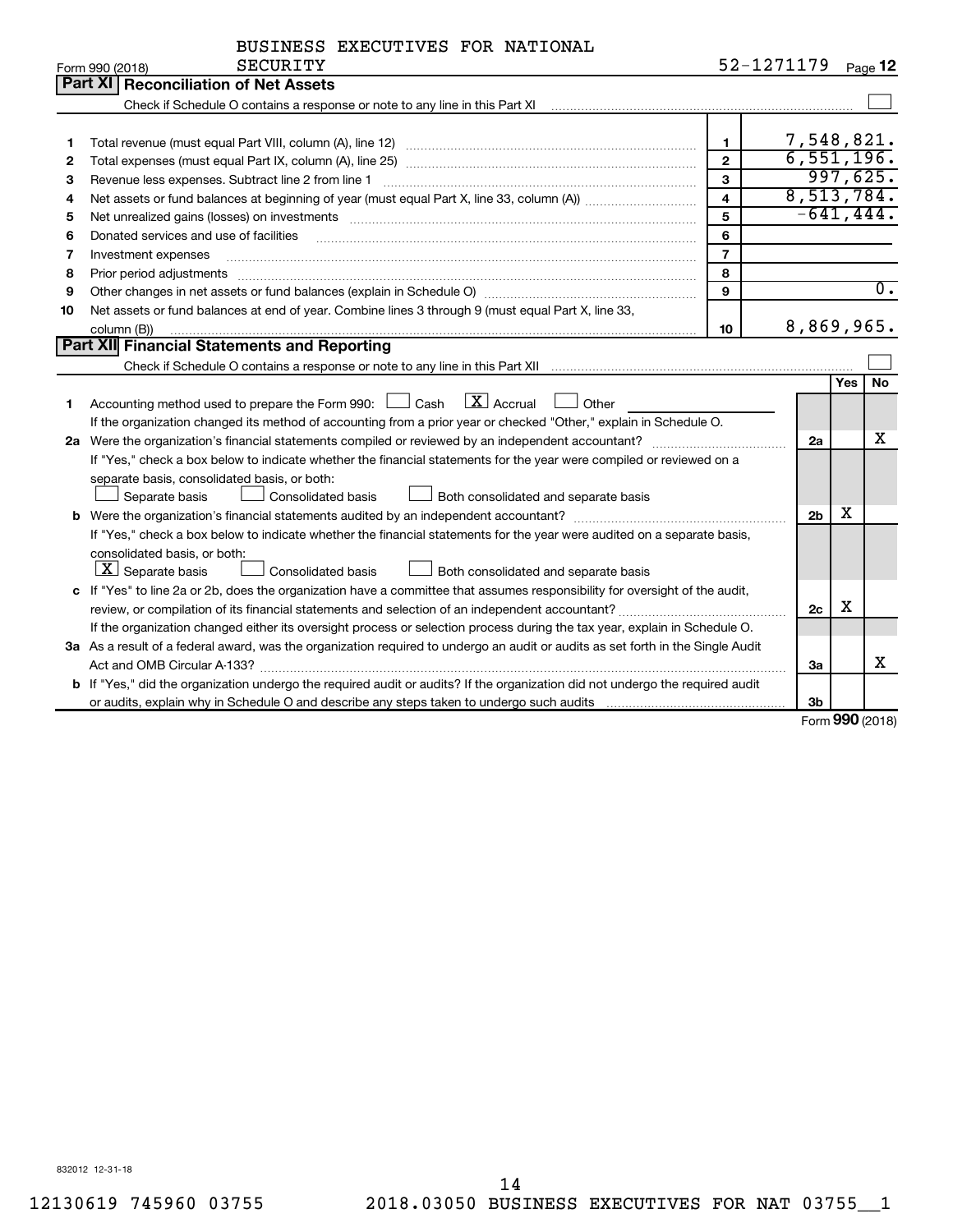| <b>SCHEDULE A</b><br>(Form 990 or 990-EZ)                                                                                                                                                                                                            | <b>Public Charity Status and Public Support</b><br>Complete if the organization is a section 501(c)(3) organization or a section<br>4947(a)(1) nonexempt charitable trust. |                                                                                                                                                                                                                      |     |                                                                |                            |  |                                       |  |  |  |
|------------------------------------------------------------------------------------------------------------------------------------------------------------------------------------------------------------------------------------------------------|----------------------------------------------------------------------------------------------------------------------------------------------------------------------------|----------------------------------------------------------------------------------------------------------------------------------------------------------------------------------------------------------------------|-----|----------------------------------------------------------------|----------------------------|--|---------------------------------------|--|--|--|
| Department of the Treasury<br>Internal Revenue Service                                                                                                                                                                                               |                                                                                                                                                                            | Attach to Form 990 or Form 990-EZ.<br>Go to www.irs.gov/Form990 for instructions and the latest information.                                                                                                         |     |                                                                |                            |  | <b>Open to Public</b><br>Inspection   |  |  |  |
| Name of the organization                                                                                                                                                                                                                             |                                                                                                                                                                            | BUSINESS EXECUTIVES FOR NATIONAL                                                                                                                                                                                     |     |                                                                |                            |  | <b>Employer identification number</b> |  |  |  |
| Part I                                                                                                                                                                                                                                               | SECURITY                                                                                                                                                                   | Reason for Public Charity Status (All organizations must complete this part.) See instructions.                                                                                                                      |     |                                                                |                            |  | 52-1271179                            |  |  |  |
|                                                                                                                                                                                                                                                      |                                                                                                                                                                            |                                                                                                                                                                                                                      |     |                                                                |                            |  |                                       |  |  |  |
| The organization is not a private foundation because it is: (For lines 1 through 12, check only one box.)<br>1<br>A church, convention of churches, or association of churches described in section 170(b)(1)(A)(i).                                 |                                                                                                                                                                            |                                                                                                                                                                                                                      |     |                                                                |                            |  |                                       |  |  |  |
| $\mathbf 2$<br>A school described in section 170(b)(1)(A)(ii). (Attach Schedule E (Form 990 or 990-EZ).)                                                                                                                                             |                                                                                                                                                                            |                                                                                                                                                                                                                      |     |                                                                |                            |  |                                       |  |  |  |
| 3<br>A hospital or a cooperative hospital service organization described in section 170(b)(1)(A)(iii).                                                                                                                                               |                                                                                                                                                                            |                                                                                                                                                                                                                      |     |                                                                |                            |  |                                       |  |  |  |
| 4                                                                                                                                                                                                                                                    | A medical research organization operated in conjunction with a hospital described in section 170(b)(1)(A)(iii). Enter the hospital's name,                                 |                                                                                                                                                                                                                      |     |                                                                |                            |  |                                       |  |  |  |
| city, and state:                                                                                                                                                                                                                                     |                                                                                                                                                                            |                                                                                                                                                                                                                      |     |                                                                |                            |  |                                       |  |  |  |
| 5                                                                                                                                                                                                                                                    | An organization operated for the benefit of a college or university owned or operated by a governmental unit described in<br>section 170(b)(1)(A)(iv). (Complete Part II.) |                                                                                                                                                                                                                      |     |                                                                |                            |  |                                       |  |  |  |
| 6<br>A federal, state, or local government or governmental unit described in section 170(b)(1)(A)(v).                                                                                                                                                |                                                                                                                                                                            |                                                                                                                                                                                                                      |     |                                                                |                            |  |                                       |  |  |  |
| $\mathbf{X}$<br>7<br>An organization that normally receives a substantial part of its support from a governmental unit or from the general public described in                                                                                       |                                                                                                                                                                            |                                                                                                                                                                                                                      |     |                                                                |                            |  |                                       |  |  |  |
| section 170(b)(1)(A)(vi). (Complete Part II.)                                                                                                                                                                                                        |                                                                                                                                                                            |                                                                                                                                                                                                                      |     |                                                                |                            |  |                                       |  |  |  |
| 8<br>A community trust described in section 170(b)(1)(A)(vi). (Complete Part II.)                                                                                                                                                                    |                                                                                                                                                                            |                                                                                                                                                                                                                      |     |                                                                |                            |  |                                       |  |  |  |
| 9<br>An agricultural research organization described in section 170(b)(1)(A)(ix) operated in conjunction with a land-grant college                                                                                                                   |                                                                                                                                                                            |                                                                                                                                                                                                                      |     |                                                                |                            |  |                                       |  |  |  |
| or university or a non-land-grant college of agriculture (see instructions). Enter the name, city, and state of the college or                                                                                                                       |                                                                                                                                                                            |                                                                                                                                                                                                                      |     |                                                                |                            |  |                                       |  |  |  |
| university:<br>10<br>An organization that normally receives: (1) more than 33 1/3% of its support from contributions, membership fees, and gross receipts from                                                                                       |                                                                                                                                                                            |                                                                                                                                                                                                                      |     |                                                                |                            |  |                                       |  |  |  |
| activities related to its exempt functions - subject to certain exceptions, and (2) no more than 33 1/3% of its support from gross investment                                                                                                        |                                                                                                                                                                            |                                                                                                                                                                                                                      |     |                                                                |                            |  |                                       |  |  |  |
| income and unrelated business taxable income (less section 511 tax) from businesses acquired by the organization after June 30, 1975.                                                                                                                |                                                                                                                                                                            |                                                                                                                                                                                                                      |     |                                                                |                            |  |                                       |  |  |  |
| See section 509(a)(2). (Complete Part III.)                                                                                                                                                                                                          |                                                                                                                                                                            |                                                                                                                                                                                                                      |     |                                                                |                            |  |                                       |  |  |  |
| 11<br>An organization organized and operated exclusively to test for public safety. See section 509(a)(4).                                                                                                                                           |                                                                                                                                                                            |                                                                                                                                                                                                                      |     |                                                                |                            |  |                                       |  |  |  |
| 12<br>An organization organized and operated exclusively for the benefit of, to perform the functions of, or to carry out the purposes of one or                                                                                                     |                                                                                                                                                                            |                                                                                                                                                                                                                      |     |                                                                |                            |  |                                       |  |  |  |
| more publicly supported organizations described in section 509(a)(1) or section 509(a)(2). See section 509(a)(3). Check the box in<br>lines 12a through 12d that describes the type of supporting organization and complete lines 12e, 12f, and 12g. |                                                                                                                                                                            |                                                                                                                                                                                                                      |     |                                                                |                            |  |                                       |  |  |  |
| a                                                                                                                                                                                                                                                    |                                                                                                                                                                            | Type I. A supporting organization operated, supervised, or controlled by its supported organization(s), typically by giving                                                                                          |     |                                                                |                            |  |                                       |  |  |  |
|                                                                                                                                                                                                                                                      |                                                                                                                                                                            | the supported organization(s) the power to regularly appoint or elect a majority of the directors or trustees of the supporting                                                                                      |     |                                                                |                            |  |                                       |  |  |  |
| organization. You must complete Part IV, Sections A and B.                                                                                                                                                                                           |                                                                                                                                                                            |                                                                                                                                                                                                                      |     |                                                                |                            |  |                                       |  |  |  |
| b                                                                                                                                                                                                                                                    |                                                                                                                                                                            | Type II. A supporting organization supervised or controlled in connection with its supported organization(s), by having                                                                                              |     |                                                                |                            |  |                                       |  |  |  |
|                                                                                                                                                                                                                                                      |                                                                                                                                                                            | control or management of the supporting organization vested in the same persons that control or manage the supported                                                                                                 |     |                                                                |                            |  |                                       |  |  |  |
| organization(s). You must complete Part IV, Sections A and C.<br>с                                                                                                                                                                                   |                                                                                                                                                                            | Type III functionally integrated. A supporting organization operated in connection with, and functionally integrated with,                                                                                           |     |                                                                |                            |  |                                       |  |  |  |
|                                                                                                                                                                                                                                                      |                                                                                                                                                                            | its supported organization(s) (see instructions). You must complete Part IV, Sections A, D, and E.                                                                                                                   |     |                                                                |                            |  |                                       |  |  |  |
| d                                                                                                                                                                                                                                                    |                                                                                                                                                                            | Type III non-functionally integrated. A supporting organization operated in connection with its supported organization(s)                                                                                            |     |                                                                |                            |  |                                       |  |  |  |
|                                                                                                                                                                                                                                                      |                                                                                                                                                                            | that is not functionally integrated. The organization generally must satisfy a distribution requirement and an attentiveness                                                                                         |     |                                                                |                            |  |                                       |  |  |  |
|                                                                                                                                                                                                                                                      |                                                                                                                                                                            | requirement (see instructions). You must complete Part IV, Sections A and D, and Part V.                                                                                                                             |     |                                                                |                            |  |                                       |  |  |  |
| е                                                                                                                                                                                                                                                    |                                                                                                                                                                            | Check this box if the organization received a written determination from the IRS that it is a Type I, Type II, Type III<br>functionally integrated, or Type III non-functionally integrated supporting organization. |     |                                                                |                            |  |                                       |  |  |  |
| f Enter the number of supported organizations                                                                                                                                                                                                        |                                                                                                                                                                            |                                                                                                                                                                                                                      |     |                                                                |                            |  |                                       |  |  |  |
| g Provide the following information about the supported organization(s).                                                                                                                                                                             |                                                                                                                                                                            |                                                                                                                                                                                                                      |     |                                                                |                            |  |                                       |  |  |  |
| (i) Name of supported                                                                                                                                                                                                                                | (ii) EIN                                                                                                                                                                   | (iii) Type of organization<br>(described on lines 1-10                                                                                                                                                               |     | (iv) Is the organization listed<br>in your governing document? | (v) Amount of monetary     |  | (vi) Amount of other                  |  |  |  |
| organization                                                                                                                                                                                                                                         |                                                                                                                                                                            | above (see instructions))                                                                                                                                                                                            | Yes | No                                                             | support (see instructions) |  | support (see instructions)            |  |  |  |
|                                                                                                                                                                                                                                                      |                                                                                                                                                                            |                                                                                                                                                                                                                      |     |                                                                |                            |  |                                       |  |  |  |
|                                                                                                                                                                                                                                                      |                                                                                                                                                                            |                                                                                                                                                                                                                      |     |                                                                |                            |  |                                       |  |  |  |
|                                                                                                                                                                                                                                                      |                                                                                                                                                                            |                                                                                                                                                                                                                      |     |                                                                |                            |  |                                       |  |  |  |
|                                                                                                                                                                                                                                                      |                                                                                                                                                                            |                                                                                                                                                                                                                      |     |                                                                |                            |  |                                       |  |  |  |
|                                                                                                                                                                                                                                                      |                                                                                                                                                                            |                                                                                                                                                                                                                      |     |                                                                |                            |  |                                       |  |  |  |
|                                                                                                                                                                                                                                                      |                                                                                                                                                                            |                                                                                                                                                                                                                      |     |                                                                |                            |  |                                       |  |  |  |
|                                                                                                                                                                                                                                                      |                                                                                                                                                                            |                                                                                                                                                                                                                      |     |                                                                |                            |  |                                       |  |  |  |
|                                                                                                                                                                                                                                                      |                                                                                                                                                                            |                                                                                                                                                                                                                      |     |                                                                |                            |  |                                       |  |  |  |
| Total                                                                                                                                                                                                                                                |                                                                                                                                                                            |                                                                                                                                                                                                                      |     |                                                                |                            |  |                                       |  |  |  |
| I HA For Paperwork Reduction Act Notice, see the Instructions for Form 990 or 990-EZ, 832021 10-11-18 Schedule A (Form 990 or 990-EZ) 2018                                                                                                           |                                                                                                                                                                            |                                                                                                                                                                                                                      |     |                                                                |                            |  |                                       |  |  |  |

2021 10-11-18 **Schedule A (F**o **For Paperwork Reduction Act Notice, see the Instructions for Form 990 or 990-EZ. Schedule A (Form 990 or 990-EZ) 2018 \For Pape** 15

12130619 745960 03755 2018.03050 BUSINESS EXECUTIVES FOR NAT 03755\_\_1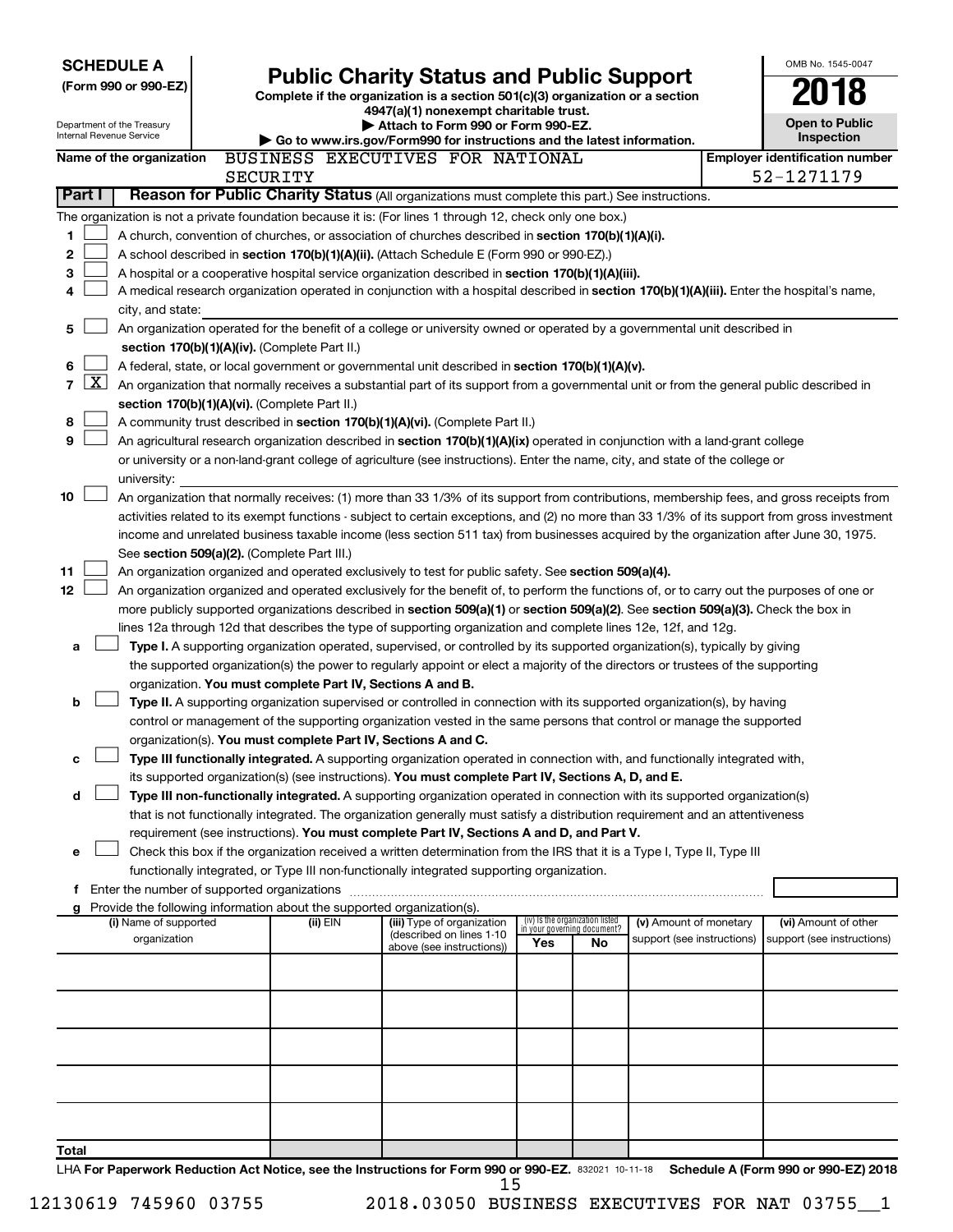#### Schedule A (Form 990 or 990-EZ) 2018 SECURITY

**2** SECURITY 52-1271179

(Complete only if you checked the box on line 5, 7, or 8 of Part I or if the organization failed to qualify under Part III. If the organization fails to qualify under the tests listed below, please complete Part III.) **Part II Support Schedule for Organizations Described in Sections 170(b)(1)(A)(iv) and 170(b)(1)(A)(vi)**

| <b>Section A. Public Support</b>                                                                                                           |            |                     |            |                       |             |                                      |
|--------------------------------------------------------------------------------------------------------------------------------------------|------------|---------------------|------------|-----------------------|-------------|--------------------------------------|
| Calendar year (or fiscal year beginning in)                                                                                                | (a) 2014   | (b) 2015            | $(c)$ 2016 | $(d)$ 2017            | (e) 2018    | (f) Total                            |
| 1 Gifts, grants, contributions, and                                                                                                        |            |                     |            |                       |             |                                      |
| membership fees received. (Do not                                                                                                          |            |                     |            |                       |             |                                      |
| include any "unusual grants.")                                                                                                             | 5,954,293. | 6, 224, 198.        | 6,640,162. | 6,960,919.            | 7,271,448.  | 33,051,020.                          |
| 2 Tax revenues levied for the organ-                                                                                                       |            |                     |            |                       |             |                                      |
| ization's benefit and either paid to                                                                                                       |            |                     |            |                       |             |                                      |
| or expended on its behalf                                                                                                                  |            |                     |            |                       |             |                                      |
| 3 The value of services or facilities                                                                                                      |            |                     |            |                       |             |                                      |
| furnished by a governmental unit to                                                                                                        |            |                     |            |                       |             |                                      |
| the organization without charge                                                                                                            |            |                     |            |                       |             |                                      |
| 4 Total. Add lines 1 through 3                                                                                                             | 5,954,293. | 6, 224, 198.        | 6,640,162. | 6,960,919.            | 7, 271, 448 | 33,051,020.                          |
| 5 The portion of total contributions                                                                                                       |            |                     |            |                       |             |                                      |
| by each person (other than a                                                                                                               |            |                     |            |                       |             |                                      |
| governmental unit or publicly                                                                                                              |            |                     |            |                       |             |                                      |
| supported organization) included                                                                                                           |            |                     |            |                       |             |                                      |
| on line 1 that exceeds 2% of the                                                                                                           |            |                     |            |                       |             |                                      |
| amount shown on line 11,                                                                                                                   |            |                     |            |                       |             |                                      |
| column (f)                                                                                                                                 |            |                     |            |                       |             |                                      |
| 6 Public support. Subtract line 5 from line 4.                                                                                             |            |                     |            |                       |             | 33,051,020.                          |
| <b>Section B. Total Support</b>                                                                                                            |            |                     |            |                       |             |                                      |
| Calendar year (or fiscal year beginning in)                                                                                                | (a) 2014   | (b) 2015            | $(c)$ 2016 | $(d)$ 2017            | (e) 2018    | (f) Total                            |
| <b>7</b> Amounts from line 4                                                                                                               | 5,954,293. | 6,224,198           | 6,640,162  | 6,960,919             | 7,271,448   | 33,051,020.                          |
| 8 Gross income from interest,                                                                                                              |            |                     |            |                       |             |                                      |
| dividends, payments received on                                                                                                            |            |                     |            |                       |             |                                      |
| securities loans, rents, royalties,                                                                                                        |            |                     |            |                       |             |                                      |
| and income from similar sources                                                                                                            |            | 108, 915. 135, 944. |            | 166, 116.   212, 423. | 309,647.    | 933,045.                             |
| 9 Net income from unrelated business                                                                                                       |            |                     |            |                       |             |                                      |
| activities, whether or not the                                                                                                             |            |                     |            |                       |             |                                      |
| business is regularly carried on                                                                                                           |            |                     |            |                       |             |                                      |
| 10 Other income. Do not include gain                                                                                                       |            |                     |            |                       |             |                                      |
| or loss from the sale of capital                                                                                                           |            |                     |            |                       |             |                                      |
| assets (Explain in Part VI.)                                                                                                               | 3,103.     | 891.                | 209.       |                       | 5,274.      | 9,477.                               |
| 11 Total support. Add lines 7 through 10                                                                                                   |            |                     |            |                       |             | 33, 993, 542.                        |
| <b>12</b> Gross receipts from related activities, etc. (see instructions)                                                                  |            |                     |            |                       | 12          |                                      |
| 13 First five years. If the Form 990 is for the organization's first, second, third, fourth, or fifth tax year as a section 501(c)(3)      |            |                     |            |                       |             |                                      |
| organization, check this box and stop here                                                                                                 |            |                     |            |                       |             |                                      |
| Section C. Computation of Public Support Percentage                                                                                        |            |                     |            |                       |             |                                      |
|                                                                                                                                            |            |                     |            |                       | 14          | 97.23<br>%                           |
|                                                                                                                                            |            |                     |            |                       | 15          | 97.66<br>$\%$                        |
| 16a 33 1/3% support test - 2018. If the organization did not check the box on line 13, and line 14 is 33 1/3% or more, check this box and  |            |                     |            |                       |             |                                      |
| stop here. The organization qualifies as a publicly supported organization                                                                 |            |                     |            |                       |             | $\blacktriangleright$ $\mathbf{X}$   |
| b 33 1/3% support test - 2017. If the organization did not check a box on line 13 or 16a, and line 15 is 33 1/3% or more, check this box   |            |                     |            |                       |             |                                      |
|                                                                                                                                            |            |                     |            |                       |             |                                      |
| 17a 10% -facts-and-circumstances test - 2018. If the organization did not check a box on line 13, 16a, or 16b, and line 14 is 10% or more, |            |                     |            |                       |             |                                      |
| and if the organization meets the "facts-and-circumstances" test, check this box and stop here. Explain in Part VI how the organization    |            |                     |            |                       |             |                                      |
|                                                                                                                                            |            |                     |            |                       |             |                                      |
| b 10% -facts-and-circumstances test - 2017. If the organization did not check a box on line 13, 16a, 16b, or 17a, and line 15 is 10% or    |            |                     |            |                       |             |                                      |
| more, and if the organization meets the "facts-and-circumstances" test, check this box and stop here. Explain in Part VI how the           |            |                     |            |                       |             |                                      |
| organization meets the "facts-and-circumstances" test. The organization qualifies as a publicly supported organization                     |            |                     |            |                       |             |                                      |
| 18 Private foundation. If the organization did not check a box on line 13, 16a, 16b, 17a, or 17b, check this box and see instructions      |            |                     |            |                       |             |                                      |
|                                                                                                                                            |            |                     |            |                       |             | Schedule A (Form 990 or 990-F7) 2018 |

**Schedule A (Form 990 or 990-EZ) 2018**

832022 10-11-18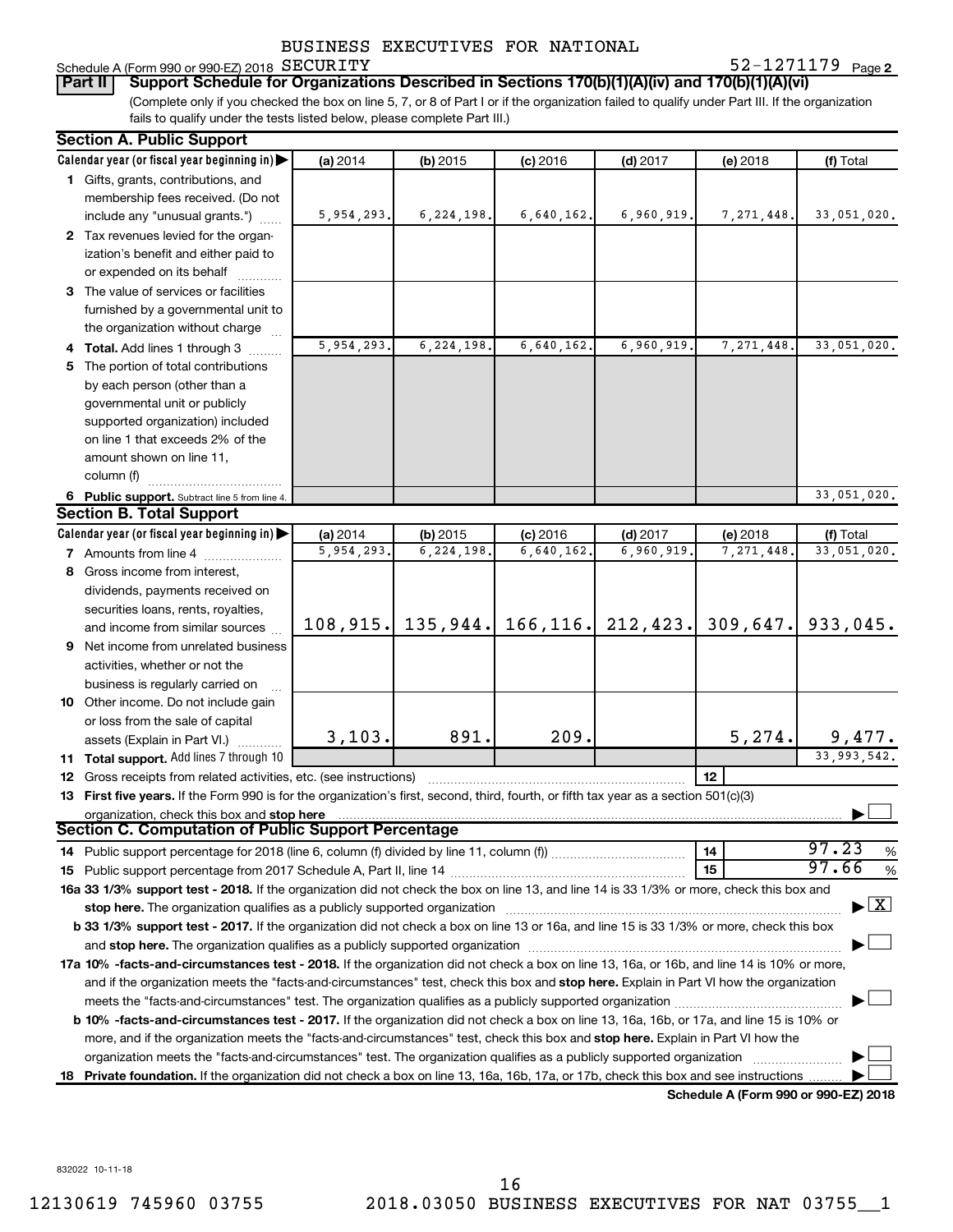| BUSINESS EXECUTIVES FOR NATIONAL |  |
|----------------------------------|--|
|                                  |  |

#### Schedule A (Form 990 or 990-EZ) 2018 SECURITY

#### **Part III Support Schedule for Organizations Described in Section 509(a)(2)**

(Complete only if you checked the box on line 10 of Part I or if the organization failed to qualify under Part II. If the organization fails to qualify under the tests listed below, please complete Part II.)

|    | <b>Section A. Public Support</b>                                                                                                                                                                |          |          |            |            |          |                                      |
|----|-------------------------------------------------------------------------------------------------------------------------------------------------------------------------------------------------|----------|----------|------------|------------|----------|--------------------------------------|
|    | Calendar year (or fiscal year beginning in)                                                                                                                                                     | (a) 2014 | (b) 2015 | $(c)$ 2016 | $(d)$ 2017 | (e) 2018 | (f) Total                            |
|    | 1 Gifts, grants, contributions, and                                                                                                                                                             |          |          |            |            |          |                                      |
|    | membership fees received. (Do not                                                                                                                                                               |          |          |            |            |          |                                      |
|    | include any "unusual grants.")                                                                                                                                                                  |          |          |            |            |          |                                      |
|    | <b>2</b> Gross receipts from admissions,<br>merchandise sold or services per-<br>formed, or facilities furnished in<br>any activity that is related to the<br>organization's tax-exempt purpose |          |          |            |            |          |                                      |
|    | 3 Gross receipts from activities that                                                                                                                                                           |          |          |            |            |          |                                      |
|    | are not an unrelated trade or bus-                                                                                                                                                              |          |          |            |            |          |                                      |
|    | iness under section 513                                                                                                                                                                         |          |          |            |            |          |                                      |
|    | 4 Tax revenues levied for the organ-                                                                                                                                                            |          |          |            |            |          |                                      |
|    | ization's benefit and either paid to                                                                                                                                                            |          |          |            |            |          |                                      |
|    | or expended on its behalf                                                                                                                                                                       |          |          |            |            |          |                                      |
|    | 5 The value of services or facilities                                                                                                                                                           |          |          |            |            |          |                                      |
|    | furnished by a governmental unit to                                                                                                                                                             |          |          |            |            |          |                                      |
|    | the organization without charge                                                                                                                                                                 |          |          |            |            |          |                                      |
|    | <b>6 Total.</b> Add lines 1 through 5                                                                                                                                                           |          |          |            |            |          |                                      |
|    | 7a Amounts included on lines 1, 2, and                                                                                                                                                          |          |          |            |            |          |                                      |
|    | 3 received from disqualified persons                                                                                                                                                            |          |          |            |            |          |                                      |
|    | <b>b</b> Amounts included on lines 2 and 3 received<br>from other than disqualified persons that<br>exceed the greater of \$5,000 or 1% of the<br>amount on line 13 for the year                |          |          |            |            |          |                                      |
|    | c Add lines 7a and 7b                                                                                                                                                                           |          |          |            |            |          |                                      |
|    | 8 Public support. (Subtract line 7c from line 6.)                                                                                                                                               |          |          |            |            |          |                                      |
|    | <b>Section B. Total Support</b>                                                                                                                                                                 |          |          |            |            |          |                                      |
|    | Calendar year (or fiscal year beginning in)                                                                                                                                                     | (a) 2014 | (b) 2015 | $(c)$ 2016 | $(d)$ 2017 | (e) 2018 | (f) Total                            |
|    | 9 Amounts from line 6                                                                                                                                                                           |          |          |            |            |          |                                      |
|    | <b>10a</b> Gross income from interest,<br>dividends, payments received on<br>securities loans, rents, royalties,<br>and income from similar sources                                             |          |          |            |            |          |                                      |
|    | <b>b</b> Unrelated business taxable income                                                                                                                                                      |          |          |            |            |          |                                      |
|    | (less section 511 taxes) from businesses                                                                                                                                                        |          |          |            |            |          |                                      |
|    | acquired after June 30, 1975                                                                                                                                                                    |          |          |            |            |          |                                      |
|    | c Add lines 10a and 10b                                                                                                                                                                         |          |          |            |            |          |                                      |
|    | <b>11</b> Net income from unrelated business<br>activities not included in line 10b.<br>whether or not the business is<br>regularly carried on                                                  |          |          |            |            |          |                                      |
|    | <b>12</b> Other income. Do not include gain<br>or loss from the sale of capital                                                                                                                 |          |          |            |            |          |                                      |
|    | assets (Explain in Part VI.)<br><b>13</b> Total support. (Add lines 9, 10c, 11, and 12.)                                                                                                        |          |          |            |            |          |                                      |
|    | 14 First five years. If the Form 990 is for the organization's first, second, third, fourth, or fifth tax year as a section 501(c)(3) organization,                                             |          |          |            |            |          |                                      |
|    |                                                                                                                                                                                                 |          |          |            |            |          |                                      |
|    | Section C. Computation of Public Support Percentage                                                                                                                                             |          |          |            |            |          |                                      |
|    | 15 Public support percentage for 2018 (line 8, column (f), divided by line 13, column (f) <i></i>                                                                                               |          |          |            |            | 15       | %                                    |
|    |                                                                                                                                                                                                 |          |          |            |            | 16       | %                                    |
|    | Section D. Computation of Investment Income Percentage                                                                                                                                          |          |          |            |            |          |                                      |
|    | 17 Investment income percentage for 2018 (line 10c, column (f), divided by line 13, column (f))                                                                                                 |          |          |            |            | 17       | %                                    |
|    | 18 Investment income percentage from 2017 Schedule A, Part III, line 17                                                                                                                         |          |          |            |            | 18       | %                                    |
|    | 19a 33 1/3% support tests - 2018. If the organization did not check the box on line 14, and line 15 is more than 33 1/3%, and line 17 is not                                                    |          |          |            |            |          |                                      |
|    | more than 33 1/3%, check this box and stop here. The organization qualifies as a publicly supported organization                                                                                |          |          |            |            |          |                                      |
|    | b 33 1/3% support tests - 2017. If the organization did not check a box on line 14 or line 19a, and line 16 is more than 33 1/3%, and                                                           |          |          |            |            |          |                                      |
|    | line 18 is not more than 33 1/3%, check this box and stop here. The organization qualifies as a publicly supported organization                                                                 |          |          |            |            |          |                                      |
| 20 |                                                                                                                                                                                                 |          |          |            |            |          |                                      |
|    | 832023 10-11-18                                                                                                                                                                                 |          |          |            |            |          | Schedule A (Form 990 or 990-EZ) 2018 |
|    |                                                                                                                                                                                                 |          |          | 17         |            |          |                                      |

12130619 745960 03755 2018.03050 BUSINESS EXECUTIVES FOR NAT 03755\_\_1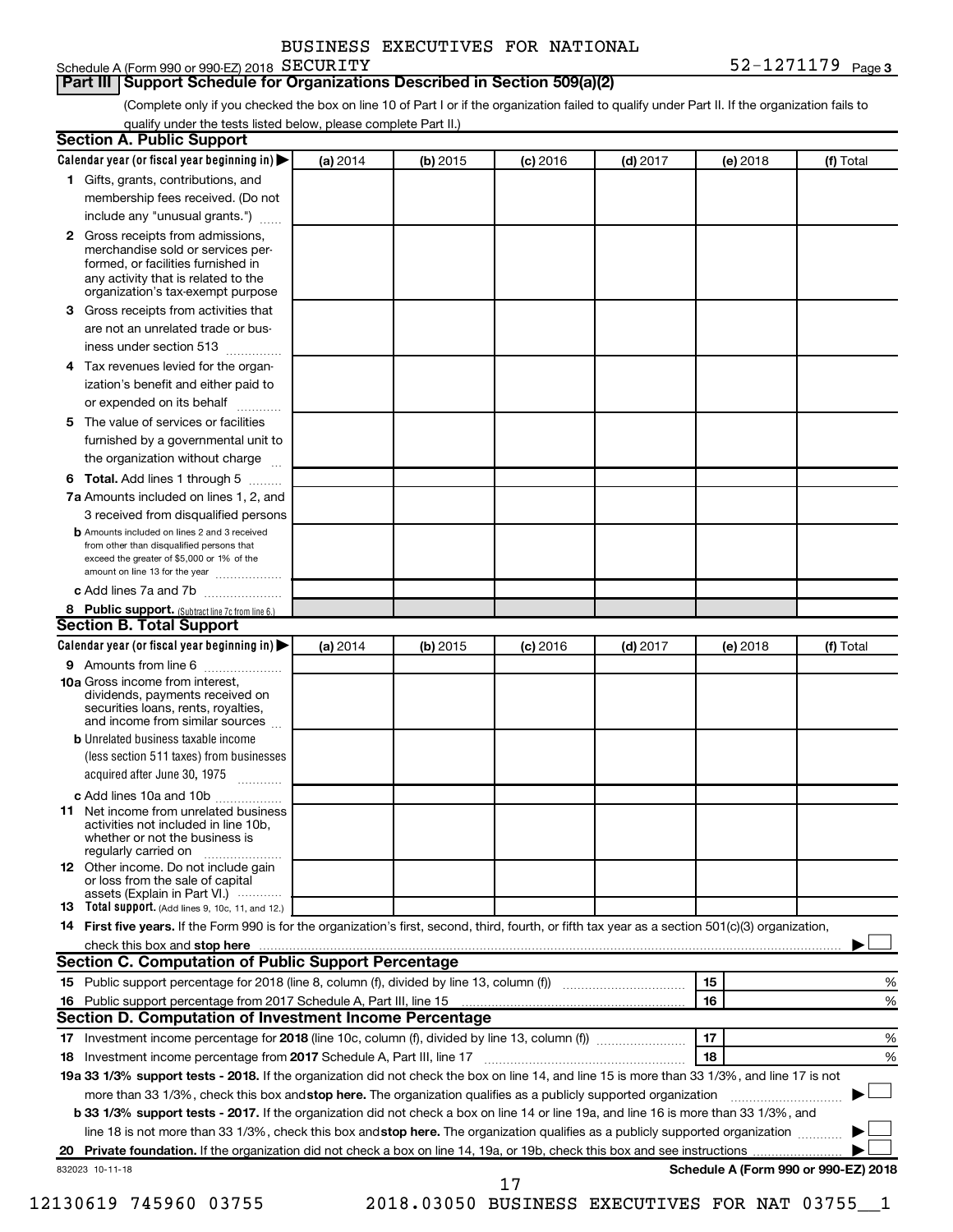#### Schedule A (Form 990 or 990-EZ) 2018  $SECURITY$ **Part IV Supporting Organizations**

(Complete only if you checked a box in line 12 on Part I. If you checked 12a of Part I, complete Sections A and B. If you checked 12b of Part I, complete Sections A and C. If you checked 12c of Part I, complete Sections A, D, and E. If you checked 12d of Part I, complete Sections A and D, and complete Part V.)

#### **Section A. All Supporting Organizations**

- **1** Are all of the organization's supported organizations listed by name in the organization's governing documents? If "No," describe in Part VI how the supported organizations are designated. If designated by *class or purpose, describe the designation. If historic and continuing relationship, explain.*
- **2** Did the organization have any supported organization that does not have an IRS determination of status under section 509(a)(1) or (2)? If "Yes," explain in Part **VI** how the organization determined that the supported *organization was described in section 509(a)(1) or (2).*
- **3a** Did the organization have a supported organization described in section 501(c)(4), (5), or (6)? If "Yes," answer *(b) and (c) below.*
- **b** Did the organization confirm that each supported organization qualified under section 501(c)(4), (5), or (6) and satisfied the public support tests under section 509(a)(2)? If "Yes," describe in Part VI when and how the *organization made the determination.*
- **c** Did the organization ensure that all support to such organizations was used exclusively for section 170(c)(2)(B) purposes? If "Yes," explain in Part VI what controls the organization put in place to ensure such use.
- **4 a** *If* Was any supported organization not organized in the United States ("foreign supported organization")? *"Yes," and if you checked 12a or 12b in Part I, answer (b) and (c) below.*
- **b** Did the organization have ultimate control and discretion in deciding whether to make grants to the foreign supported organization? If "Yes," describe in Part VI how the organization had such control and discretion *despite being controlled or supervised by or in connection with its supported organizations.*
- **c** Did the organization support any foreign supported organization that does not have an IRS determination under sections 501(c)(3) and 509(a)(1) or (2)? If "Yes," explain in Part VI what controls the organization used *to ensure that all support to the foreign supported organization was used exclusively for section 170(c)(2)(B) purposes.*
- **5a** Did the organization add, substitute, or remove any supported organizations during the tax year? If "Yes," answer (b) and (c) below (if applicable). Also, provide detail in **Part VI,** including (i) the names and EIN *numbers of the supported organizations added, substituted, or removed; (ii) the reasons for each such action; (iii) the authority under the organization's organizing document authorizing such action; and (iv) how the action was accomplished (such as by amendment to the organizing document).*
- **b Type I or Type II only.** Was any added or substituted supported organization part of a class already designated in the organization's organizing document?
- **c Substitutions only.**  Was the substitution the result of an event beyond the organization's control?
- **6** Did the organization provide support (whether in the form of grants or the provision of services or facilities) to **Part VI.** support or benefit one or more of the filing organization's supported organizations? If "Yes," provide detail in anyone other than (i) its supported organizations, (ii) individuals that are part of the charitable class benefited by one or more of its supported organizations, or (iii) other supporting organizations that also
- **7** Did the organization provide a grant, loan, compensation, or other similar payment to a substantial contributor regard to a substantial contributor? If "Yes," complete Part I of Schedule L (Form 990 or 990-EZ). (as defined in section 4958(c)(3)(C)), a family member of a substantial contributor, or a 35% controlled entity with
- **8** Did the organization make a loan to a disqualified person (as defined in section 4958) not described in line 7? *If "Yes," complete Part I of Schedule L (Form 990 or 990-EZ).*
- **9 a** Was the organization controlled directly or indirectly at any time during the tax year by one or more in section 509(a)(1) or (2))? If "Yes," provide detail in **Part VI.** disqualified persons as defined in section 4946 (other than foundation managers and organizations described
- **b** Did one or more disqualified persons (as defined in line 9a) hold a controlling interest in any entity in which the supporting organization had an interest? If "Yes," provide detail in Part VI.
- **c** Did a disqualified person (as defined in line 9a) have an ownership interest in, or derive any personal benefit from, assets in which the supporting organization also had an interest? If "Yes," provide detail in Part VI.
- **10 a** Was the organization subject to the excess business holdings rules of section 4943 because of section supporting organizations)? If "Yes," answer 10b below. 4943(f) (regarding certain Type II supporting organizations, and all Type III non-functionally integrated
	- **b** Did the organization have any excess business holdings in the tax year? (Use Schedule C, Form 4720, to *determine whether the organization had excess business holdings.)*

832024 10-11-18

**Schedule A (Form 990 or 990-EZ) 2018**

**10a**

**10b**

18

12130619 745960 03755 2018.03050 BUSINESS EXECUTIVES FOR NAT 03755\_\_1

**Yes No**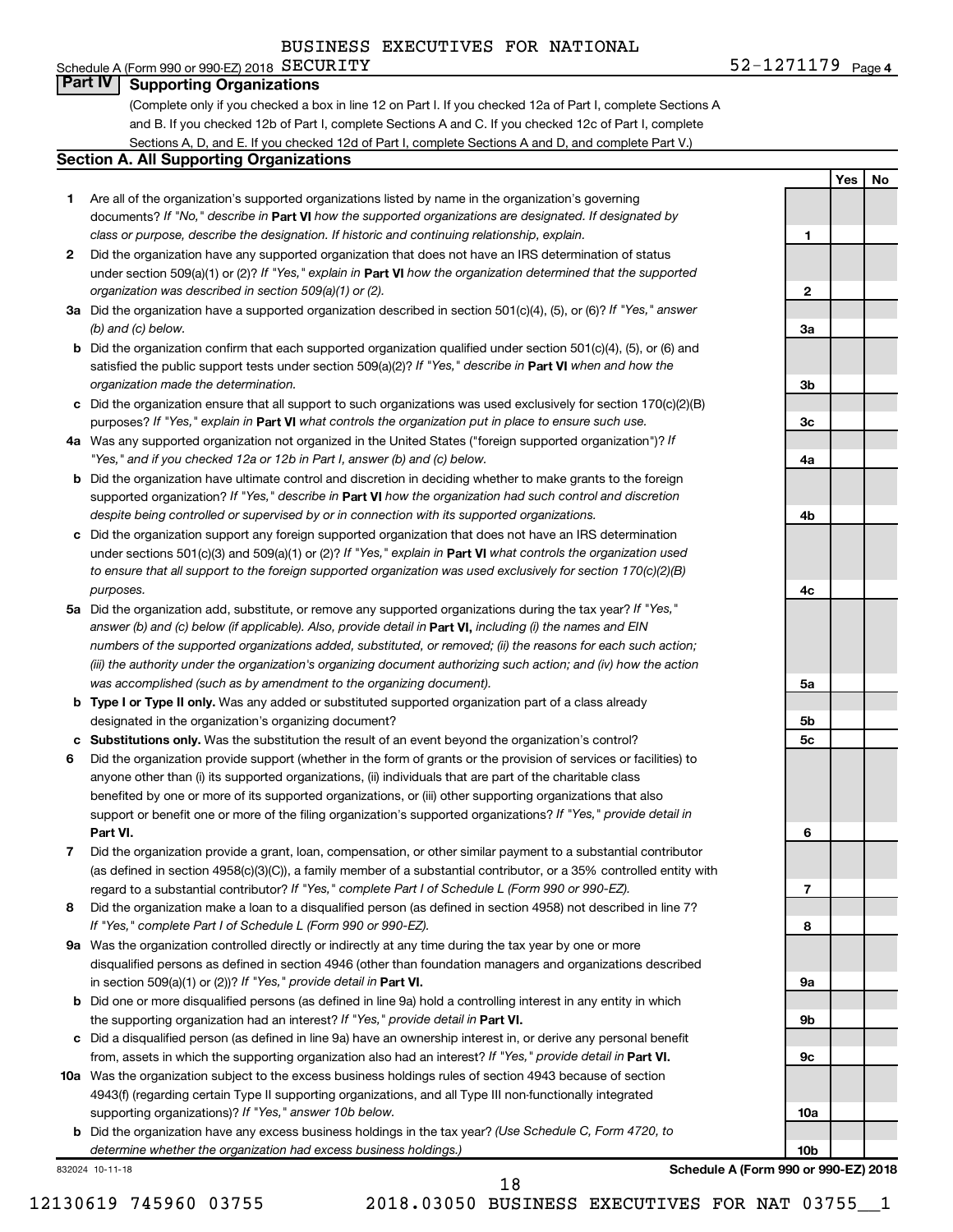|    | BUSINESS EXECUTIVES FOR NATIONAL                                                                                                |                   |     |    |
|----|---------------------------------------------------------------------------------------------------------------------------------|-------------------|-----|----|
|    | Schedule A (Form 990 or 990-EZ) 2018 SECURITY                                                                                   | 52-1271179 Page 5 |     |    |
|    | <b>Part IV</b><br><b>Supporting Organizations (continued)</b>                                                                   |                   |     |    |
|    |                                                                                                                                 |                   | Yes | No |
| 11 | Has the organization accepted a gift or contribution from any of the following persons?                                         |                   |     |    |
|    | a A person who directly or indirectly controls, either alone or together with persons described in (b) and (c)                  |                   |     |    |
|    | below, the governing body of a supported organization?                                                                          | 11a               |     |    |
|    | <b>b</b> A family member of a person described in (a) above?                                                                    | 11b               |     |    |
|    | c A 35% controlled entity of a person described in (a) or (b) above? If "Yes" to a, b, or c, provide detail in Part VI.         | 11c               |     |    |
|    | <b>Section B. Type I Supporting Organizations</b>                                                                               |                   |     |    |
|    |                                                                                                                                 |                   | Yes | No |
| 1  | Did the directors, trustees, or membership of one or more supported organizations have the power to                             |                   |     |    |
|    | regularly appoint or elect at least a majority of the organization's directors or trustees at all times during the              |                   |     |    |
|    | tax year? If "No," describe in Part VI how the supported organization(s) effectively operated, supervised, or                   |                   |     |    |
|    | controlled the organization's activities. If the organization had more than one supported organization,                         |                   |     |    |
|    | describe how the powers to appoint and/or remove directors or trustees were allocated among the supported                       |                   |     |    |
|    | organizations and what conditions or restrictions, if any, applied to such powers during the tax year.                          | 1                 |     |    |
|    | Did the organization operate for the benefit of any supported organization other than the supported                             |                   |     |    |
| 2  |                                                                                                                                 |                   |     |    |
|    | organization(s) that operated, supervised, or controlled the supporting organization? If "Yes," explain in                      |                   |     |    |
|    | Part VI how providing such benefit carried out the purposes of the supported organization(s) that operated,                     |                   |     |    |
|    | supervised, or controlled the supporting organization.                                                                          | 2                 |     |    |
|    | <b>Section C. Type II Supporting Organizations</b>                                                                              |                   |     |    |
|    |                                                                                                                                 |                   | Yes | No |
| 1  | Were a majority of the organization's directors or trustees during the tax year also a majority of the directors                |                   |     |    |
|    | or trustees of each of the organization's supported organization(s)? If "No," describe in Part VI how control                   |                   |     |    |
|    | or management of the supporting organization was vested in the same persons that controlled or managed                          |                   |     |    |
|    | the supported organization(s).                                                                                                  | 1                 |     |    |
|    | <b>Section D. All Type III Supporting Organizations</b>                                                                         |                   |     |    |
|    |                                                                                                                                 |                   | Yes | No |
| 1  | Did the organization provide to each of its supported organizations, by the last day of the fifth month of the                  |                   |     |    |
|    | organization's tax year, (i) a written notice describing the type and amount of support provided during the prior tax           |                   |     |    |
|    | year, (ii) a copy of the Form 990 that was most recently filed as of the date of notification, and (iii) copies of the          |                   |     |    |
|    | organization's governing documents in effect on the date of notification, to the extent not previously provided?                | 1                 |     |    |
| 2  | Were any of the organization's officers, directors, or trustees either (i) appointed or elected by the supported                |                   |     |    |
|    | organization(s) or (ii) serving on the governing body of a supported organization? If "No," explain in Part VI how              |                   |     |    |
|    | the organization maintained a close and continuous working relationship with the supported organization(s).                     | 2                 |     |    |
| 3  | By reason of the relationship described in (2), did the organization's supported organizations have a                           |                   |     |    |
|    | significant voice in the organization's investment policies and in directing the use of the organization's                      |                   |     |    |
|    | income or assets at all times during the tax year? If "Yes," describe in Part VI the role the organization's                    |                   |     |    |
|    | supported organizations played in this regard.                                                                                  | 3                 |     |    |
|    | Section E. Type III Functionally Integrated Supporting Organizations                                                            |                   |     |    |
|    |                                                                                                                                 |                   |     |    |
| 1  | Check the box next to the method that the organization used to satisfy the Integral Part Test during the yealsee instructions). |                   |     |    |
| a  | The organization satisfied the Activities Test. Complete line 2 below.                                                          |                   |     |    |
| b  | The organization is the parent of each of its supported organizations. Complete line 3 below.                                   |                   |     |    |
| с  | The organization supported a governmental entity. Describe in Part VI how you supported a government entity (see instructions). |                   |     |    |
| 2  | Activities Test. Answer (a) and (b) below.                                                                                      |                   | Yes | No |
| а  | Did substantially all of the organization's activities during the tax year directly further the exempt purposes of              |                   |     |    |
|    | the supported organization(s) to which the organization was responsive? If "Yes," then in Part VI identify                      |                   |     |    |
|    | those supported organizations and explain how these activities directly furthered their exempt purposes,                        |                   |     |    |
|    | how the organization was responsive to those supported organizations, and how the organization determined                       |                   |     |    |
|    | that these activities constituted substantially all of its activities.                                                          | 2a                |     |    |
|    | b Did the activities described in (a) constitute activities that, but for the organization's involvement, one or more           |                   |     |    |
|    | of the organization's supported organization(s) would have been engaged in? If "Yes," explain in Part VI the                    |                   |     |    |
|    | reasons for the organization's position that its supported organization(s) would have engaged in these                          |                   |     |    |
|    | activities but for the organization's involvement.                                                                              | 2b                |     |    |
| з  | Parent of Supported Organizations. Answer (a) and (b) below.                                                                    |                   |     |    |
| а  | Did the organization have the power to regularly appoint or elect a majority of the officers, directors, or                     |                   |     |    |
|    | trustees of each of the supported organizations? Provide details in Part VI.                                                    | За                |     |    |
|    | b Did the organization exercise a substantial degree of direction over the policies, programs, and activities of each           |                   |     |    |
|    | of its supported organizations? If "Yes," describe in Part VI the role played by the organization in this regard.               | 3b                |     |    |
|    | Schedule A (Form 990 or 990-EZ) 2018                                                                                            |                   |     |    |
|    | 832025 10-11-18                                                                                                                 |                   |     |    |

**Schedule A (Form 990 or 990-EZ) 2018**

19

12130619 745960 03755 2018.03050 BUSINESS EXECUTIVES FOR NAT 03755\_\_1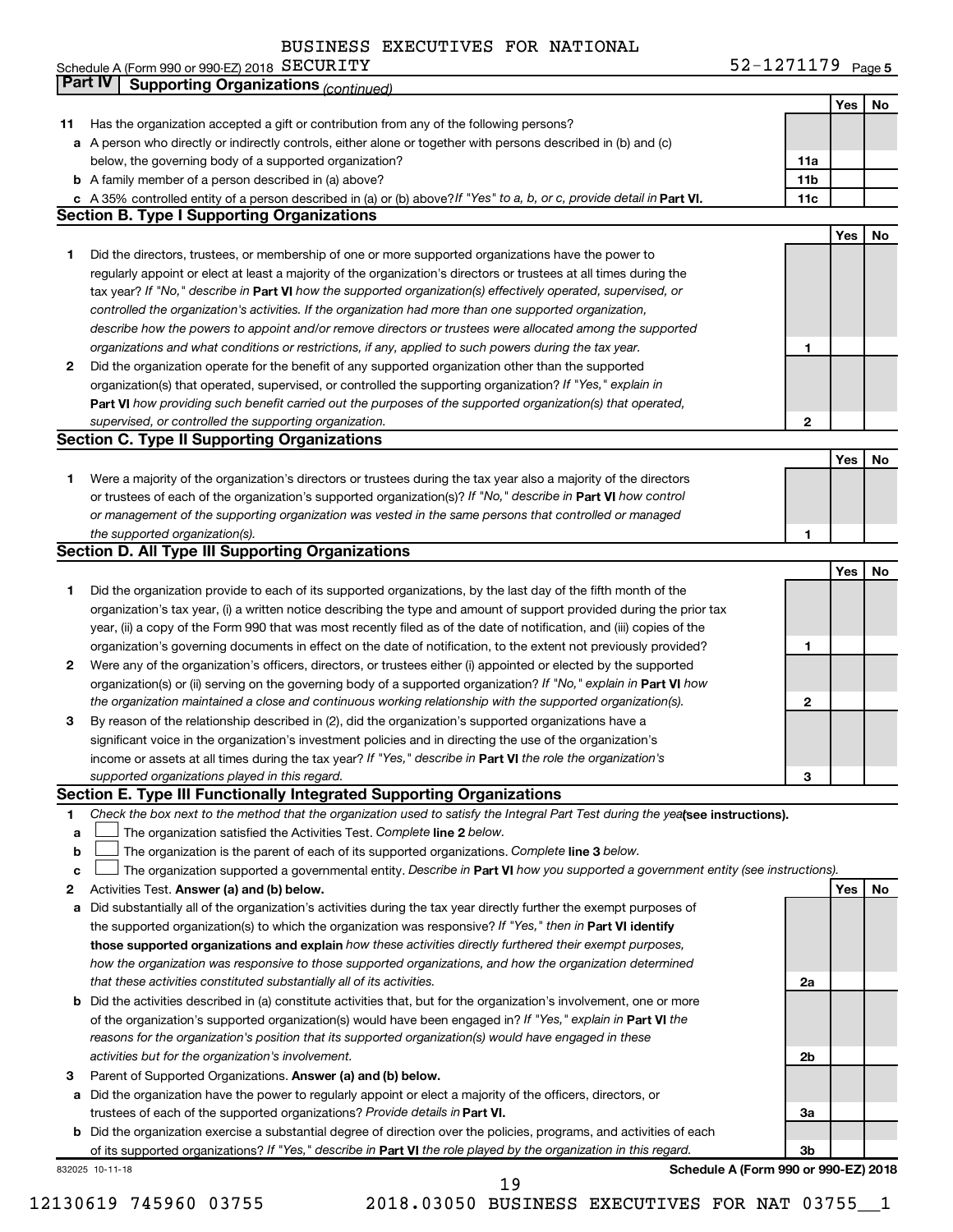**6** SECURITY **6**  $52-1271179$  Page 6 **1 Letter or if the organization satisfied the Integral Part Test as a qualifying trust on Nov. 20, 1970 (explain in Part VI.) See instructions. All Section A - Adjusted Net Income 1 2 3 4 5 6 7 8 1 2 3 4 5 6 7 Adjusted Net Income** (subtract lines 5, 6, and 7 from line 4) **8 8 Section B - Minimum Asset Amount 1 2 3 4 5 6 7 8 a** Average monthly value of securities **b** Average monthly cash balances **c** Fair market value of other non-exempt-use assets **d Total**  (add lines 1a, 1b, and 1c) **e Discount** claimed for blockage or other **1a 1b 1c 1d 2 3 4 5 6 7 8** factors (explain in detail in Part VI): **Minimum Asset Amount**  (add line 7 to line 6) **Section C - Distributable Amount 1 2 3 4 5 1 2 3 4 5** Schedule A (Form 990 or 990-EZ) 2018 SECURITY other Type III non-functionally integrated supporting organizations must complete Sections A through E. (B) Current Year (A) Prior Year Net short-term capital gain Recoveries of prior-year distributions Other gross income (see instructions) Add lines 1 through 3 Depreciation and depletion Portion of operating expenses paid or incurred for production or collection of gross income or for management, conservation, or maintenance of property held for production of income (see instructions) Other expenses (see instructions) (B) Current Year  $(A)$  Prior Year  $\left\{\n\begin{array}{ccc}\n\end{array}\n\right\}$  (optional) Aggregate fair market value of all non-exempt-use assets (see instructions for short tax year or assets held for part of year): Acquisition indebtedness applicable to non-exempt-use assets Subtract line 2 from line 1d Cash deemed held for exempt use. Enter 1-1/2% of line 3 (for greater amount, see instructions) Net value of non-exempt-use assets (subtract line 4 from line 3) Multiply line 5 by .035 Recoveries of prior-year distributions Current Year Adjusted net income for prior year (from Section A, line 8, Column A) Enter 85% of line 1 Minimum asset amount for prior year (from Section B, line 8, Column A) Enter greater of line 2 or line 3 Income tax imposed in prior year **Part V Type III Non-Functionally Integrated 509(a)(3) Supporting Organizations**   $\Box$ BUSINESS EXECUTIVES FOR NATIONAL

**7 6** emergency temporary reduction (see instructions) Check here if the current year is the organization's first as a non-functionally integrated Type III supporting organization (see † instructions).

Distributable Amount. Subtract line 5 from line 4, unless subject to

**Schedule A (Form 990 or 990-EZ) 2018**

832026 10-11-18

**6**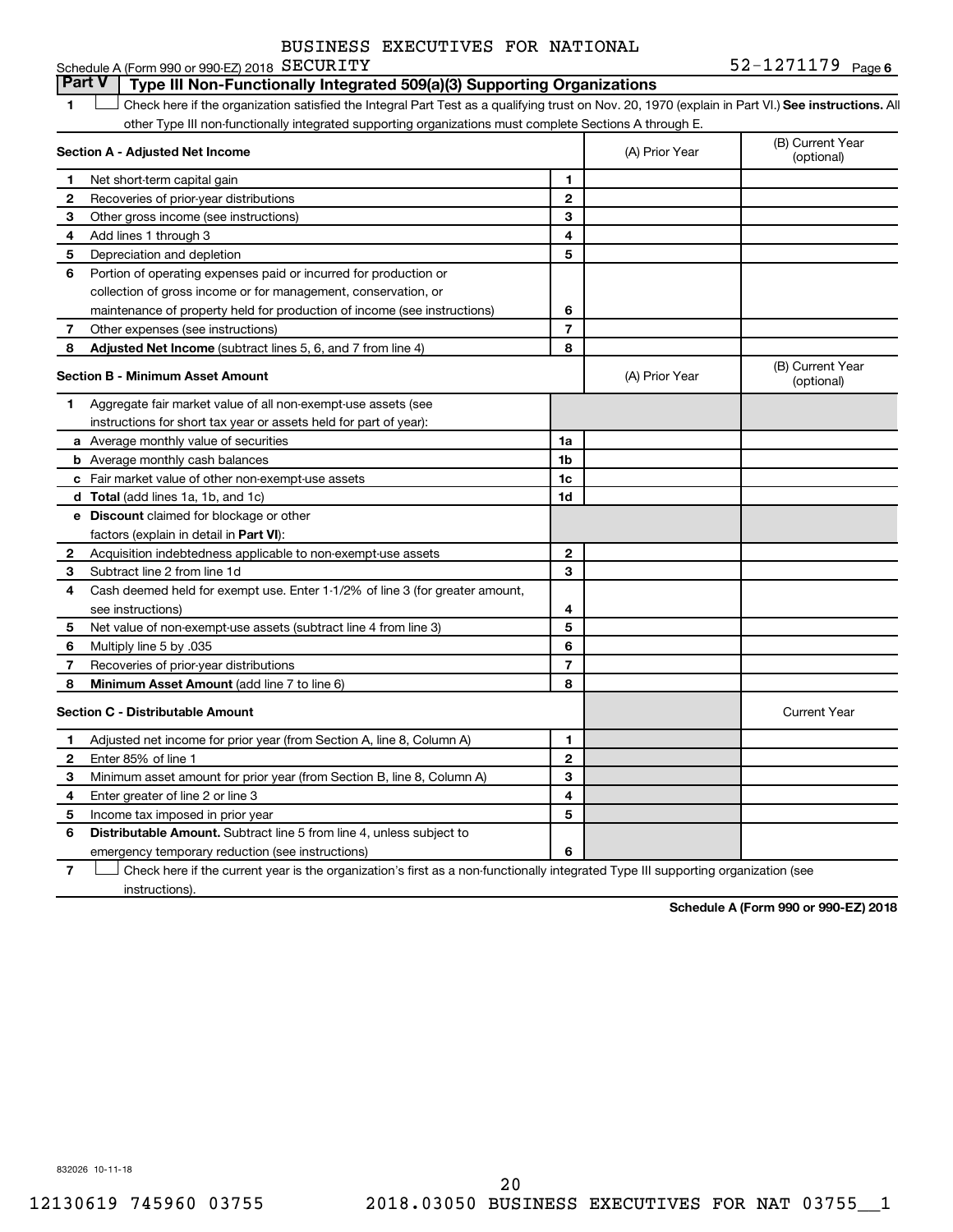|               | Schedule A (Form 990 or 990-EZ) 2018 SECURITY                                              |                                    |                                               | 52-1271179 Page 7                                |
|---------------|--------------------------------------------------------------------------------------------|------------------------------------|-----------------------------------------------|--------------------------------------------------|
| <b>Part V</b> | Type III Non-Functionally Integrated 509(a)(3) Supporting Organizations (continued)        |                                    |                                               |                                                  |
|               | <b>Section D - Distributions</b>                                                           |                                    |                                               | <b>Current Year</b>                              |
| 1.            | Amounts paid to supported organizations to accomplish exempt purposes                      |                                    |                                               |                                                  |
| $\mathbf{2}$  | Amounts paid to perform activity that directly furthers exempt purposes of supported       |                                    |                                               |                                                  |
|               | organizations, in excess of income from activity                                           |                                    |                                               |                                                  |
| 3             | Administrative expenses paid to accomplish exempt purposes of supported organizations      |                                    |                                               |                                                  |
| 4             | Amounts paid to acquire exempt-use assets                                                  |                                    |                                               |                                                  |
| 5             | Qualified set-aside amounts (prior IRS approval required)                                  |                                    |                                               |                                                  |
| 6             | Other distributions (describe in Part VI). See instructions.                               |                                    |                                               |                                                  |
| 7             | Total annual distributions. Add lines 1 through 6.                                         |                                    |                                               |                                                  |
| 8             | Distributions to attentive supported organizations to which the organization is responsive |                                    |                                               |                                                  |
|               | (provide details in Part VI). See instructions.                                            |                                    |                                               |                                                  |
| 9             | Distributable amount for 2018 from Section C, line 6                                       |                                    |                                               |                                                  |
| 10            | Line 8 amount divided by line 9 amount                                                     |                                    |                                               |                                                  |
|               | <b>Section E - Distribution Allocations (see instructions)</b>                             | (i)<br><b>Excess Distributions</b> | (ii)<br><b>Underdistributions</b><br>Pre-2018 | (iii)<br><b>Distributable</b><br>Amount for 2018 |
| 1             | Distributable amount for 2018 from Section C, line 6                                       |                                    |                                               |                                                  |
| $\mathbf{2}$  | Underdistributions, if any, for years prior to 2018 (reason-                               |                                    |                                               |                                                  |
|               | able cause required-explain in Part VI). See instructions.                                 |                                    |                                               |                                                  |
| 3             | Excess distributions carryover, if any, to 2018                                            |                                    |                                               |                                                  |
|               | <b>a</b> From 2013                                                                         |                                    |                                               |                                                  |
|               | $b$ From 2014                                                                              |                                    |                                               |                                                  |
|               | c From 2015                                                                                |                                    |                                               |                                                  |
|               | d From 2016                                                                                |                                    |                                               |                                                  |
|               | e From 2017                                                                                |                                    |                                               |                                                  |
|               | f Total of lines 3a through e                                                              |                                    |                                               |                                                  |
|               | g Applied to underdistributions of prior years                                             |                                    |                                               |                                                  |
|               | h Applied to 2018 distributable amount                                                     |                                    |                                               |                                                  |
| i.            | Carryover from 2013 not applied (see instructions)                                         |                                    |                                               |                                                  |
|               | Remainder. Subtract lines 3g, 3h, and 3i from 3f.                                          |                                    |                                               |                                                  |
| 4             | Distributions for 2018 from Section D,                                                     |                                    |                                               |                                                  |
|               | \$<br>line $7:$                                                                            |                                    |                                               |                                                  |
|               | a Applied to underdistributions of prior years                                             |                                    |                                               |                                                  |
|               | <b>b</b> Applied to 2018 distributable amount                                              |                                    |                                               |                                                  |
|               | <b>c</b> Remainder. Subtract lines 4a and 4b from 4.                                       |                                    |                                               |                                                  |
| 5             | Remaining underdistributions for years prior to 2018, if                                   |                                    |                                               |                                                  |
|               | any. Subtract lines 3g and 4a from line 2. For result greater                              |                                    |                                               |                                                  |
|               | than zero, explain in Part VI. See instructions.                                           |                                    |                                               |                                                  |
| 6             | Remaining underdistributions for 2018. Subtract lines 3h                                   |                                    |                                               |                                                  |
|               | and 4b from line 1. For result greater than zero, explain in                               |                                    |                                               |                                                  |
|               | <b>Part VI.</b> See instructions.                                                          |                                    |                                               |                                                  |
| 7             | Excess distributions carryover to 2019. Add lines 3j                                       |                                    |                                               |                                                  |
|               | and 4c.                                                                                    |                                    |                                               |                                                  |
| 8             | Breakdown of line 7:                                                                       |                                    |                                               |                                                  |
|               | a Excess from 2014                                                                         |                                    |                                               |                                                  |
|               | <b>b</b> Excess from 2015                                                                  |                                    |                                               |                                                  |
|               | c Excess from 2016                                                                         |                                    |                                               |                                                  |
|               | d Excess from 2017                                                                         |                                    |                                               |                                                  |
|               | e Excess from 2018                                                                         |                                    |                                               |                                                  |

**Schedule A (Form 990 or 990-EZ) 2018**

832027 10-11-18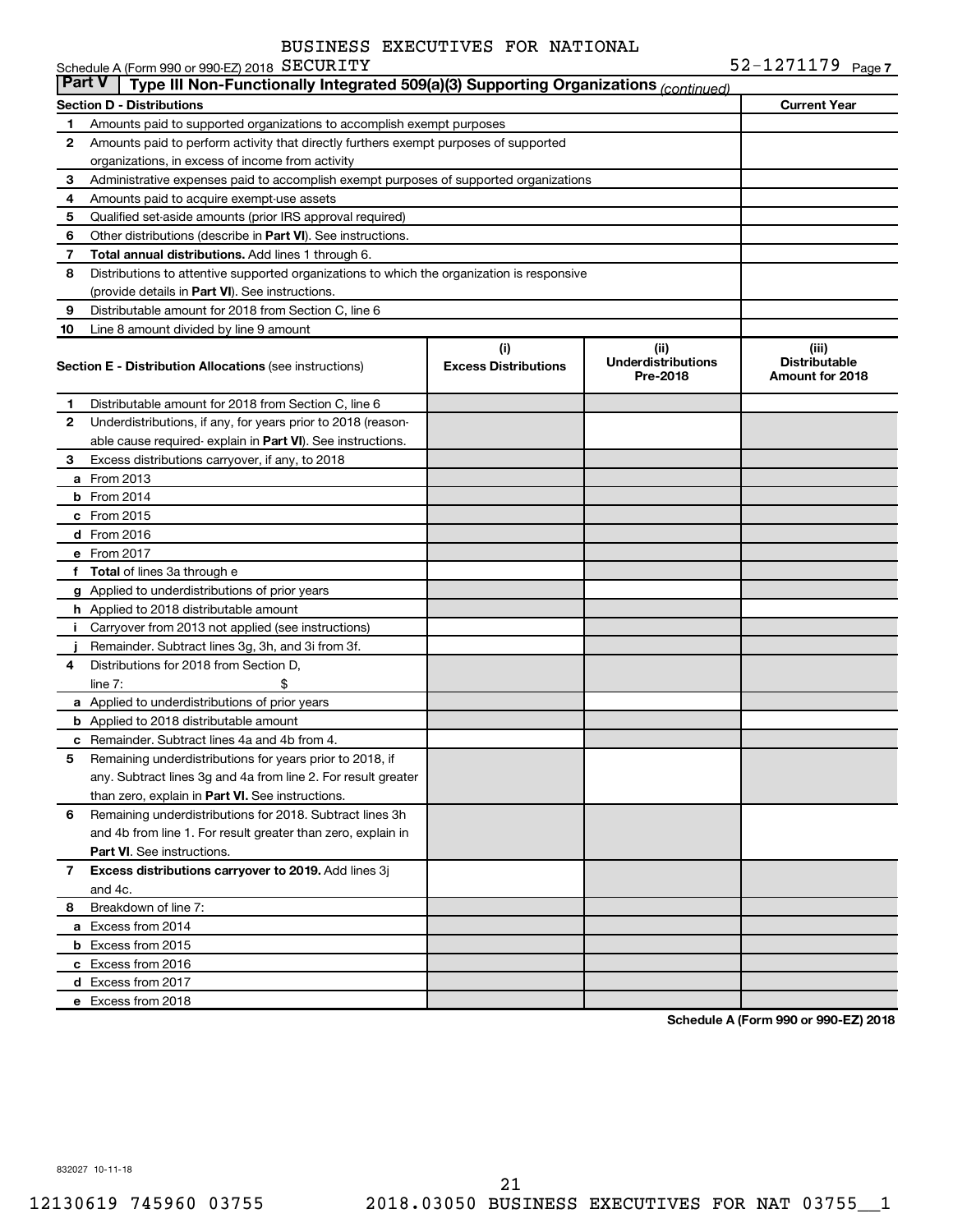| Schedule A (Form 990 or 990-EZ) 2018 SECURITY                                                                                                                                                                                                                                                                                                                                                                                                                                                                                                                                                          | BUSINESS EXECUTIVES FOR NATIONAL |    | 52-1271179 Page 8                    |
|--------------------------------------------------------------------------------------------------------------------------------------------------------------------------------------------------------------------------------------------------------------------------------------------------------------------------------------------------------------------------------------------------------------------------------------------------------------------------------------------------------------------------------------------------------------------------------------------------------|----------------------------------|----|--------------------------------------|
| Part VI<br>Supplemental Information. Provide the explanations required by Part II, line 10; Part II, line 17a or 17b; Part III, line 12;<br>Part IV, Section A, lines 1, 2, 3b, 3c, 4b, 4c, 5a, 6, 9a, 9b, 9c, 11a, 11b, and 11c; Part IV, Section B, lines 1 and 2; Part IV, Section C,<br>line 1; Part IV, Section D, lines 2 and 3; Part IV, Section E, lines 1c, 2a, 2b, 3a, and 3b; Part V, line 1; Part V, Section B, line 1e; Part V,<br>Section D, lines 5, 6, and 8; and Part V, Section E, lines 2, 5, and 6. Also complete this part for any additional information.<br>(See instructions.) |                                  |    |                                      |
|                                                                                                                                                                                                                                                                                                                                                                                                                                                                                                                                                                                                        |                                  |    |                                      |
|                                                                                                                                                                                                                                                                                                                                                                                                                                                                                                                                                                                                        |                                  |    |                                      |
|                                                                                                                                                                                                                                                                                                                                                                                                                                                                                                                                                                                                        |                                  |    |                                      |
|                                                                                                                                                                                                                                                                                                                                                                                                                                                                                                                                                                                                        |                                  |    |                                      |
|                                                                                                                                                                                                                                                                                                                                                                                                                                                                                                                                                                                                        |                                  |    |                                      |
|                                                                                                                                                                                                                                                                                                                                                                                                                                                                                                                                                                                                        |                                  |    |                                      |
|                                                                                                                                                                                                                                                                                                                                                                                                                                                                                                                                                                                                        |                                  |    |                                      |
|                                                                                                                                                                                                                                                                                                                                                                                                                                                                                                                                                                                                        |                                  |    |                                      |
|                                                                                                                                                                                                                                                                                                                                                                                                                                                                                                                                                                                                        |                                  |    |                                      |
|                                                                                                                                                                                                                                                                                                                                                                                                                                                                                                                                                                                                        |                                  |    |                                      |
|                                                                                                                                                                                                                                                                                                                                                                                                                                                                                                                                                                                                        |                                  |    |                                      |
|                                                                                                                                                                                                                                                                                                                                                                                                                                                                                                                                                                                                        |                                  |    |                                      |
|                                                                                                                                                                                                                                                                                                                                                                                                                                                                                                                                                                                                        |                                  |    |                                      |
|                                                                                                                                                                                                                                                                                                                                                                                                                                                                                                                                                                                                        |                                  |    |                                      |
|                                                                                                                                                                                                                                                                                                                                                                                                                                                                                                                                                                                                        |                                  |    |                                      |
|                                                                                                                                                                                                                                                                                                                                                                                                                                                                                                                                                                                                        |                                  |    |                                      |
|                                                                                                                                                                                                                                                                                                                                                                                                                                                                                                                                                                                                        |                                  |    |                                      |
|                                                                                                                                                                                                                                                                                                                                                                                                                                                                                                                                                                                                        |                                  |    |                                      |
|                                                                                                                                                                                                                                                                                                                                                                                                                                                                                                                                                                                                        |                                  |    |                                      |
|                                                                                                                                                                                                                                                                                                                                                                                                                                                                                                                                                                                                        |                                  |    |                                      |
|                                                                                                                                                                                                                                                                                                                                                                                                                                                                                                                                                                                                        |                                  |    |                                      |
|                                                                                                                                                                                                                                                                                                                                                                                                                                                                                                                                                                                                        |                                  |    |                                      |
|                                                                                                                                                                                                                                                                                                                                                                                                                                                                                                                                                                                                        |                                  |    |                                      |
|                                                                                                                                                                                                                                                                                                                                                                                                                                                                                                                                                                                                        |                                  |    |                                      |
|                                                                                                                                                                                                                                                                                                                                                                                                                                                                                                                                                                                                        |                                  |    |                                      |
|                                                                                                                                                                                                                                                                                                                                                                                                                                                                                                                                                                                                        |                                  |    |                                      |
|                                                                                                                                                                                                                                                                                                                                                                                                                                                                                                                                                                                                        |                                  |    |                                      |
|                                                                                                                                                                                                                                                                                                                                                                                                                                                                                                                                                                                                        |                                  |    |                                      |
|                                                                                                                                                                                                                                                                                                                                                                                                                                                                                                                                                                                                        |                                  |    |                                      |
|                                                                                                                                                                                                                                                                                                                                                                                                                                                                                                                                                                                                        |                                  |    |                                      |
|                                                                                                                                                                                                                                                                                                                                                                                                                                                                                                                                                                                                        |                                  |    |                                      |
|                                                                                                                                                                                                                                                                                                                                                                                                                                                                                                                                                                                                        |                                  |    | Schedule A (Form 990 or 990-EZ) 2018 |
| 832028 10-11-18                                                                                                                                                                                                                                                                                                                                                                                                                                                                                                                                                                                        |                                  | 22 |                                      |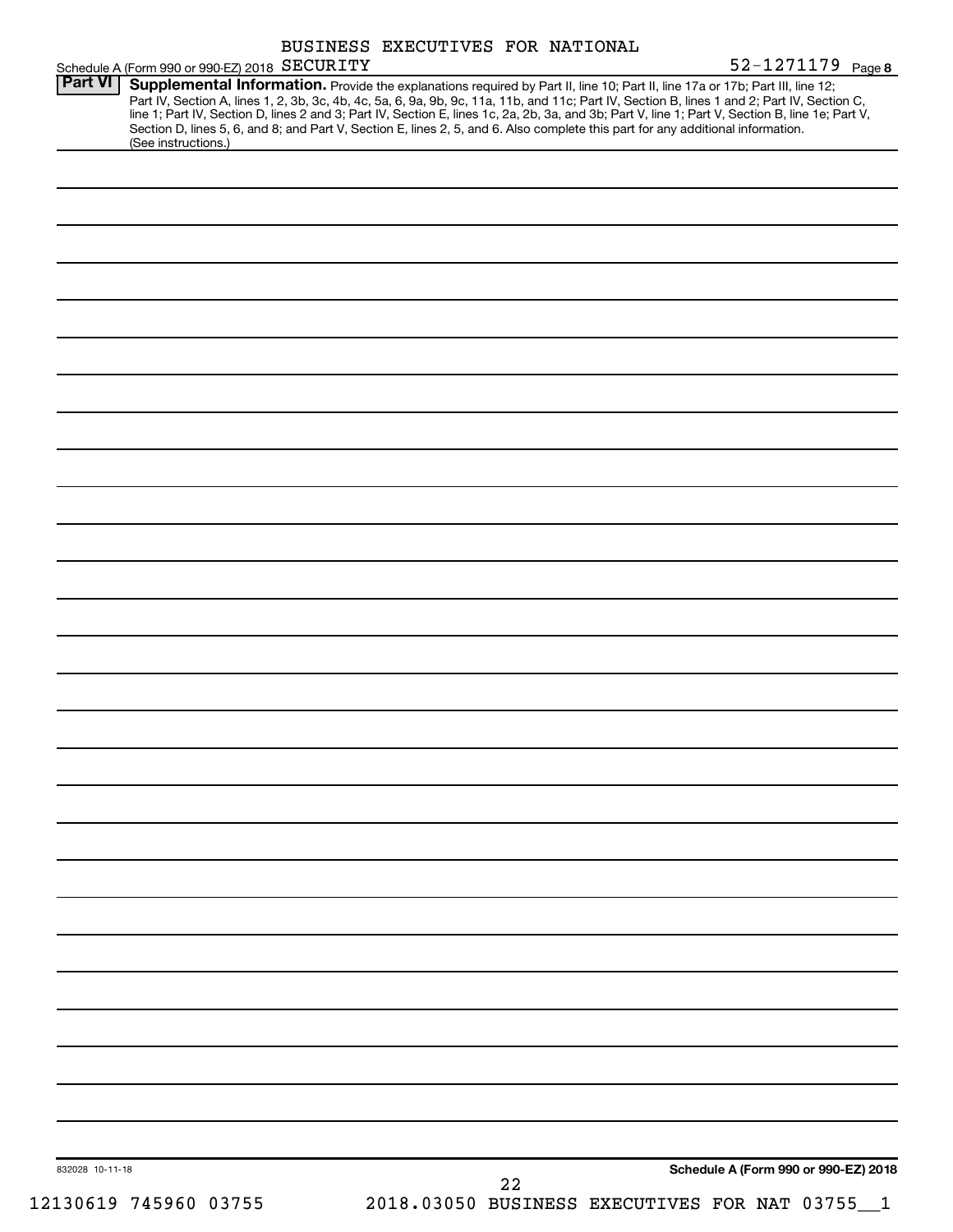|         |                                                                                                                                                                                                                               |                 |                                                                                                                                      |                                                                            |                                                    |                | OMB No. 1545-0047                     |                       |
|---------|-------------------------------------------------------------------------------------------------------------------------------------------------------------------------------------------------------------------------------|-----------------|--------------------------------------------------------------------------------------------------------------------------------------|----------------------------------------------------------------------------|----------------------------------------------------|----------------|---------------------------------------|-----------------------|
|         | <b>SCHEDULE D</b>                                                                                                                                                                                                             |                 | <b>Supplemental Financial Statements</b>                                                                                             |                                                                            |                                                    |                |                                       |                       |
|         | (Form 990)                                                                                                                                                                                                                    |                 | Complete if the organization answered "Yes" on Form 990,<br>Part IV, line 6, 7, 8, 9, 10, 11a, 11b, 11c, 11d, 11e, 11f, 12a, or 12b. |                                                                            |                                                    |                |                                       |                       |
|         | Department of the Treasury<br><b>Internal Revenue Service</b>                                                                                                                                                                 |                 | Go to www.irs.gov/Form990 for instructions and the latest information.                                                               | Attach to Form 990.                                                        |                                                    |                | Inspection                            | <b>Open to Public</b> |
|         | Name of the organization                                                                                                                                                                                                      |                 | BUSINESS EXECUTIVES FOR NATIONAL                                                                                                     |                                                                            |                                                    |                | <b>Employer identification number</b> |                       |
|         |                                                                                                                                                                                                                               | <b>SECURITY</b> |                                                                                                                                      |                                                                            |                                                    |                | 52-1271179                            |                       |
|         | Part I                                                                                                                                                                                                                        |                 | Organizations Maintaining Donor Advised Funds or Other Similar Funds or Accounts. Complete if the                                    |                                                                            |                                                    |                |                                       |                       |
|         |                                                                                                                                                                                                                               |                 | organization answered "Yes" on Form 990, Part IV, line 6.                                                                            | (a) Donor advised funds                                                    |                                                    |                | (b) Funds and other accounts          |                       |
|         |                                                                                                                                                                                                                               |                 |                                                                                                                                      |                                                                            |                                                    |                |                                       |                       |
| 1<br>2  | Aggregate value of contributions to (during year)                                                                                                                                                                             |                 |                                                                                                                                      |                                                                            |                                                    |                |                                       |                       |
| З       |                                                                                                                                                                                                                               |                 |                                                                                                                                      |                                                                            |                                                    |                |                                       |                       |
| 4       |                                                                                                                                                                                                                               |                 |                                                                                                                                      | the control of the control of the control of the control of the control of |                                                    |                |                                       |                       |
| 5       | Did the organization inform all donors and donor advisors in writing that the assets held in donor advised funds                                                                                                              |                 |                                                                                                                                      |                                                                            |                                                    |                |                                       |                       |
|         |                                                                                                                                                                                                                               |                 |                                                                                                                                      |                                                                            |                                                    |                | <b>Yes</b>                            | No                    |
| 6       | Did the organization inform all grantees, donors, and donor advisors in writing that grant funds can be used only                                                                                                             |                 |                                                                                                                                      |                                                                            |                                                    |                |                                       |                       |
|         | for charitable purposes and not for the benefit of the donor or donor advisor, or for any other purpose conferring                                                                                                            |                 |                                                                                                                                      |                                                                            |                                                    |                |                                       |                       |
|         | impermissible private benefit?                                                                                                                                                                                                |                 |                                                                                                                                      |                                                                            |                                                    |                | <b>Yes</b>                            | No                    |
| Part II |                                                                                                                                                                                                                               |                 | Conservation Easements. Complete if the organization answered "Yes" on Form 990, Part IV, line 7.                                    |                                                                            |                                                    |                |                                       |                       |
| 1.      | Purpose(s) of conservation easements held by the organization (check all that apply).                                                                                                                                         |                 |                                                                                                                                      |                                                                            |                                                    |                |                                       |                       |
|         |                                                                                                                                                                                                                               |                 | Preservation of land for public use (e.g., recreation or education)                                                                  |                                                                            | Preservation of a historically important land area |                |                                       |                       |
|         | Protection of natural habitat                                                                                                                                                                                                 |                 |                                                                                                                                      |                                                                            | Preservation of a certified historic structure     |                |                                       |                       |
|         | Preservation of open space                                                                                                                                                                                                    |                 |                                                                                                                                      |                                                                            |                                                    |                |                                       |                       |
| 2       | Complete lines 2a through 2d if the organization held a qualified conservation contribution in the form of a conservation easement on the last                                                                                |                 |                                                                                                                                      |                                                                            |                                                    |                | Held at the End of the Tax Year       |                       |
|         | day of the tax year.                                                                                                                                                                                                          |                 |                                                                                                                                      |                                                                            |                                                    | 2a             |                                       |                       |
|         |                                                                                                                                                                                                                               |                 |                                                                                                                                      |                                                                            |                                                    | 2 <sub>b</sub> |                                       |                       |
| c       | Number of conservation easements on a certified historic structure included in (a) manufacture included in (a)                                                                                                                |                 |                                                                                                                                      |                                                                            |                                                    | 2c             |                                       |                       |
|         | d Number of conservation easements included in (c) acquired after 7/25/06, and not on a historic structure                                                                                                                    |                 |                                                                                                                                      |                                                                            |                                                    |                |                                       |                       |
|         | listed in the National Register [111] Marshall Register [11] Marshall Register [11] Marshall Register [11] Marshall Register [11] Marshall Register [11] Marshall Register [11] Marshall Register [11] Marshall Register [11] |                 |                                                                                                                                      |                                                                            |                                                    | 2d             |                                       |                       |
| 3       | Number of conservation easements modified, transferred, released, extinguished, or terminated by the organization during the tax                                                                                              |                 |                                                                                                                                      |                                                                            |                                                    |                |                                       |                       |
|         | $year \blacktriangleright$                                                                                                                                                                                                    |                 |                                                                                                                                      |                                                                            |                                                    |                |                                       |                       |
| 4       | Number of states where property subject to conservation easement is located >                                                                                                                                                 |                 |                                                                                                                                      |                                                                            |                                                    |                |                                       |                       |
| 5       | Does the organization have a written policy regarding the periodic monitoring, inspection, handling of                                                                                                                        |                 |                                                                                                                                      |                                                                            |                                                    |                |                                       |                       |
|         | violations, and enforcement of the conservation easements it holds?                                                                                                                                                           |                 |                                                                                                                                      |                                                                            |                                                    |                | Yes                                   | <b>No</b>             |
| 6       | Staff and volunteer hours devoted to monitoring, inspecting, handling of violations, and enforcing conservation easements during the year                                                                                     |                 |                                                                                                                                      |                                                                            |                                                    |                |                                       |                       |
|         |                                                                                                                                                                                                                               |                 |                                                                                                                                      |                                                                            |                                                    |                |                                       |                       |
| 7       | Amount of expenses incurred in monitoring, inspecting, handling of violations, and enforcing conservation easements during the year                                                                                           |                 |                                                                                                                                      |                                                                            |                                                    |                |                                       |                       |
|         | $\blacktriangleright$ \$                                                                                                                                                                                                      |                 |                                                                                                                                      |                                                                            |                                                    |                |                                       |                       |
| 8       | Does each conservation easement reported on line 2(d) above satisfy the requirements of section 170(h)(4)(B)(i)                                                                                                               |                 |                                                                                                                                      |                                                                            |                                                    |                | Yes                                   | <b>No</b>             |
| 9       | In Part XIII, describe how the organization reports conservation easements in its revenue and expense statement, and balance sheet, and                                                                                       |                 |                                                                                                                                      |                                                                            |                                                    |                |                                       |                       |
|         | include, if applicable, the text of the footnote to the organization's financial statements that describes the organization's accounting for                                                                                  |                 |                                                                                                                                      |                                                                            |                                                    |                |                                       |                       |
|         | conservation easements.                                                                                                                                                                                                       |                 |                                                                                                                                      |                                                                            |                                                    |                |                                       |                       |
|         | Part III                                                                                                                                                                                                                      |                 | Organizations Maintaining Collections of Art, Historical Treasures, or Other Similar Assets.                                         |                                                                            |                                                    |                |                                       |                       |
|         |                                                                                                                                                                                                                               |                 | Complete if the organization answered "Yes" on Form 990, Part IV, line 8.                                                            |                                                                            |                                                    |                |                                       |                       |
|         | 1a If the organization elected, as permitted under SFAS 116 (ASC 958), not to report in its revenue statement and balance sheet works of art,                                                                                 |                 |                                                                                                                                      |                                                                            |                                                    |                |                                       |                       |
|         | historical treasures, or other similar assets held for public exhibition, education, or research in furtherance of public service, provide, in Part XIII,                                                                     |                 |                                                                                                                                      |                                                                            |                                                    |                |                                       |                       |
|         | the text of the footnote to its financial statements that describes these items.                                                                                                                                              |                 |                                                                                                                                      |                                                                            |                                                    |                |                                       |                       |
|         | <b>b</b> If the organization elected, as permitted under SFAS 116 (ASC 958), to report in its revenue statement and balance sheet works of art, historical                                                                    |                 |                                                                                                                                      |                                                                            |                                                    |                |                                       |                       |
|         | treasures, or other similar assets held for public exhibition, education, or research in furtherance of public service, provide the following amounts                                                                         |                 |                                                                                                                                      |                                                                            |                                                    |                |                                       |                       |
|         | relating to these items:                                                                                                                                                                                                      |                 |                                                                                                                                      |                                                                            |                                                    |                |                                       |                       |
|         |                                                                                                                                                                                                                               |                 |                                                                                                                                      |                                                                            |                                                    |                | $\triangleright$ \$                   |                       |
|         | (ii) Assets included in Form 990, Part X                                                                                                                                                                                      |                 |                                                                                                                                      |                                                                            |                                                    |                |                                       |                       |
| 2       | If the organization received or held works of art, historical treasures, or other similar assets for financial gain, provide                                                                                                  |                 |                                                                                                                                      |                                                                            |                                                    |                |                                       |                       |
| а       | the following amounts required to be reported under SFAS 116 (ASC 958) relating to these items:                                                                                                                               |                 |                                                                                                                                      |                                                                            |                                                    |                |                                       |                       |
|         |                                                                                                                                                                                                                               |                 |                                                                                                                                      |                                                                            |                                                    |                |                                       |                       |
|         |                                                                                                                                                                                                                               |                 |                                                                                                                                      |                                                                            |                                                    |                |                                       |                       |

832051 10-29-18 **For Paperwork Reduction Act Notice, see the Instructions for Form 990. Schedule D (Form 990) 2018** LHA

12130619 745960 03755 2018.03050 BUSINESS EXECUTIVES FOR NAT 03755\_\_1 23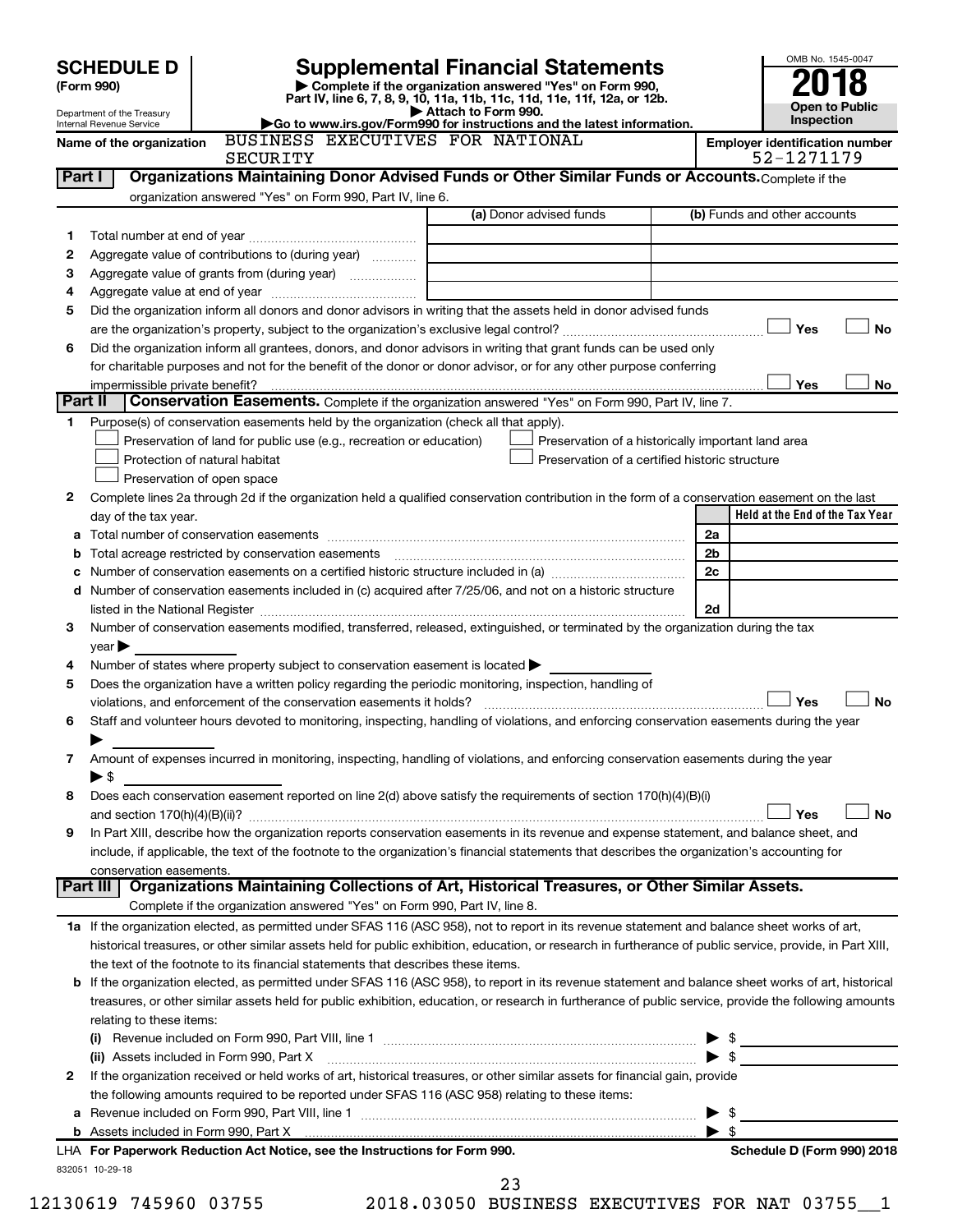| BUSINESS EXECUTIVES FOR NATIONAL |  |
|----------------------------------|--|
|                                  |  |

|   | SECURITY<br>Schedule D (Form 990) 2018                                                                                                                                                                                                |                    |                |                           |                      | 52-1271179 Page 2   |
|---|---------------------------------------------------------------------------------------------------------------------------------------------------------------------------------------------------------------------------------------|--------------------|----------------|---------------------------|----------------------|---------------------|
|   | Part III  <br>Organizations Maintaining Collections of Art, Historical Treasures, or Other Similar Assets (continued)                                                                                                                 |                    |                |                           |                      |                     |
| З | Using the organization's acquisition, accession, and other records, check any of the following that are a significant use of its collection items                                                                                     |                    |                |                           |                      |                     |
|   | (check all that apply):                                                                                                                                                                                                               |                    |                |                           |                      |                     |
| a | Public exhibition                                                                                                                                                                                                                     | d                  |                | Loan or exchange programs |                      |                     |
| b | Scholarly research                                                                                                                                                                                                                    | e                  | Other          |                           |                      |                     |
| c | Preservation for future generations                                                                                                                                                                                                   |                    |                |                           |                      |                     |
| 4 | Provide a description of the organization's collections and explain how they further the organization's exempt purpose in Part XIII.                                                                                                  |                    |                |                           |                      |                     |
| 5 | During the year, did the organization solicit or receive donations of art, historical treasures, or other similar assets                                                                                                              |                    |                |                           |                      |                     |
|   |                                                                                                                                                                                                                                       |                    |                |                           |                      | Yes<br>No           |
|   | Part IV<br>Escrow and Custodial Arrangements. Complete if the organization answered "Yes" on Form 990, Part IV, line 9, or                                                                                                            |                    |                |                           |                      |                     |
|   | reported an amount on Form 990, Part X, line 21.                                                                                                                                                                                      |                    |                |                           |                      |                     |
|   | 1a Is the organization an agent, trustee, custodian or other intermediary for contributions or other assets not included                                                                                                              |                    |                |                           |                      |                     |
|   |                                                                                                                                                                                                                                       |                    |                |                           |                      | Yes<br>No           |
|   | b If "Yes," explain the arrangement in Part XIII and complete the following table:                                                                                                                                                    |                    |                |                           |                      |                     |
|   |                                                                                                                                                                                                                                       |                    |                |                           |                      | Amount              |
|   |                                                                                                                                                                                                                                       |                    |                |                           | 1c                   |                     |
|   |                                                                                                                                                                                                                                       |                    |                |                           | 1d                   |                     |
|   | e Distributions during the year manufactured and contain an account of the year manufactured and the year manufactured and the year manufactured and the year manufactured and the year manufactured and the year manufactured        |                    |                |                           | 1e                   |                     |
| f |                                                                                                                                                                                                                                       |                    |                |                           | 1f                   |                     |
|   | 2a Did the organization include an amount on Form 990, Part X, line 21, for escrow or custodial account liability?                                                                                                                    |                    |                |                           |                      | Yes<br>No.          |
|   | <b>b</b> If "Yes," explain the arrangement in Part XIII. Check here if the explanation has been provided on Part XIII<br><b>Part V</b><br>Endowment Funds. Complete if the organization answered "Yes" on Form 990, Part IV, line 10. |                    |                |                           |                      |                     |
|   |                                                                                                                                                                                                                                       | (a) Current year   |                | (c) Two years back        | (d) Three years back | (e) Four years back |
|   | 1a Beginning of year balance                                                                                                                                                                                                          |                    | (b) Prior year |                           |                      |                     |
|   |                                                                                                                                                                                                                                       |                    |                |                           |                      |                     |
|   | c Net investment earnings, gains, and losses                                                                                                                                                                                          |                    |                |                           |                      |                     |
|   |                                                                                                                                                                                                                                       |                    |                |                           |                      |                     |
|   | <b>e</b> Other expenditures for facilities                                                                                                                                                                                            |                    |                |                           |                      |                     |
|   | and programs                                                                                                                                                                                                                          |                    |                |                           |                      |                     |
|   | f Administrative expenses                                                                                                                                                                                                             |                    |                |                           |                      |                     |
| g |                                                                                                                                                                                                                                       |                    |                |                           |                      |                     |
| 2 | Provide the estimated percentage of the current year end balance (line 1g, column (a)) held as:                                                                                                                                       |                    |                |                           |                      |                     |
|   | a Board designated or quasi-endowment >                                                                                                                                                                                               |                    | ℅              |                           |                      |                     |
| b | Permanent endowment                                                                                                                                                                                                                   | %                  |                |                           |                      |                     |
| c | Temporarily restricted endowment                                                                                                                                                                                                      | %                  |                |                           |                      |                     |
|   | The percentages on lines 2a, 2b, and 2c should equal 100%.                                                                                                                                                                            |                    |                |                           |                      |                     |
|   | 3a Are there endowment funds not in the possession of the organization that are held and administered for the organization                                                                                                            |                    |                |                           |                      |                     |
|   | by:                                                                                                                                                                                                                                   |                    |                |                           |                      | Yes<br>No.          |
|   | (i)                                                                                                                                                                                                                                   |                    |                |                           |                      | 3a(i)               |
|   |                                                                                                                                                                                                                                       |                    |                |                           |                      | 3a(ii)              |
|   |                                                                                                                                                                                                                                       |                    |                |                           |                      | 3b                  |
| 4 | Describe in Part XIII the intended uses of the organization's endowment funds.                                                                                                                                                        |                    |                |                           |                      |                     |
|   | Part VI   Land, Buildings, and Equipment.                                                                                                                                                                                             |                    |                |                           |                      |                     |
|   | Complete if the organization answered "Yes" on Form 990, Part IV, line 11a. See Form 990, Part X, line 10.                                                                                                                            |                    |                |                           |                      |                     |
|   | Description of property                                                                                                                                                                                                               | (a) Cost or other  |                | (b) Cost or other         | (c) Accumulated      | (d) Book value      |
|   |                                                                                                                                                                                                                                       | basis (investment) |                | basis (other)             | depreciation         |                     |
|   |                                                                                                                                                                                                                                       |                    |                |                           |                      |                     |
|   |                                                                                                                                                                                                                                       |                    |                |                           |                      |                     |
|   |                                                                                                                                                                                                                                       |                    |                | 10,593.                   | 90.                  | 10,503.             |
|   |                                                                                                                                                                                                                                       |                    |                | 285,955.                  | 161,656.             | 124, 299.           |
|   |                                                                                                                                                                                                                                       |                    |                | 155, 331.                 | 117,712.             | 37,619.             |
|   | Total. Add lines 1a through 1e. (Column (d) must equal Form 990, Part X, column (B), line 10c.)                                                                                                                                       |                    |                |                           |                      | 172,421.            |

**Schedule D (Form 990) 2018**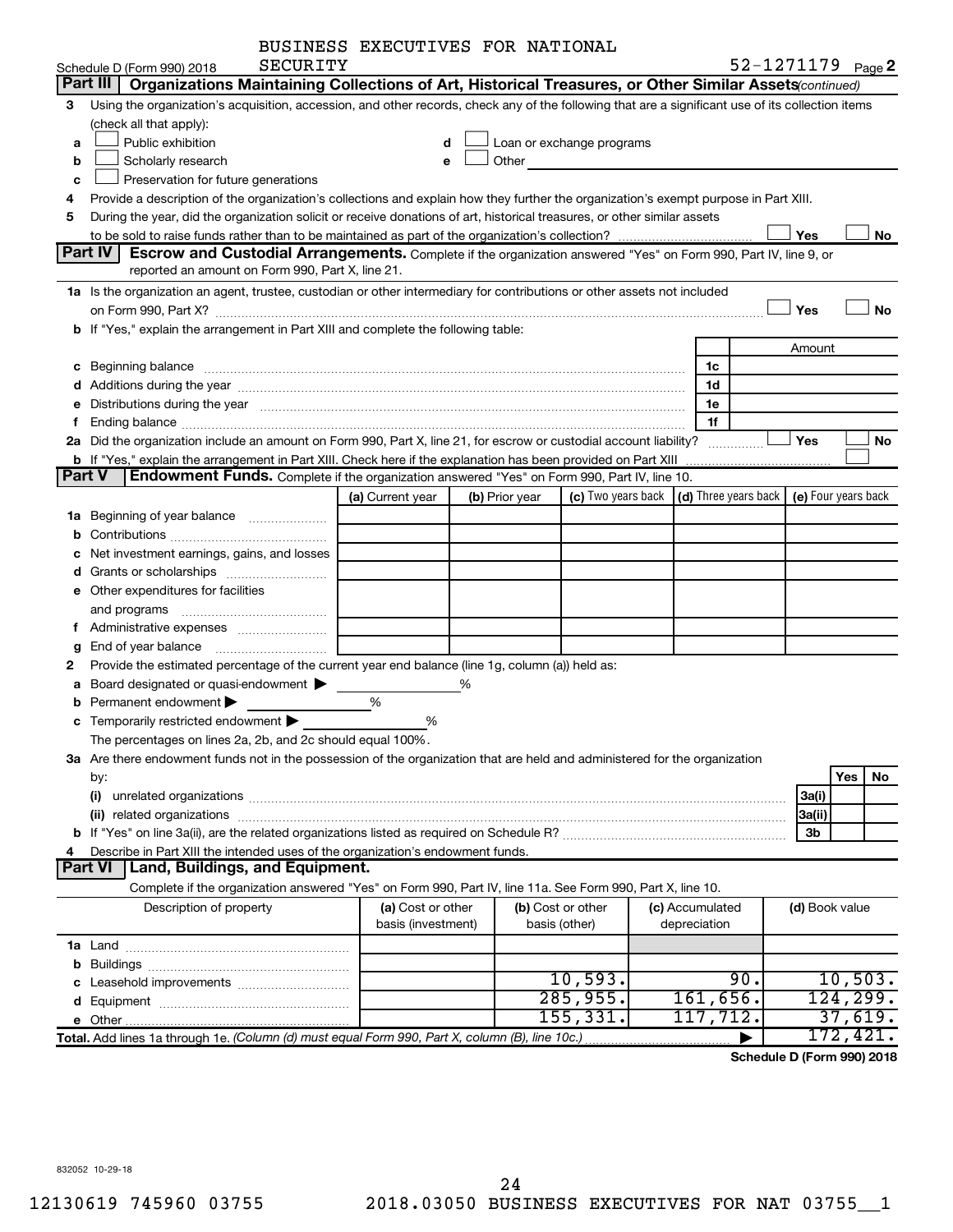|                 | BUSINESS EXECUTIVES FOR NATIONAL |  |              |  |
|-----------------|----------------------------------|--|--------------|--|
| <b>SECURITY</b> |                                  |  | ه 52-1271179 |  |

|                                                                                                                   |                 | Complete if the organization answered "Yes" on Form 990, Part IV, line 11b. See Form 990, Part X, line 12. |                                                           |
|-------------------------------------------------------------------------------------------------------------------|-----------------|------------------------------------------------------------------------------------------------------------|-----------------------------------------------------------|
| (a) Description of security or category (including name of security)                                              | (b) Book value  |                                                                                                            | (c) Method of valuation: Cost or end-of-year market value |
|                                                                                                                   |                 |                                                                                                            |                                                           |
| (2) Closely-held equity interests                                                                                 |                 |                                                                                                            |                                                           |
| $(3)$ Other                                                                                                       |                 |                                                                                                            |                                                           |
| (A)                                                                                                               |                 |                                                                                                            |                                                           |
| (B)                                                                                                               |                 |                                                                                                            |                                                           |
| (C)                                                                                                               |                 |                                                                                                            |                                                           |
| (D)                                                                                                               |                 |                                                                                                            |                                                           |
| (E)                                                                                                               |                 |                                                                                                            |                                                           |
| (F)                                                                                                               |                 |                                                                                                            |                                                           |
| (G)                                                                                                               |                 |                                                                                                            |                                                           |
| (H)                                                                                                               |                 |                                                                                                            |                                                           |
| Total. (Col. (b) must equal Form 990, Part X, col. (B) line 12.) $\blacktriangleright$                            |                 |                                                                                                            |                                                           |
| Part VIII Investments - Program Related.                                                                          |                 |                                                                                                            |                                                           |
| Complete if the organization answered "Yes" on Form 990, Part IV, line 11c. See Form 990, Part X, line 13.        |                 |                                                                                                            |                                                           |
| (a) Description of investment                                                                                     | (b) Book value  |                                                                                                            | (c) Method of valuation: Cost or end-of-year market value |
| (1)                                                                                                               |                 |                                                                                                            |                                                           |
| (2)                                                                                                               |                 |                                                                                                            |                                                           |
| (3)                                                                                                               |                 |                                                                                                            |                                                           |
| (4)                                                                                                               |                 |                                                                                                            |                                                           |
| (5)                                                                                                               |                 |                                                                                                            |                                                           |
| (6)                                                                                                               |                 |                                                                                                            |                                                           |
| (7)                                                                                                               |                 |                                                                                                            |                                                           |
| (8)                                                                                                               |                 |                                                                                                            |                                                           |
| (9)                                                                                                               |                 |                                                                                                            |                                                           |
| Total. (Col. (b) must equal Form 990, Part X, col. (B) line 13.)                                                  |                 |                                                                                                            |                                                           |
| <b>Other Assets.</b><br>Part IX                                                                                   |                 |                                                                                                            |                                                           |
| Complete if the organization answered "Yes" on Form 990, Part IV, line 11d. See Form 990, Part X, line 15.        |                 |                                                                                                            |                                                           |
|                                                                                                                   | (a) Description |                                                                                                            | (b) Book value                                            |
| (1)                                                                                                               |                 |                                                                                                            |                                                           |
| (2)                                                                                                               |                 |                                                                                                            |                                                           |
| (3)                                                                                                               |                 |                                                                                                            |                                                           |
|                                                                                                                   |                 |                                                                                                            |                                                           |
| (4)                                                                                                               |                 |                                                                                                            |                                                           |
| (5)                                                                                                               |                 |                                                                                                            |                                                           |
| (6)                                                                                                               |                 |                                                                                                            |                                                           |
| (7)                                                                                                               |                 |                                                                                                            |                                                           |
| (8)                                                                                                               |                 |                                                                                                            |                                                           |
| (9)                                                                                                               |                 |                                                                                                            |                                                           |
|                                                                                                                   |                 |                                                                                                            |                                                           |
| <b>Other Liabilities.</b>                                                                                         |                 |                                                                                                            |                                                           |
| Complete if the organization answered "Yes" on Form 990, Part IV, line 11e or 11f. See Form 990, Part X, line 25. |                 |                                                                                                            |                                                           |
| (a) Description of liability                                                                                      |                 | (b) Book value                                                                                             |                                                           |
| Federal income taxes<br>(1)                                                                                       |                 |                                                                                                            |                                                           |
| DEFERRED RENT ABATEMENT<br>(2)                                                                                    |                 | 134,711.                                                                                                   |                                                           |
|                                                                                                                   |                 |                                                                                                            |                                                           |
| (3)                                                                                                               |                 |                                                                                                            |                                                           |
| (4)                                                                                                               |                 |                                                                                                            |                                                           |
| (5)                                                                                                               |                 |                                                                                                            |                                                           |
| (6)                                                                                                               |                 |                                                                                                            |                                                           |
| (7)                                                                                                               |                 |                                                                                                            |                                                           |
| Total. (Column (b) must equal Form 990, Part X, col. (B) line 15.)<br>Part X<br>1.<br>(8)<br>(9)                  |                 |                                                                                                            |                                                           |

organization's liability for uncertain tax positions under FIN 48 (ASC 740). Check here if the text of the footnote has been provided in Part XIII  $\boxed{\text{X}}$ 

**Schedule D (Form 990) 2018**

832053 10-29-18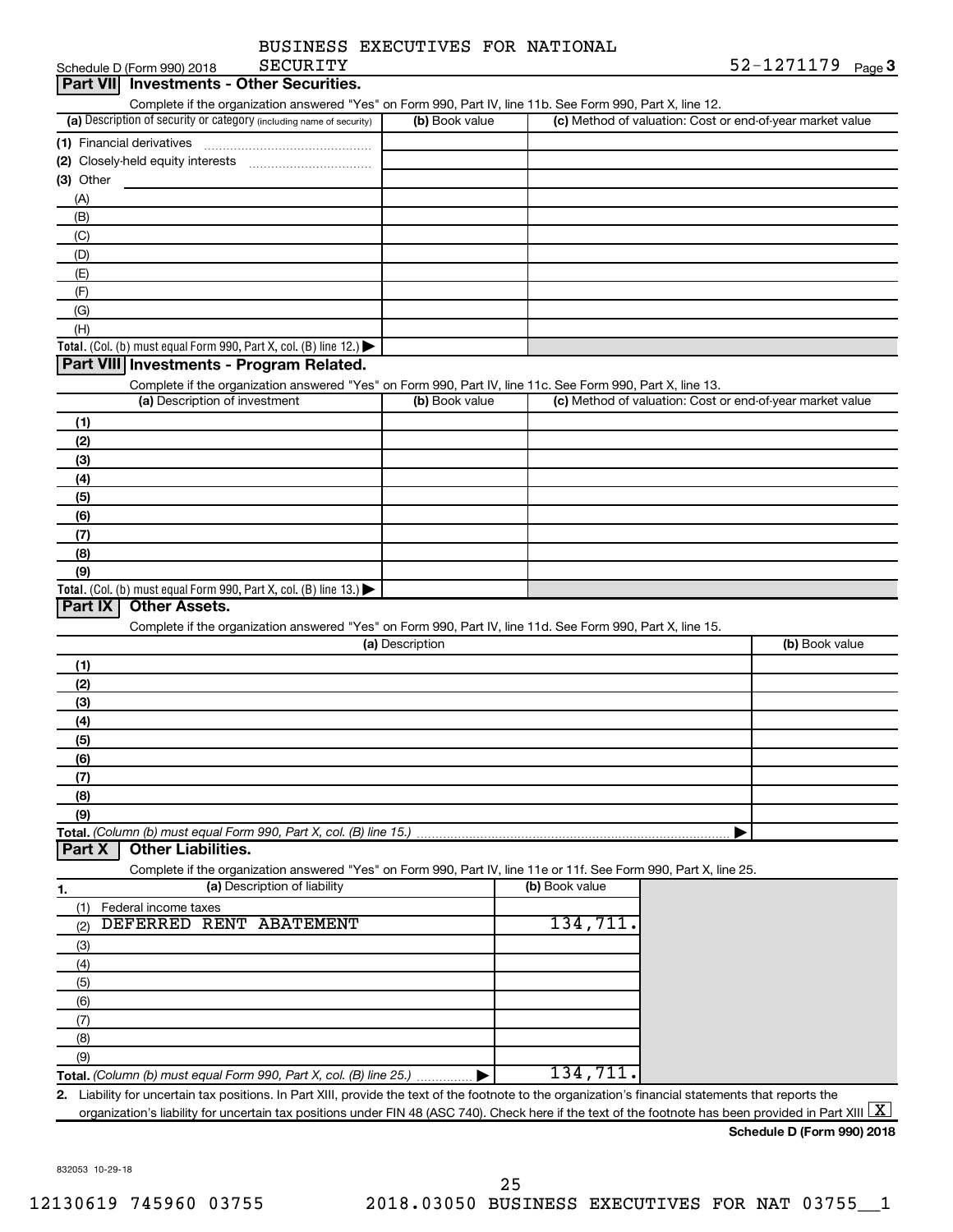| BUSINESS EXECUTIVES FOR NATIONAL |  |
|----------------------------------|--|
|                                  |  |

|    | SECURITY<br>Schedule D (Form 990) 2018                                                                                                                                                                                                  |                |              |                | $52 - 1271179$ Page 4 |
|----|-----------------------------------------------------------------------------------------------------------------------------------------------------------------------------------------------------------------------------------------|----------------|--------------|----------------|-----------------------|
|    | Reconciliation of Revenue per Audited Financial Statements With Revenue per Return.<br><b>Part XI</b>                                                                                                                                   |                |              |                |                       |
|    | Complete if the organization answered "Yes" on Form 990, Part IV, line 12a.                                                                                                                                                             |                |              |                |                       |
| 1. | Total revenue, gains, and other support per audited financial statements                                                                                                                                                                |                |              | $\blacksquare$ | 6,878,769.            |
| 2  | Amounts included on line 1 but not on Form 990, Part VIII, line 12:                                                                                                                                                                     |                |              |                |                       |
| a  |                                                                                                                                                                                                                                         | 2a             | $-641, 444.$ |                |                       |
| b  |                                                                                                                                                                                                                                         | 2 <sub>b</sub> |              |                |                       |
| C  |                                                                                                                                                                                                                                         | 2 <sub>c</sub> |              |                |                       |
| d  |                                                                                                                                                                                                                                         | 2d             |              |                |                       |
| e  | Add lines 2a through 2d <b>[10]</b> [20] <b>All and Primes 22</b> through 2d <b>[10] All and Primes 24</b> through 2d <b>[10] All and Primes 24</b> through 2d <b>[10] All and Primes 24</b> through 2d <b>[10] All and Primes 2d i</b> |                |              | 2e             | $-641, 444.$          |
| 3  |                                                                                                                                                                                                                                         |                |              | 3              | 7,520,213.            |
| 4  | Amounts included on Form 990. Part VIII. line 12, but not on line 1:                                                                                                                                                                    |                |              |                |                       |
| a  | Investment expenses not included on Form 990, Part VIII, line 7b [11, 111, 111, 111]                                                                                                                                                    | 4a             | 28,608.      |                |                       |
| b  |                                                                                                                                                                                                                                         | 4 <sub>h</sub> |              |                |                       |
| C. | Add lines 4a and 4b                                                                                                                                                                                                                     |                |              | 4c             | 28,608.               |
| 5  |                                                                                                                                                                                                                                         |                |              | 5              | 7,548,821.            |
|    | <b>Part XII Reconciliation of Expenses per Audited Financial Statements With Expenses per Return.</b>                                                                                                                                   |                |              |                |                       |
|    |                                                                                                                                                                                                                                         |                |              |                |                       |
|    | Complete if the organization answered "Yes" on Form 990, Part IV, line 12a.                                                                                                                                                             |                |              |                |                       |
| 1  |                                                                                                                                                                                                                                         |                |              | $\mathbf{1}$   | 6,522,588.            |
| 2  | Amounts included on line 1 but not on Form 990, Part IX, line 25:                                                                                                                                                                       |                |              |                |                       |
| a  |                                                                                                                                                                                                                                         | 2a             |              |                |                       |
| b  | Prior year adjustments www.communication.com/www.communication.com/www.com/                                                                                                                                                             | 2 <sub>b</sub> |              |                |                       |
| c  |                                                                                                                                                                                                                                         | 2 <sub>c</sub> |              |                |                       |
|    |                                                                                                                                                                                                                                         | 2d             |              |                |                       |
| e  |                                                                                                                                                                                                                                         |                |              | 2е             | 0.                    |
| 3  | Add lines 2a through 2d <b>[10]</b> Communication and the state of the state of the state of the state of the state of the state of the state of the state of the state of the state of the state of the state of the state of the      |                |              | 3              | 6,522,588.            |
| 4  | Amounts included on Form 990, Part IX, line 25, but not on line 1:                                                                                                                                                                      |                |              |                |                       |
| a  |                                                                                                                                                                                                                                         | 4a             | 28,608.      |                |                       |
|    |                                                                                                                                                                                                                                         | 4h             |              |                |                       |
|    | Add lines 4a and 4b                                                                                                                                                                                                                     |                |              | 4c             | 28,608.               |
| 5  | <b>Part XIII</b> Supplemental Information.                                                                                                                                                                                              |                |              | 5              | 6,551,196.            |

Provide the descriptions required for Part II, lines 3, 5, and 9; Part III, lines 1a and 4; Part IV, lines 1b and 2b; Part V, line 4; Part X, line 2; Part XI, lines 2d and 4b; and Part XII, lines 2d and 4b. Also complete this part to provide any additional information.

PART X, LINE 2:

FOR THE YEAR ENDED DECEMBER 31, 2018, BENS HAS DOCUMENTED ITS

CONSIDERATION OF FASB ASC 740-10, INCOME TAXES, THAT PROVIDES GUIDANCE FOR

REPORTING UNCERTAINTY IN INCOME TAXES AND HAS DETERMINED THAT NO MATERIAL

UNCERTAIN TAX POSITIONS QUALIFY FOR EITHER RECOGNITION OR DISCLOSURE IN

THE FINANCIAL STATEMENTS.

832054 10-29-18

**Schedule D (Form 990) 2018**

12130619 745960 03755 2018.03050 BUSINESS EXECUTIVES FOR NAT 03755\_\_1 26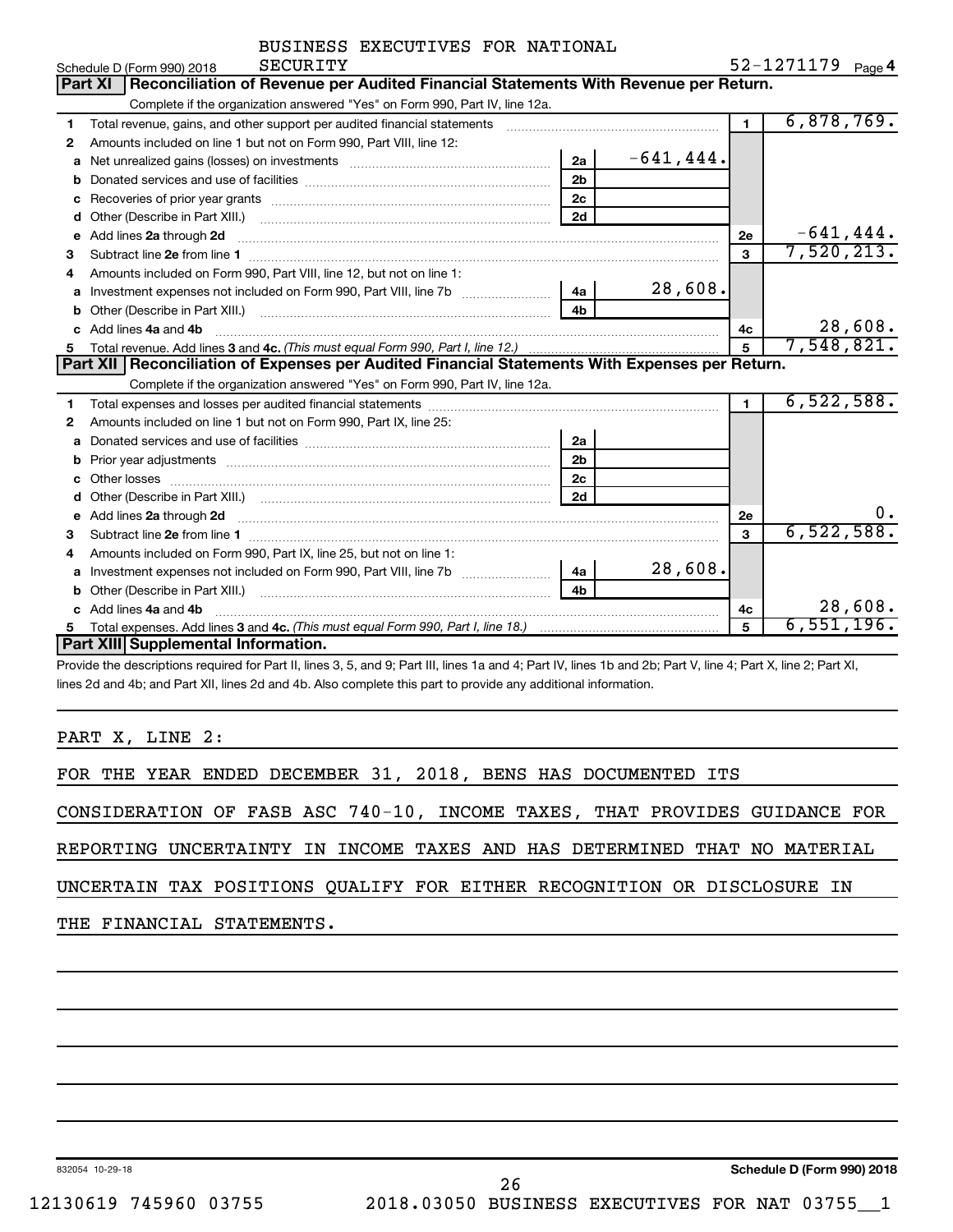| <b>SCHEDULE G</b>                                                                                                                       |                                                                                                     | <b>Supplemental Information Regarding Fundraising or Gaming Activities</b>                                                                                          |                               |                |                                       |                                   | OMB No. 1545-0047   |  |  |  |
|-----------------------------------------------------------------------------------------------------------------------------------------|-----------------------------------------------------------------------------------------------------|---------------------------------------------------------------------------------------------------------------------------------------------------------------------|-------------------------------|----------------|---------------------------------------|-----------------------------------|---------------------|--|--|--|
| (Form 990 or 990-EZ)                                                                                                                    |                                                                                                     | Complete if the organization answered "Yes" on Form 990, Part IV, line 17, 18, or 19, or if the<br>organization entered more than \$15,000 on Form 990-EZ, line 6a. |                               |                |                                       |                                   | 018                 |  |  |  |
|                                                                                                                                         | Attach to Form 990 or Form 990-EZ.<br><b>Open to Public</b><br>Department of the Treasury           |                                                                                                                                                                     |                               |                |                                       |                                   |                     |  |  |  |
| Internal Revenue Service                                                                                                                | Inspection<br>Go to www.irs.gov/Form990 for instructions and the latest information.                |                                                                                                                                                                     |                               |                |                                       |                                   |                     |  |  |  |
| Name of the organization                                                                                                                | BUSINESS EXECUTIVES FOR NATIONAL<br><b>Employer identification number</b><br>52-1271179<br>SECURITY |                                                                                                                                                                     |                               |                |                                       |                                   |                     |  |  |  |
| Part I<br>Fundraising Activities. Complete if the organization answered "Yes" on Form 990, Part IV, line 17. Form 990-EZ filers are not |                                                                                                     |                                                                                                                                                                     |                               |                |                                       |                                   |                     |  |  |  |
|                                                                                                                                         | required to complete this part.                                                                     |                                                                                                                                                                     |                               |                |                                       |                                   |                     |  |  |  |
| Mail solicitations<br>a                                                                                                                 |                                                                                                     | 1 Indicate whether the organization raised funds through any of the following activities. Check all that apply.<br>e                                                |                               |                | Solicitation of non-government grants |                                   |                     |  |  |  |
| b                                                                                                                                       | Internet and email solicitations                                                                    | f                                                                                                                                                                   |                               |                | Solicitation of government grants     |                                   |                     |  |  |  |
| Phone solicitations<br>с                                                                                                                |                                                                                                     | Special fundraising events<br>g                                                                                                                                     |                               |                |                                       |                                   |                     |  |  |  |
| In-person solicitations<br>d                                                                                                            |                                                                                                     |                                                                                                                                                                     |                               |                |                                       |                                   |                     |  |  |  |
|                                                                                                                                         |                                                                                                     | 2 a Did the organization have a written or oral agreement with any individual (including officers, directors, trustees, or                                          |                               |                |                                       |                                   |                     |  |  |  |
|                                                                                                                                         |                                                                                                     | key employees listed in Form 990, Part VII) or entity in connection with professional fundraising services?                                                         |                               |                |                                       |                                   | Yes<br><b>No</b>    |  |  |  |
| compensated at least \$5,000 by the organization.                                                                                       |                                                                                                     | b If "Yes," list the 10 highest paid individuals or entities (fundraisers) pursuant to agreements under which the fundraiser is to be                               |                               |                |                                       |                                   |                     |  |  |  |
|                                                                                                                                         |                                                                                                     |                                                                                                                                                                     |                               | (iii) Did      |                                       | (v) Amount paid                   | (vi) Amount paid    |  |  |  |
| (i) Name and address of individual<br>or entity (fundraiser)                                                                            |                                                                                                     | (ii) Activity                                                                                                                                                       | have custody<br>or control of | fundraiser     | (iv) Gross receipts<br>from activity  | to (or retained by)<br>fundraiser | to (or retained by) |  |  |  |
|                                                                                                                                         |                                                                                                     |                                                                                                                                                                     |                               | contributions? |                                       | listed in col. (i)                | organization        |  |  |  |
|                                                                                                                                         |                                                                                                     |                                                                                                                                                                     | Yes                           | No             |                                       |                                   |                     |  |  |  |
|                                                                                                                                         |                                                                                                     |                                                                                                                                                                     |                               |                |                                       |                                   |                     |  |  |  |
|                                                                                                                                         |                                                                                                     |                                                                                                                                                                     |                               |                |                                       |                                   |                     |  |  |  |
|                                                                                                                                         |                                                                                                     |                                                                                                                                                                     |                               |                |                                       |                                   |                     |  |  |  |
|                                                                                                                                         |                                                                                                     |                                                                                                                                                                     |                               |                |                                       |                                   |                     |  |  |  |
|                                                                                                                                         |                                                                                                     |                                                                                                                                                                     |                               |                |                                       |                                   |                     |  |  |  |
|                                                                                                                                         |                                                                                                     |                                                                                                                                                                     |                               |                |                                       |                                   |                     |  |  |  |
|                                                                                                                                         |                                                                                                     |                                                                                                                                                                     |                               |                |                                       |                                   |                     |  |  |  |
|                                                                                                                                         |                                                                                                     |                                                                                                                                                                     |                               |                |                                       |                                   |                     |  |  |  |
|                                                                                                                                         |                                                                                                     |                                                                                                                                                                     |                               |                |                                       |                                   |                     |  |  |  |
|                                                                                                                                         |                                                                                                     |                                                                                                                                                                     |                               |                |                                       |                                   |                     |  |  |  |
| Total                                                                                                                                   |                                                                                                     |                                                                                                                                                                     |                               |                |                                       |                                   |                     |  |  |  |
| or licensing.                                                                                                                           |                                                                                                     | 3 List all states in which the organization is registered or licensed to solicit contributions or has been notified it is exempt from registration                  |                               |                |                                       |                                   |                     |  |  |  |
|                                                                                                                                         |                                                                                                     |                                                                                                                                                                     |                               |                |                                       |                                   |                     |  |  |  |
|                                                                                                                                         |                                                                                                     |                                                                                                                                                                     |                               |                |                                       |                                   |                     |  |  |  |
|                                                                                                                                         |                                                                                                     |                                                                                                                                                                     |                               |                |                                       |                                   |                     |  |  |  |
|                                                                                                                                         |                                                                                                     |                                                                                                                                                                     |                               |                |                                       |                                   |                     |  |  |  |
|                                                                                                                                         |                                                                                                     |                                                                                                                                                                     |                               |                |                                       |                                   |                     |  |  |  |
|                                                                                                                                         |                                                                                                     |                                                                                                                                                                     |                               |                |                                       |                                   |                     |  |  |  |
|                                                                                                                                         |                                                                                                     |                                                                                                                                                                     |                               |                |                                       |                                   |                     |  |  |  |
|                                                                                                                                         |                                                                                                     |                                                                                                                                                                     |                               |                |                                       |                                   |                     |  |  |  |

**For Paperwork Reduction Act Notice, see the Instructions for Form 990 or 990-EZ. Schedule G (Form 990 or 990-EZ) 2018** LHA

832081 10-03-18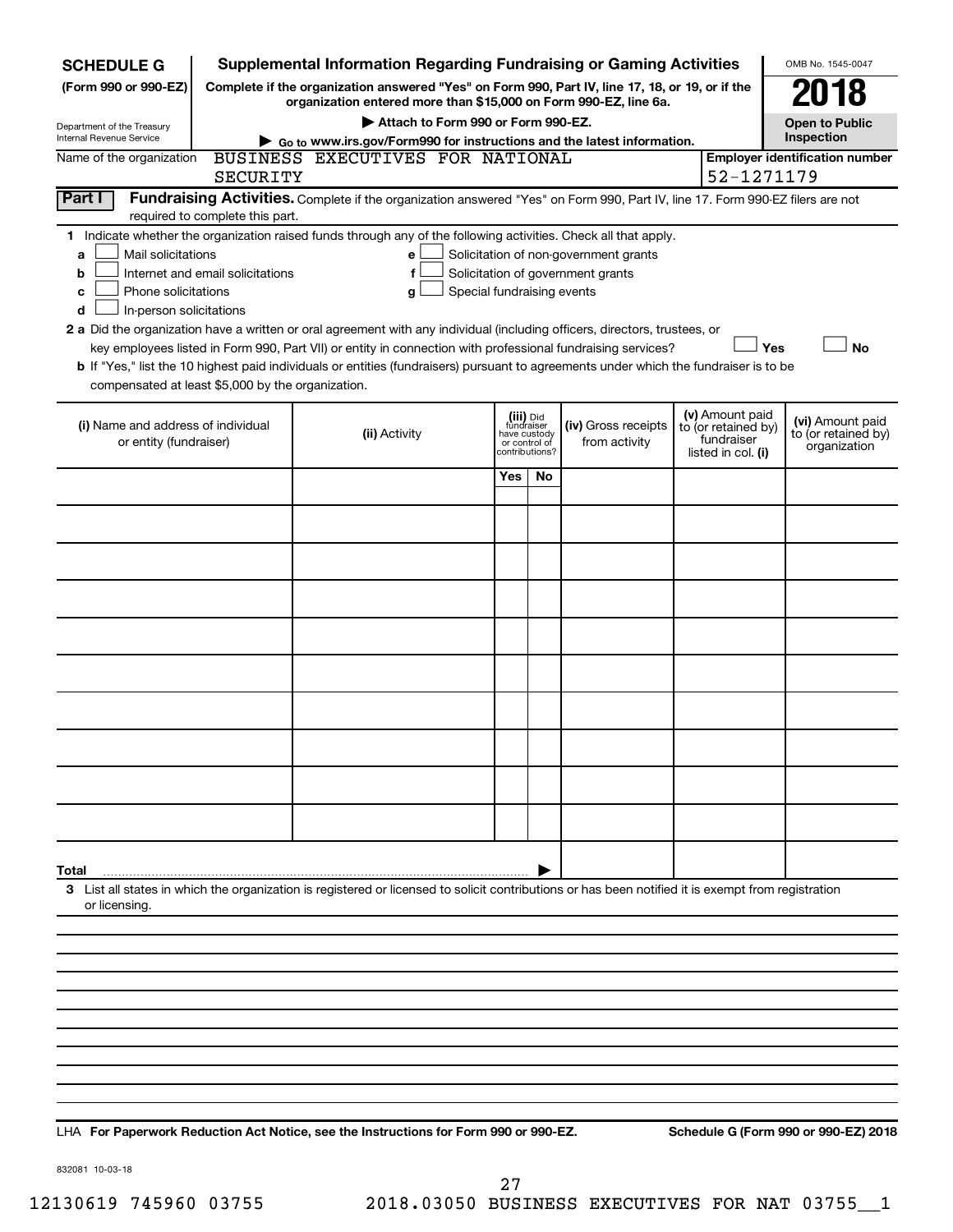#### Schedule G (Form 990 or 990-EZ) 2018  $\rm SECURITY$ BUSINESS EXECUTIVES FOR NATIONAL

#### **2** SECURITY 52-1271179

Part II | Fundraising Events. Complete if the organization answered "Yes" on Form 990, Part IV, line 18, or reported more than \$15,000 of fundraising event contributions and gross income on Form 990-EZ, lines 1 and 6b. List events with gross receipts greater than \$5,000. **(a)** Event  $#1$  **(b)** Event  $#2$ (c) Other events **(d)**  Total events NONE (add col. (a) through DC DINNER NY DINNER col. **(c)**) (event type) (event type) (total number) Revenue 769,370. 856,200. 1,625,570. **1** Gross receipts ~~~~~~~~~~~~~~ 626,370. 690,825. 1,317,195. **2** Less: Contributions ~~~~~~~~~~~ 143,000. 165,375. **3** Gross income (line 1 minus line 2) . . . . . . . . . . . . **4** Cash prizes ~~~~~~~~~~~~~~~ **5** Noncash prizes ~~~~~~~~~~~~~ Direct Expenses Direct Expenses **6** Rent/facility costs ~~~~~~~~~~~~  $119,823.$  209,350. 329,173. **7** Food and beverages **with the State Proof 8** Entertainment ~~~~~~~~~~~~~~ 13,936. 114,663. 128,599. **9** Other direct expenses  $\ldots$  **............................** 457,772. **10** Direct expense summary. Add lines 4 through 9 in column (d) ~~~~~~~~~~~~~~~~~~~~~~~~ | -149,397. **11** Net income summary. Subtract line 10 from line 3, column (d) | Part III Gaming. Complete if the organization answered "Yes" on Form 990, Part IV, line 19, or reported more than \$15,000 on Form 990-EZ, line 6a. (b) Pull tabs/instant (d) Total gaming (add Revenue **(a)** Bingo **a b**ingo/progressive bingo **(c)** Other gaming bingo/progressive bingo col. (a) through col. (c)) Gross revenue **1 2** Cash prizes ~~~~~~~~~~~~~~~ Direct Expenses Direct Expenses **3** Noncash prizes ~~~~~~~~~~~~~ **4** Rent/facility costs ~~~~~~~~~~~~ **5** Other direct expenses  $|\Box$  Yes  $\qquad \%$   $|\Box$  Yes  $\qquad \%$   $|\Box$ **Yes Yes Yes** % % %  $|\Box$  No  $|\Box$  No  $|\Box$ **6** Volunteer labor ~~~~~~~~~~~~~ **No No No 7** Direct expense summary. Add lines 2 through 5 in column (d) ~~~~~~~~~~~~~~~~~~~~~~~~ | **8** Net gaming income summary. Subtract line 7 from line 1, column (d) | **9** Enter the state(s) in which the organization conducts gaming activities:  $|$  Yes **Yes No a** Is the organization licensed to conduct gaming activities in each of these states? ~~~~~~~~~~~~~~~~~~~~ **b** If "No," explain: **10 a** Were any of the organization's gaming licenses revoked, suspended, or terminated during the tax year? ~~~~~~~~~ † † **Yes No b** If "Yes," explain: **Schedule G (Form 990 or 990-EZ) 2018** 832082 10-03-18

12130619 745960 03755 2018.03050 BUSINESS EXECUTIVES FOR NAT 03755\_\_1 28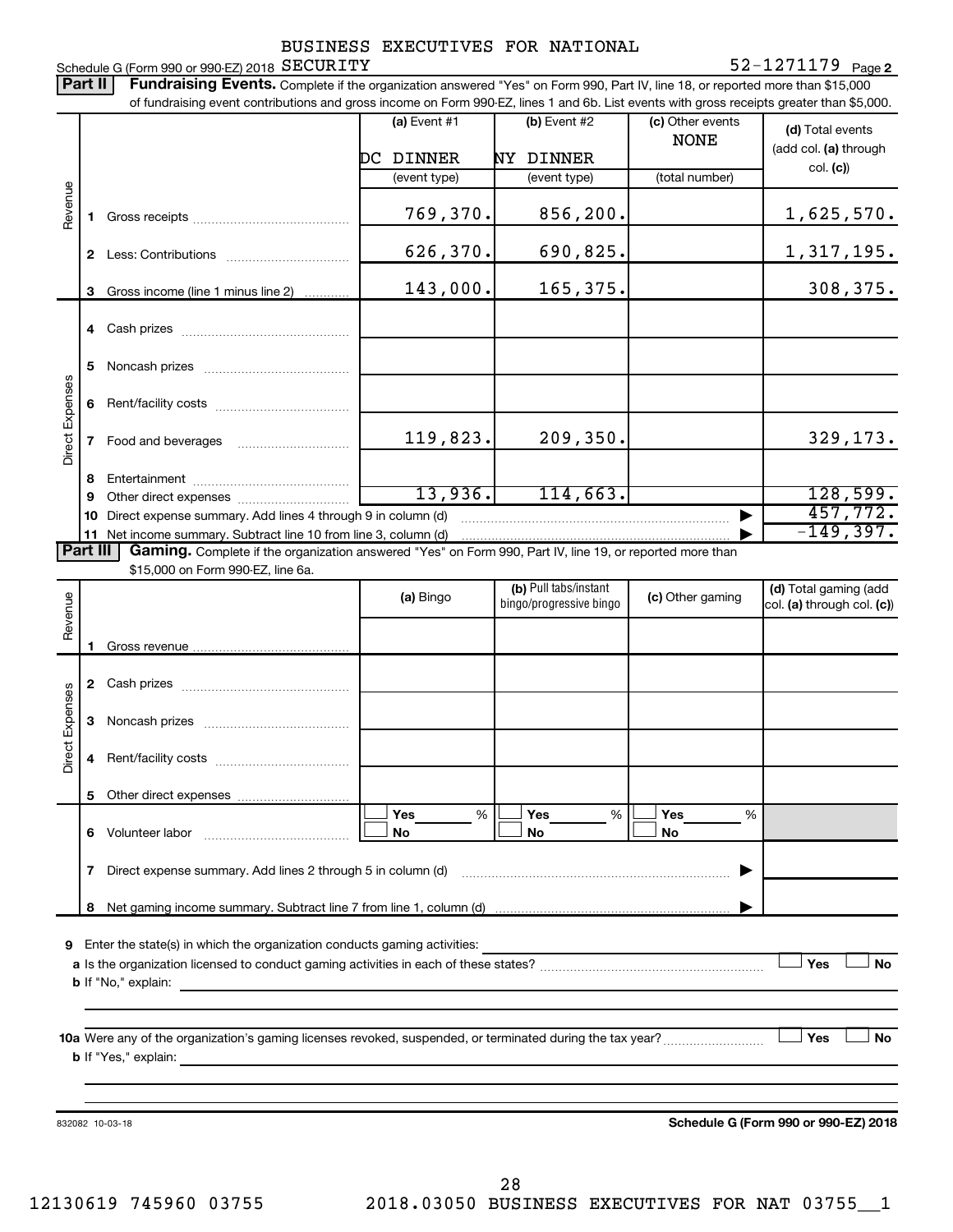|    | BUSINESS EXECUTIVES FOR NATIONAL                                                                                                                                                                                                                                                   |
|----|------------------------------------------------------------------------------------------------------------------------------------------------------------------------------------------------------------------------------------------------------------------------------------|
|    | 52-1271179 Page 3<br>Schedule G (Form 990 or 990-EZ) 2018 SECURITY                                                                                                                                                                                                                 |
|    | Yes<br>No                                                                                                                                                                                                                                                                          |
|    | 12 Is the organization a grantor, beneficiary or trustee of a trust, or a member of a partnership or other entity formed                                                                                                                                                           |
|    | $\Box$ Yes<br>No<br>13 Indicate the percentage of gaming activity conducted in:                                                                                                                                                                                                    |
|    | 1За<br>%                                                                                                                                                                                                                                                                           |
|    | $\%$<br>13b l<br><b>b</b> An outside facility <b>contained and the contract of the contract of the contract of the contract of the contract of the contract of the contract of the contract of the contract of the contract of the contract of the con</b>                         |
|    | 14 Enter the name and address of the person who prepares the organization's gaming/special events books and records:                                                                                                                                                               |
|    | Name $\blacktriangleright$<br><u> 1989 - Johann John Stone, Amerikaansk politiker († 1908)</u>                                                                                                                                                                                     |
|    | Address $\blacktriangleright$<br><u>some started and the started and the started and the started and the started and the started and the started and the started and the started and the started and the started and the started and the started and the started </u><br><b>No</b> |
|    | <b>15a</b> Does the organization have a contract with a third party from whom the organization receives gaming revenue? $\ldots$                                                                                                                                                   |
|    | of gaming revenue retained by the third party $\triangleright$ \$                                                                                                                                                                                                                  |
|    | c If "Yes," enter name and address of the third party:                                                                                                                                                                                                                             |
|    | Name $\blacktriangleright$<br><u> Alexandria de la contrada de la contrada de la contrada de la contrada de la contrada de la contrada de la c</u>                                                                                                                                 |
|    | Address $\blacktriangleright$<br><u> 2008 - Andrea Andrew Maria (h. 1878).</u>                                                                                                                                                                                                     |
| 16 | Gaming manager information:                                                                                                                                                                                                                                                        |
|    | Name $\blacktriangleright$                                                                                                                                                                                                                                                         |
|    | Gaming manager compensation > \$                                                                                                                                                                                                                                                   |
|    | Description of services provided states and the contract of the contract of the contract of the contract of the contract of the contract of the contract of the contract of the contract of the contract of the contract of th                                                     |
|    |                                                                                                                                                                                                                                                                                    |
|    |                                                                                                                                                                                                                                                                                    |
|    | Director/officer<br>Employee<br>Independent contractor                                                                                                                                                                                                                             |
|    | 17 Mandatory distributions:                                                                                                                                                                                                                                                        |
|    | a Is the organization required under state law to make charitable distributions from the gaming proceeds to                                                                                                                                                                        |
|    | Yes<br>No<br>retain the state gaming license?                                                                                                                                                                                                                                      |
|    | b Enter the amount of distributions required under state law to be distributed to other exempt organizations or spent in the                                                                                                                                                       |
|    | organization's own exempt activities during the tax year $\triangleright$ \$<br> Part IV<br>Supplemental Information. Provide the explanations required by Part I, line 2b, columns (iii) and (v); and Part III, lines 9, 9b, 10b,                                                 |
|    | 15b, 15c, 16, and 17b, as applicable. Also provide any additional information. See instructions.                                                                                                                                                                                   |
|    |                                                                                                                                                                                                                                                                                    |
|    |                                                                                                                                                                                                                                                                                    |
|    |                                                                                                                                                                                                                                                                                    |
|    |                                                                                                                                                                                                                                                                                    |
|    |                                                                                                                                                                                                                                                                                    |
|    |                                                                                                                                                                                                                                                                                    |
|    |                                                                                                                                                                                                                                                                                    |
|    |                                                                                                                                                                                                                                                                                    |
|    |                                                                                                                                                                                                                                                                                    |
|    |                                                                                                                                                                                                                                                                                    |
|    |                                                                                                                                                                                                                                                                                    |
|    |                                                                                                                                                                                                                                                                                    |
|    |                                                                                                                                                                                                                                                                                    |
|    |                                                                                                                                                                                                                                                                                    |
|    |                                                                                                                                                                                                                                                                                    |
|    | Schedule G (Form 990 or 990-EZ) 2018<br>832083 10-03-18                                                                                                                                                                                                                            |

| 12130619 745960 0375 |  |  |
|----------------------|--|--|
|----------------------|--|--|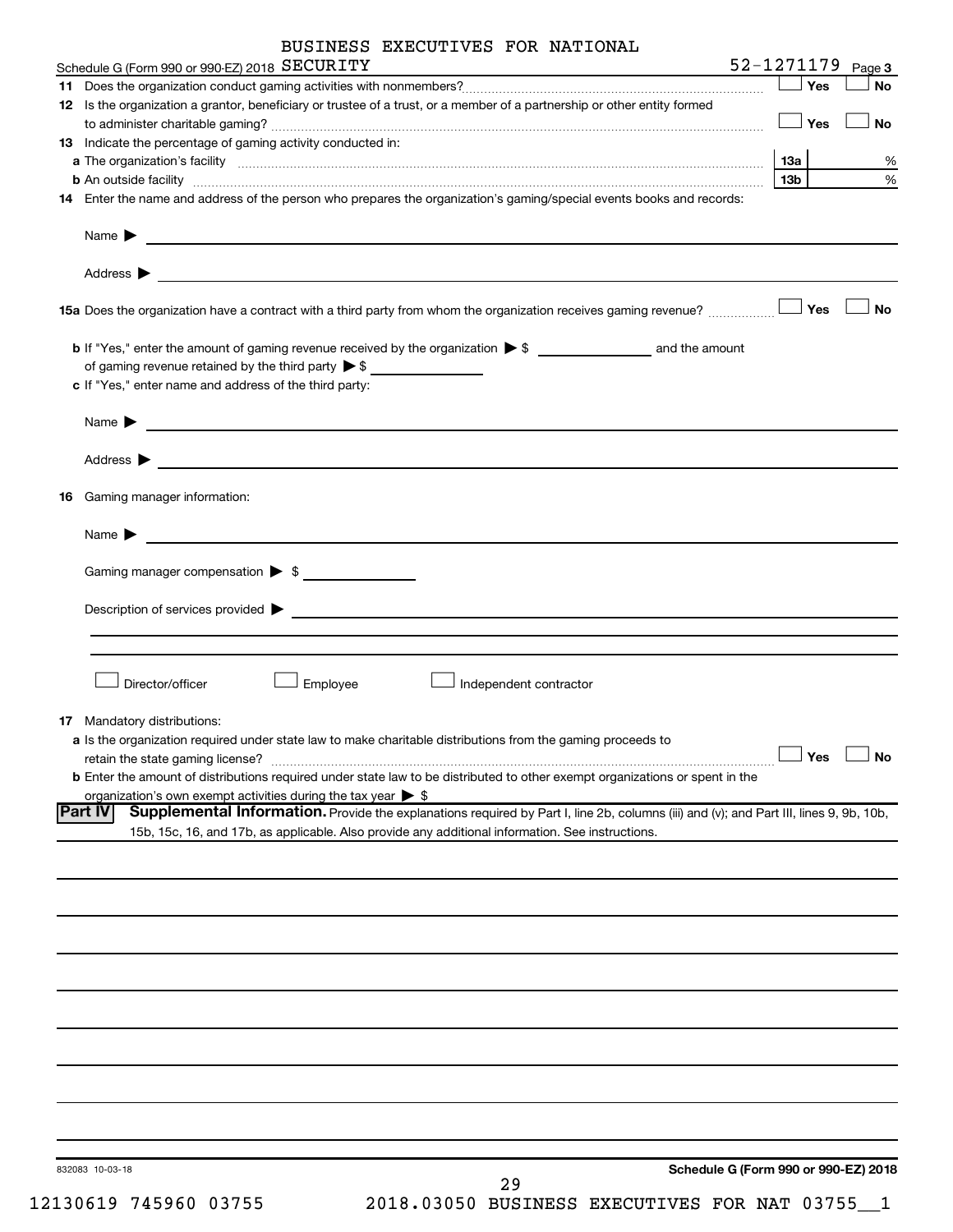|                                                                                                 | SECURITY | BUSINESS EXECUTIVES FOR NATIONAL | 52-1271179 Page 4               |  |
|-------------------------------------------------------------------------------------------------|----------|----------------------------------|---------------------------------|--|
| Schedule G (Form 990 or 990-EZ) SECURITY<br><b>Part IV</b> Supplemental Information (continued) |          |                                  |                                 |  |
|                                                                                                 |          |                                  |                                 |  |
|                                                                                                 |          |                                  |                                 |  |
|                                                                                                 |          |                                  |                                 |  |
|                                                                                                 |          |                                  |                                 |  |
|                                                                                                 |          |                                  |                                 |  |
|                                                                                                 |          |                                  |                                 |  |
|                                                                                                 |          |                                  |                                 |  |
|                                                                                                 |          |                                  |                                 |  |
|                                                                                                 |          |                                  |                                 |  |
|                                                                                                 |          |                                  |                                 |  |
|                                                                                                 |          |                                  |                                 |  |
|                                                                                                 |          |                                  |                                 |  |
|                                                                                                 |          |                                  |                                 |  |
|                                                                                                 |          |                                  |                                 |  |
|                                                                                                 |          |                                  |                                 |  |
|                                                                                                 |          |                                  |                                 |  |
|                                                                                                 |          |                                  |                                 |  |
|                                                                                                 |          |                                  |                                 |  |
|                                                                                                 |          |                                  |                                 |  |
|                                                                                                 |          |                                  |                                 |  |
|                                                                                                 |          |                                  |                                 |  |
|                                                                                                 |          |                                  |                                 |  |
|                                                                                                 |          |                                  |                                 |  |
|                                                                                                 |          |                                  |                                 |  |
|                                                                                                 |          |                                  |                                 |  |
|                                                                                                 |          |                                  |                                 |  |
|                                                                                                 |          |                                  |                                 |  |
|                                                                                                 |          |                                  |                                 |  |
|                                                                                                 |          |                                  |                                 |  |
|                                                                                                 |          |                                  |                                 |  |
|                                                                                                 |          |                                  |                                 |  |
|                                                                                                 |          |                                  |                                 |  |
|                                                                                                 |          |                                  |                                 |  |
|                                                                                                 |          |                                  |                                 |  |
|                                                                                                 |          |                                  |                                 |  |
|                                                                                                 |          |                                  |                                 |  |
|                                                                                                 |          |                                  |                                 |  |
|                                                                                                 |          |                                  |                                 |  |
|                                                                                                 |          |                                  |                                 |  |
|                                                                                                 |          |                                  |                                 |  |
|                                                                                                 |          |                                  |                                 |  |
|                                                                                                 |          |                                  |                                 |  |
|                                                                                                 |          |                                  |                                 |  |
|                                                                                                 |          |                                  |                                 |  |
|                                                                                                 |          |                                  |                                 |  |
|                                                                                                 |          |                                  |                                 |  |
|                                                                                                 |          |                                  |                                 |  |
|                                                                                                 |          |                                  |                                 |  |
|                                                                                                 |          |                                  |                                 |  |
|                                                                                                 |          |                                  | Schedule G (Form 990 or 990-EZ) |  |
| 832084 04-01-18                                                                                 |          | $30$                             |                                 |  |
|                                                                                                 |          |                                  |                                 |  |

12130619 745960 03755 2018.03050 BUSINESS EXECUTIVES FOR NAT 03755\_\_1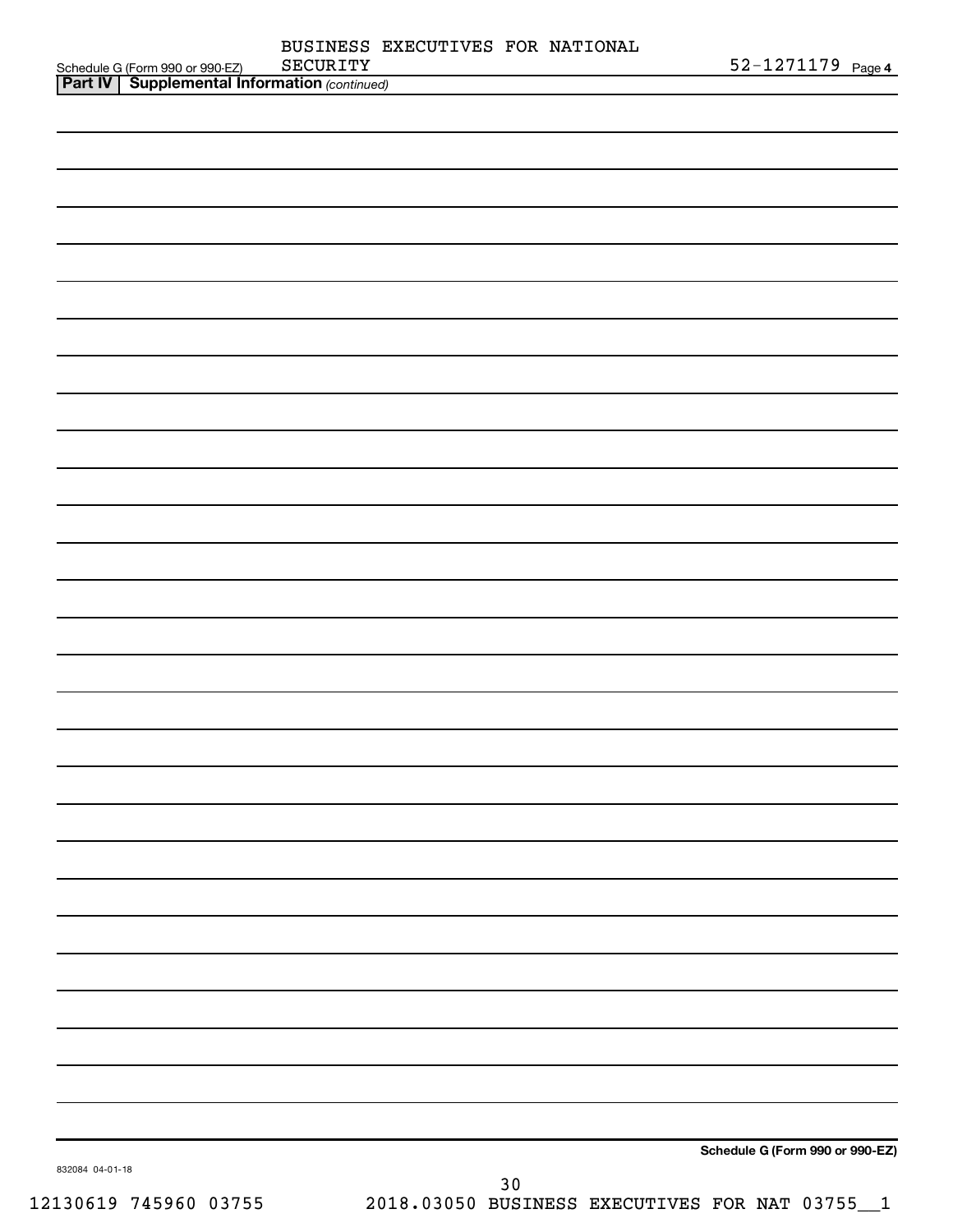|    | <b>SCHEDULE J</b>                                                                   | <b>Compensation Information</b>                                                                                                  |                                       | OMB No. 1545-0047          |     |                         |
|----|-------------------------------------------------------------------------------------|----------------------------------------------------------------------------------------------------------------------------------|---------------------------------------|----------------------------|-----|-------------------------|
|    | (Form 990)<br>For certain Officers, Directors, Trustees, Key Employees, and Highest |                                                                                                                                  |                                       |                            |     |                         |
|    |                                                                                     | <b>Compensated Employees</b>                                                                                                     |                                       | 2018                       |     |                         |
|    | Department of the Treasury                                                          | Complete if the organization answered "Yes" on Form 990, Part IV, line 23.<br>Attach to Form 990.                                |                                       | <b>Open to Public</b>      |     |                         |
|    | Internal Revenue Service                                                            | Go to www.irs.gov/Form990 for instructions and the latest information.                                                           |                                       | Inspection                 |     |                         |
|    | Name of the organization                                                            | BUSINESS EXECUTIVES FOR NATIONAL                                                                                                 | <b>Employer identification number</b> |                            |     |                         |
|    |                                                                                     | <b>SECURITY</b>                                                                                                                  |                                       | 52-1271179                 |     |                         |
|    | Part I                                                                              | <b>Questions Regarding Compensation</b>                                                                                          |                                       |                            |     |                         |
|    |                                                                                     |                                                                                                                                  |                                       |                            | Yes | No                      |
|    |                                                                                     | <b>1a</b> Check the appropriate box(es) if the organization provided any of the following to or for a person listed on Form 990, |                                       |                            |     |                         |
|    |                                                                                     | Part VII, Section A, line 1a. Complete Part III to provide any relevant information regarding these items.                       |                                       |                            |     |                         |
|    | First-class or charter travel                                                       | Housing allowance or residence for personal use                                                                                  |                                       |                            |     |                         |
|    | Travel for companions                                                               | Payments for business use of personal residence                                                                                  |                                       |                            |     |                         |
|    |                                                                                     | Health or social club dues or initiation fees<br>Tax indemnification and gross-up payments                                       |                                       |                            |     |                         |
|    |                                                                                     | Discretionary spending account<br>Personal services (such as maid, chauffeur, chef)                                              |                                       |                            |     |                         |
|    |                                                                                     |                                                                                                                                  |                                       |                            |     |                         |
|    |                                                                                     | <b>b</b> If any of the boxes on line 1a are checked, did the organization follow a written policy regarding payment or           |                                       |                            |     |                         |
|    |                                                                                     |                                                                                                                                  |                                       | 1b                         |     |                         |
| 2  |                                                                                     | Did the organization require substantiation prior to reimbursing or allowing expenses incurred by all directors,                 |                                       |                            |     |                         |
|    |                                                                                     | trustees, and officers, including the CEO/Executive Director, regarding the items checked on line 1a?                            |                                       | $\mathbf{2}$               |     |                         |
|    |                                                                                     |                                                                                                                                  |                                       |                            |     |                         |
| 3  |                                                                                     | Indicate which, if any, of the following the filing organization used to establish the compensation of the organization's        |                                       |                            |     |                         |
|    |                                                                                     | CEO/Executive Director. Check all that apply. Do not check any boxes for methods used by a related organization to               |                                       |                            |     |                         |
|    |                                                                                     | establish compensation of the CEO/Executive Director, but explain in Part III.                                                   |                                       |                            |     |                         |
|    | Compensation committee                                                              | Written employment contract                                                                                                      |                                       |                            |     |                         |
|    |                                                                                     | $\mathbf{X}$ Compensation survey or study<br>Independent compensation consultant                                                 |                                       |                            |     |                         |
|    |                                                                                     | $\vert X \vert$ Approval by the board or compensation committee<br>Form 990 of other organizations                               |                                       |                            |     |                         |
|    |                                                                                     |                                                                                                                                  |                                       |                            |     |                         |
| 4  |                                                                                     | During the year, did any person listed on Form 990, Part VII, Section A, line 1a, with respect to the filing                     |                                       |                            |     |                         |
|    | organization or a related organization:                                             |                                                                                                                                  |                                       |                            |     | х                       |
| а  |                                                                                     | Receive a severance payment or change-of-control payment?                                                                        |                                       | 4a<br>4b                   |     | х                       |
| b  |                                                                                     |                                                                                                                                  |                                       | 4c                         |     | $\overline{\textbf{x}}$ |
| c  |                                                                                     |                                                                                                                                  |                                       |                            |     |                         |
|    |                                                                                     | If "Yes" to any of lines 4a-c, list the persons and provide the applicable amounts for each item in Part III.                    |                                       |                            |     |                         |
|    |                                                                                     | Only section 501(c)(3), 501(c)(4), and 501(c)(29) organizations must complete lines 5-9.                                         |                                       |                            |     |                         |
|    |                                                                                     | For persons listed on Form 990, Part VII, Section A, line 1a, did the organization pay or accrue any compensation                |                                       |                            |     |                         |
|    | contingent on the revenues of:                                                      |                                                                                                                                  |                                       |                            |     |                         |
|    |                                                                                     |                                                                                                                                  |                                       | 5a                         |     | x                       |
|    |                                                                                     |                                                                                                                                  |                                       | 5b                         |     | х                       |
|    |                                                                                     | If "Yes" on line 5a or 5b, describe in Part III.                                                                                 |                                       |                            |     |                         |
|    |                                                                                     | 6 For persons listed on Form 990, Part VII, Section A, line 1a, did the organization pay or accrue any compensation              |                                       |                            |     |                         |
|    | contingent on the net earnings of:                                                  |                                                                                                                                  |                                       |                            |     |                         |
|    |                                                                                     |                                                                                                                                  |                                       | 6a                         |     | x                       |
|    |                                                                                     |                                                                                                                                  |                                       | 6b                         |     | х                       |
|    |                                                                                     | If "Yes" on line 6a or 6b, describe in Part III.                                                                                 |                                       |                            |     |                         |
|    |                                                                                     | 7 For persons listed on Form 990, Part VII, Section A, line 1a, did the organization provide any nonfixed payments               |                                       |                            |     |                         |
|    |                                                                                     |                                                                                                                                  |                                       | $\overline{7}$             | х   |                         |
|    |                                                                                     | 8 Were any amounts reported on Form 990, Part VII, paid or accrued pursuant to a contract that was subject to the                |                                       |                            |     |                         |
|    |                                                                                     |                                                                                                                                  |                                       | 8                          |     | х                       |
| 9. |                                                                                     | If "Yes" on line 8, did the organization also follow the rebuttable presumption procedure described in                           |                                       |                            |     |                         |
|    |                                                                                     |                                                                                                                                  |                                       | 9                          |     |                         |
|    |                                                                                     | LHA For Paperwork Reduction Act Notice, see the Instructions for Form 990.                                                       |                                       | Schedule J (Form 990) 2018 |     |                         |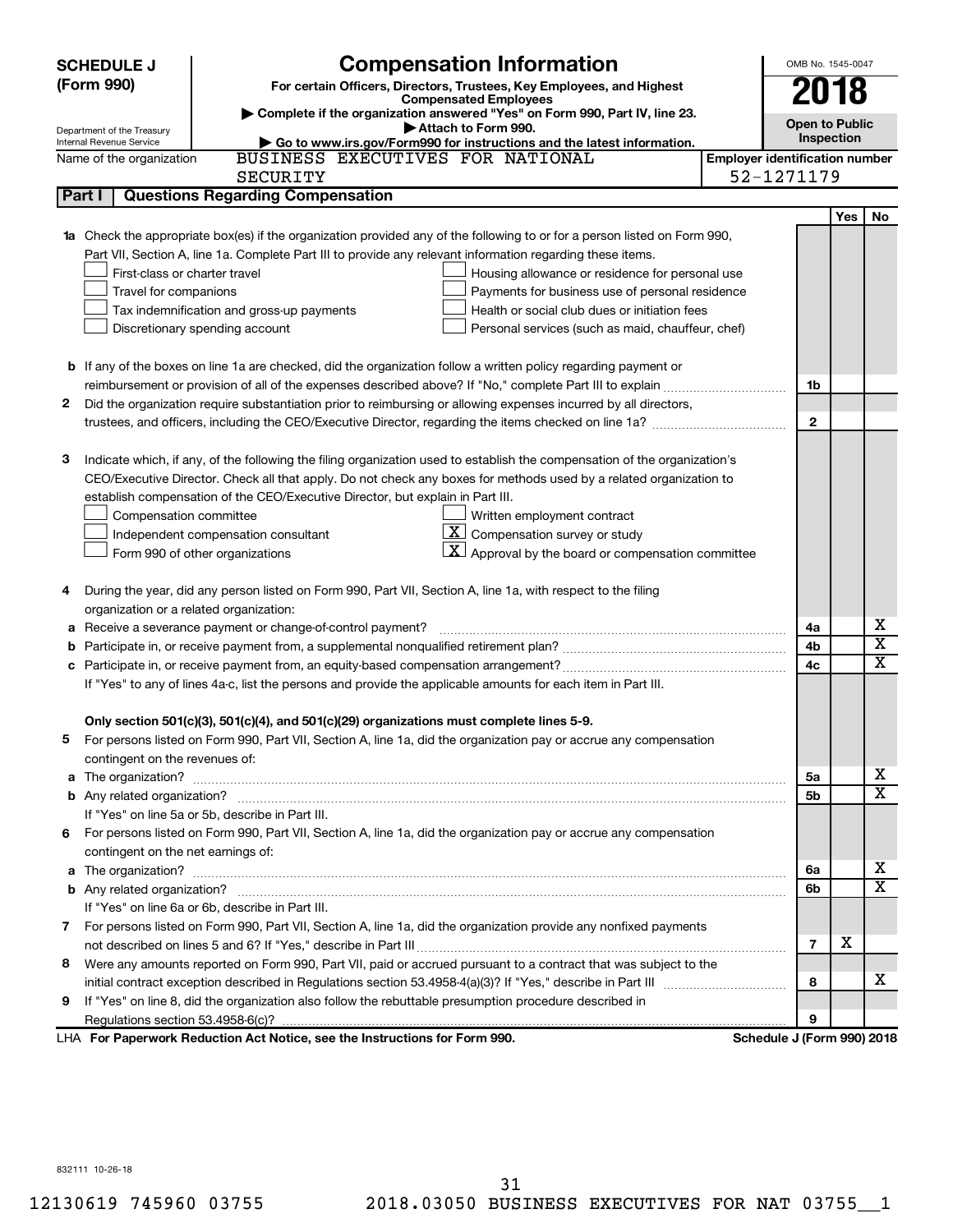Schedule J (Form 990) 2018 **SECURITY** 

Part II | Officers, Directors, Trustees, Key Employees, and Highest Compensated Employees. Use duplicate copies if additional space is needed.

For each individual whose compensation must be reported on Schedule J, report compensation from the organization on row (i) and from related organizations, described in the instructions, on row (ii). Do not list any individuals that aren't listed on Form 990, Part VII.

SECURITY 52-1271179

Note: The sum of columns (B)(i)-(iii) for each listed individual must equal the total amount of Form 990, Part VII, Section A, line 1a, applicable column (D) and (E) amounts for that individual.

| (A) Name and Title         |       | (B) Breakdown of W-2 and/or 1099-MISC compensation |                                           |                                           | (C) Retirement and<br>other deferred | (D) Nontaxable   | (E) Total of columns | (F) Compensation                                           |
|----------------------------|-------|----------------------------------------------------|-------------------------------------------|-------------------------------------------|--------------------------------------|------------------|----------------------|------------------------------------------------------------|
|                            |       | (i) Base<br>compensation                           | (ii) Bonus &<br>incentive<br>compensation | (iii) Other<br>reportable<br>compensation | compensation                         | benefits         | $(B)(i)-(D)$         | in column (B)<br>reported as deferred<br>on prior Form 990 |
| NORTON A. SCHWARTZ<br>(1)  | (i)   | 400, 174.                                          | 112,000.                                  | 0.                                        | 11,000.                              | 31,299.          | 554, 473.            | $0$ .                                                      |
| PRESIDENT & CEO            | (ii)  | 0.                                                 | 0.                                        | 0.                                        | $\Omega$ .                           | $\mathbf 0$ .    | $\Omega$ .           | $\overline{0}$ .                                           |
| GUY T. COSENTINO<br>(2)    | (i)   | 181,470.                                           | 11,200.                                   | 0.                                        | 7,655.                               | 8,640.           | 208,965.             | $\overline{0}$ .                                           |
| COO AND SECRETARY          | (ii)  | 0.                                                 | 0.                                        | $\overline{0}$ .                          | $\Omega$ .                           | 0                | $\Omega$ .           | $\overline{0}$ .                                           |
| STEVEN W. LOWE<br>(3)      | (i)   | 138,422.                                           | 9,000.                                    | $\overline{0}$ .                          | 5,379.                               | 24,606           | 177,407.             | $\overline{0}$ .                                           |
| CFO AND TREASURER          | (ii)  | Ο.                                                 | 0.                                        | $\overline{0}$ .                          | $\mathbf 0$                          | 0.               | $\Omega$             | $\overline{0}$ .                                           |
| DEBORAH MCCARTHY<br>(4)    | (i)   | 130, 221.                                          | 9,600.                                    | $\overline{0}$ .                          | $0 \, .$                             | 23,492.          | 163, 313.            | $\overline{0}$ .                                           |
| SVP MEMBERSHIP & STRATEGY  | (ii)  | 0.                                                 | 0.                                        | $0$ .                                     | $\Omega$ .                           | 0.               | $\Omega$ .           | $\overline{0}$ .                                           |
| VICTORIA MCGRATH<br>(5)    | (i)   | 124,455.                                           | 4,800.                                    | $\overline{0}$ .                          | 5,192.                               | 18,905.          | 153, 352.            | $\overline{0}$ .                                           |
| DIR. FOR THE NY METRO AREA | (ii)  | 0.                                                 | 0.                                        | $\overline{0}$ .                          | $\overline{0}$ .                     | 0.               | $\overline{0}$ .     | $\overline{0}$ .                                           |
| GENEVIEVE MOONIS<br>(6)    | (i)   | 123,683.                                           | 9,600.                                    | $\overline{0}$ .                          | 5,991.                               | 32, 217.         | 171,491.             | $\overline{0}$ .                                           |
| SVP FOR MEMBERSHIP         | (ii)  | $\overline{0}$ .                                   | $\overline{0}$ .                          | $\overline{0}$ .                          | $\overline{0}$ .                     | О.               | $\overline{0}$ .     | $\overline{0}$ .                                           |
| <b>MARA RUDMAN</b><br>(7)  | (i)   | 139, 187.                                          | 6,800.                                    | $\overline{0}$ .                          | 4,672.                               | 18,730.          | 169,389.             | $\overline{0}$ .                                           |
| SVP POLICY PROJECTS        | (ii)  | $\overline{0}$ .                                   | $\overline{\mathbf{0}}$ .                 | $\overline{0}$ .                          | $\overline{0}$ .                     | $\overline{0}$ . | 0.                   | $\overline{0}$ .                                           |
|                            | (i)   |                                                    |                                           |                                           |                                      |                  |                      |                                                            |
|                            | (ii)  |                                                    |                                           |                                           |                                      |                  |                      |                                                            |
|                            | (i)   |                                                    |                                           |                                           |                                      |                  |                      |                                                            |
|                            | (ii)  |                                                    |                                           |                                           |                                      |                  |                      |                                                            |
|                            | (i)   |                                                    |                                           |                                           |                                      |                  |                      |                                                            |
|                            | (ii)  |                                                    |                                           |                                           |                                      |                  |                      |                                                            |
|                            | (i)   |                                                    |                                           |                                           |                                      |                  |                      |                                                            |
|                            | (ii)  |                                                    |                                           |                                           |                                      |                  |                      |                                                            |
|                            | (i)   |                                                    |                                           |                                           |                                      |                  |                      |                                                            |
|                            | (ii)  |                                                    |                                           |                                           |                                      |                  |                      |                                                            |
|                            | (i)   |                                                    |                                           |                                           |                                      |                  |                      |                                                            |
|                            | (ii)  |                                                    |                                           |                                           |                                      |                  |                      |                                                            |
|                            | (i)   |                                                    |                                           |                                           |                                      |                  |                      |                                                            |
|                            | (ii)  |                                                    |                                           |                                           |                                      |                  |                      |                                                            |
|                            | (i)   |                                                    |                                           |                                           |                                      |                  |                      |                                                            |
|                            | (ii)  |                                                    |                                           |                                           |                                      |                  |                      |                                                            |
|                            | (i)   |                                                    |                                           |                                           |                                      |                  |                      |                                                            |
|                            | (iii) |                                                    |                                           |                                           |                                      |                  |                      |                                                            |

**2**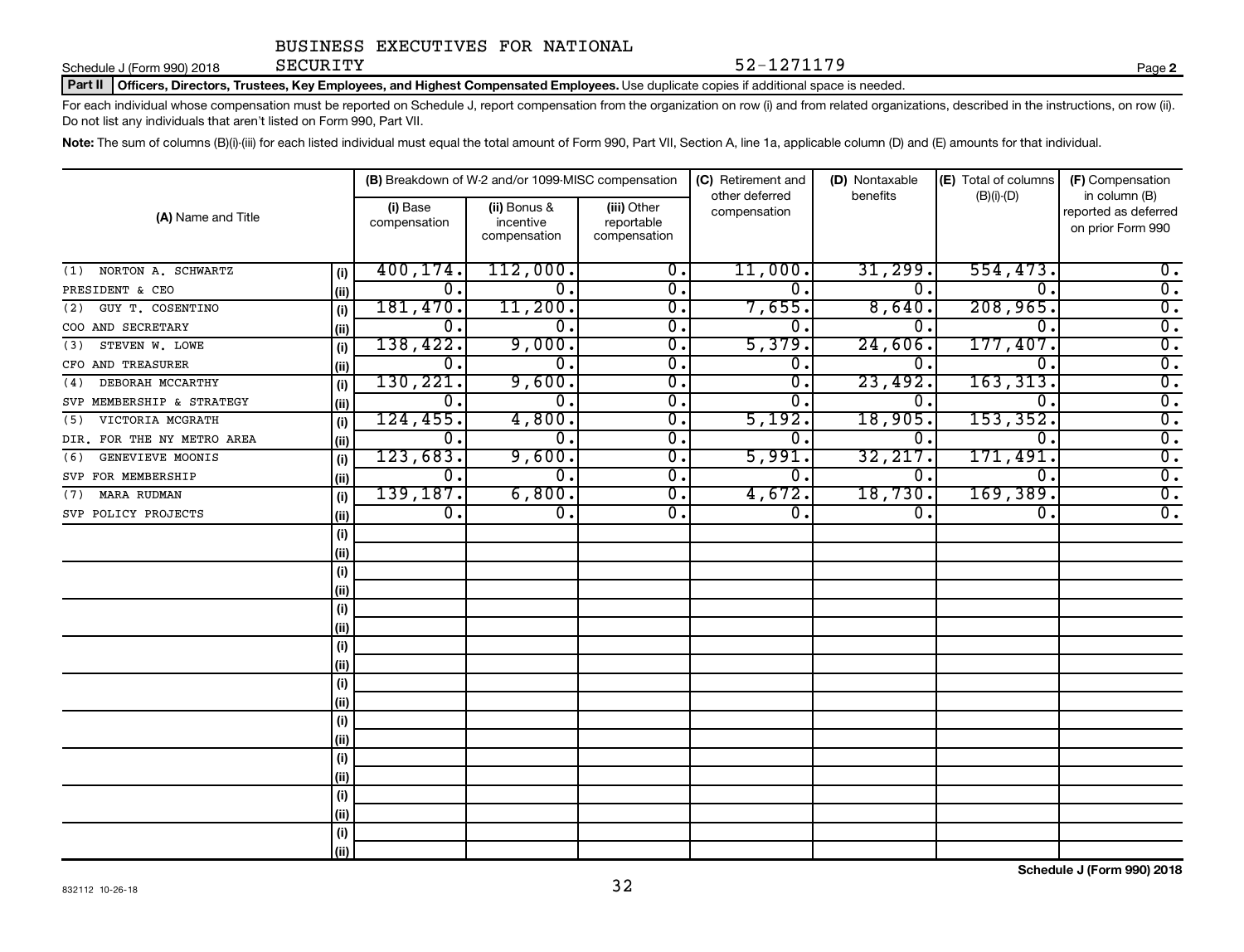Schedule J (Form 990) 2018 SECURITY

Page 3 SECURITY 52-1271179

#### **Part III Supplemental Information**

Provide the information, explanation, or descriptions required for Part I, lines 1a, 1b, 3, 4a, 4b, 4c, 5a, 5b, 6a, 6b, 7, and 8, and for Part II. Also complete this part for any additional information.

#### PART I, LINE 7:

|  |  | THE FOLLOWING INDIVIDUALS RECEIVED BONUS COMPENSATION: |  |
|--|--|--------------------------------------------------------|--|
|  |  |                                                        |  |

| NORTON SCHWARTZ    | 112,000 |  |  |
|--------------------|---------|--|--|
| GUY T. COSTINO     | 11,200  |  |  |
| STEVEN LOWE        | 9,000   |  |  |
| VICTORIA MCGRATH   | 4,800   |  |  |
| GENEVIEVE MOONIS   | 9,600   |  |  |
| KATERINE KENNING   | 5,400   |  |  |
| DEBORAH MCCARTHY   | 9,600   |  |  |
| <b>MARA RUDMAN</b> | 6,800   |  |  |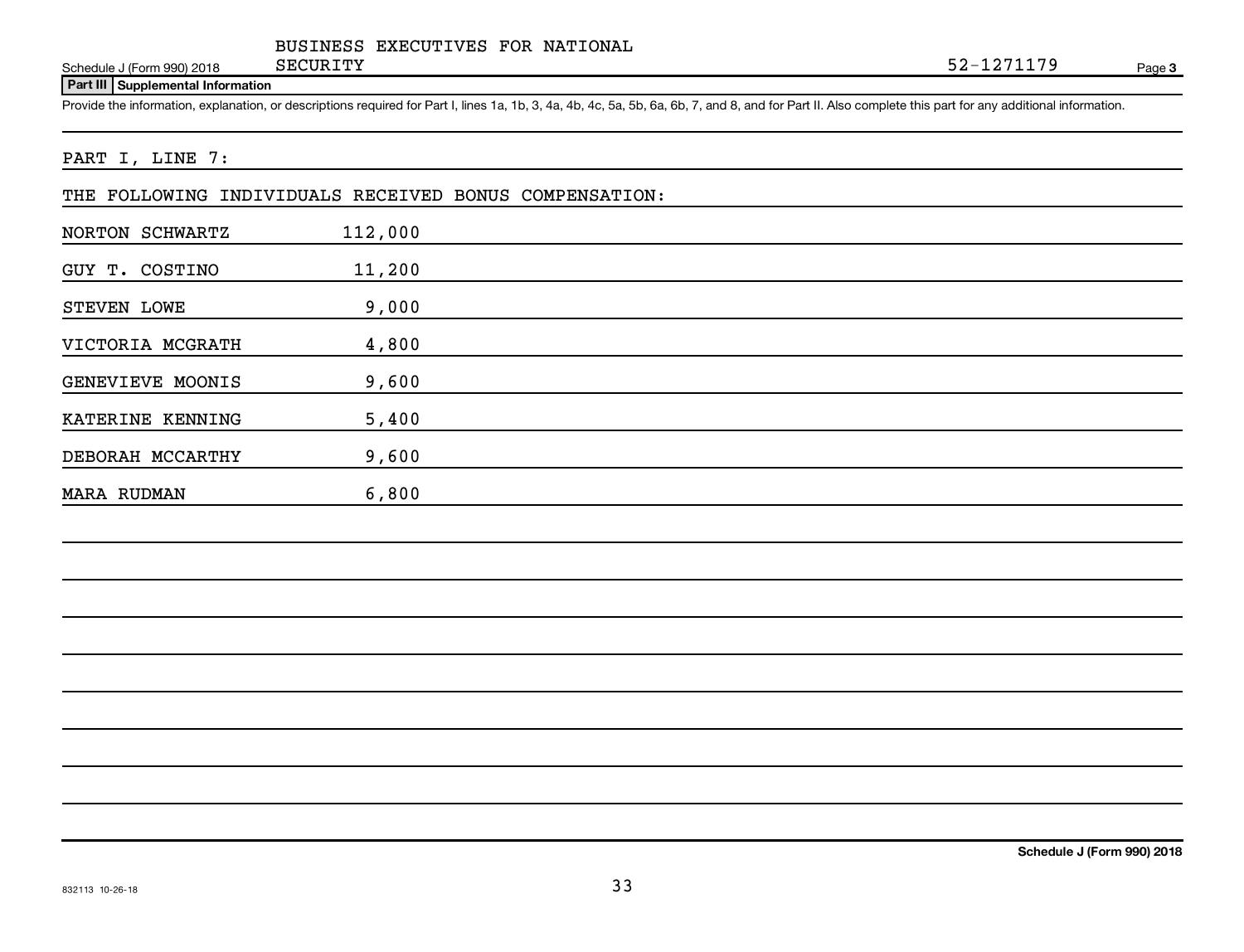| <b>SCHEDULE M</b> |  |
|-------------------|--|
| (Form 990)        |  |

# **Noncash Contributions**

OMB No. 1545-0047

| Department of the Treasury |
|----------------------------|
| Internal Revenue Service   |

◆ Complete if the organizations answered "Yes" on Form 990, Part IV, lines 29 or 30.<br>▶ Complete if the organizations answered "Yes" on Form 990, Part IV, lines 29 or 30. **Attach to Form 990.** J  **Go to www.irs.gov/Form990 for instructions and the latest information.** J

**Open to Public Inspection**

|  | Name of the organization |  |
|--|--------------------------|--|
|  |                          |  |

BUSINESS EXECUTIVES FOR NATIONAL

**Employer identification number**

**Part I Types of Property** SECURITY 52-1271179

|     |                                                                                                                                | (a)<br>Check if         | (b)<br>Number of | (c)<br>Noncash contribution                                            |             | (d)<br>Method of determining |  |     |     |  |
|-----|--------------------------------------------------------------------------------------------------------------------------------|-------------------------|------------------|------------------------------------------------------------------------|-------------|------------------------------|--|-----|-----|--|
|     |                                                                                                                                | applicable              | contributions or | amounts reported on<br>litems contributed Form 990, Part VIII, line 1g |             | noncash contribution amounts |  |     |     |  |
| 1.  |                                                                                                                                |                         |                  |                                                                        |             |                              |  |     |     |  |
| 2   |                                                                                                                                |                         |                  |                                                                        |             |                              |  |     |     |  |
| 3   | Art - Fractional interests                                                                                                     |                         |                  |                                                                        |             |                              |  |     |     |  |
| 4   | Books and publications                                                                                                         |                         |                  |                                                                        |             |                              |  |     |     |  |
| 5   | Clothing and household goods                                                                                                   |                         |                  |                                                                        |             |                              |  |     |     |  |
| 6   |                                                                                                                                |                         |                  |                                                                        |             |                              |  |     |     |  |
| 7   |                                                                                                                                |                         |                  |                                                                        |             |                              |  |     |     |  |
| 8   |                                                                                                                                |                         |                  |                                                                        |             |                              |  |     |     |  |
| 9   | Securities - Publicly traded                                                                                                   | $\overline{\text{x}}$   | 14               |                                                                        | 120,349.FMV |                              |  |     |     |  |
| 10  | Securities - Closely held stock                                                                                                |                         |                  |                                                                        |             |                              |  |     |     |  |
| 11  | Securities - Partnership, LLC, or                                                                                              |                         |                  |                                                                        |             |                              |  |     |     |  |
|     |                                                                                                                                |                         |                  |                                                                        |             |                              |  |     |     |  |
| 12  | Securities Miscellaneous                                                                                                       |                         |                  |                                                                        |             |                              |  |     |     |  |
| 13  | Qualified conservation contribution -                                                                                          |                         |                  |                                                                        |             |                              |  |     |     |  |
|     |                                                                                                                                |                         |                  |                                                                        |             |                              |  |     |     |  |
| 14  | Qualified conservation contribution - Other                                                                                    |                         |                  |                                                                        |             |                              |  |     |     |  |
| 15  | Real estate - Residential                                                                                                      |                         |                  |                                                                        |             |                              |  |     |     |  |
| 16  | Real estate - Commercial                                                                                                       |                         |                  |                                                                        |             |                              |  |     |     |  |
| 17  |                                                                                                                                |                         |                  |                                                                        |             |                              |  |     |     |  |
| 18  |                                                                                                                                |                         |                  |                                                                        |             |                              |  |     |     |  |
| 19  |                                                                                                                                |                         |                  |                                                                        |             |                              |  |     |     |  |
| 20  | Drugs and medical supplies                                                                                                     |                         |                  |                                                                        |             |                              |  |     |     |  |
| 21  |                                                                                                                                |                         |                  |                                                                        |             |                              |  |     |     |  |
| 22  |                                                                                                                                |                         |                  |                                                                        |             |                              |  |     |     |  |
| 23  |                                                                                                                                |                         |                  |                                                                        |             |                              |  |     |     |  |
| 24  |                                                                                                                                |                         |                  |                                                                        |             |                              |  |     |     |  |
| 25  | (EVENT COSTS<br>Other $\blacktriangleright$                                                                                    | $\overline{\mathbf{X}}$ | 8                |                                                                        |             | 82,128.RECEIPT VALUE         |  |     |     |  |
| 26  | $($ $)$<br>Other                                                                                                               |                         |                  |                                                                        |             |                              |  |     |     |  |
| 27  | Other<br>▸                                                                                                                     |                         |                  |                                                                        |             |                              |  |     |     |  |
| 28  | Other                                                                                                                          |                         |                  |                                                                        |             |                              |  |     |     |  |
| 29  | Number of Forms 8283 received by the organization during the tax year for contributions                                        |                         |                  |                                                                        |             |                              |  |     |     |  |
|     | 29<br>for which the organization completed Form 8283, Part IV, Donee Acknowledgement                                           |                         |                  |                                                                        |             |                              |  |     |     |  |
|     |                                                                                                                                |                         |                  |                                                                        |             |                              |  | Yes | No. |  |
|     | 30a During the year, did the organization receive by contribution any property reported in Part I, lines 1 through 28, that it |                         |                  |                                                                        |             |                              |  |     |     |  |
|     | must hold for at least three years from the date of the initial contribution, and which isn't required to be used for          |                         |                  |                                                                        |             |                              |  |     |     |  |
|     |                                                                                                                                |                         |                  |                                                                        |             |                              |  |     |     |  |
|     | <b>b</b> If "Yes," describe the arrangement in Part II.                                                                        |                         |                  |                                                                        |             |                              |  |     |     |  |
| 31  | Does the organization have a gift acceptance policy that requires the review of any nonstandard contributions?                 |                         |                  |                                                                        |             |                              |  |     |     |  |
|     | 32a Does the organization hire or use third parties or related organizations to solicit, process, or sell noncash              |                         |                  |                                                                        |             |                              |  |     |     |  |
|     | 32a                                                                                                                            |                         |                  |                                                                        |             |                              |  |     |     |  |
|     | <b>b</b> If "Yes," describe in Part II.                                                                                        |                         |                  |                                                                        |             |                              |  |     |     |  |
| 33  | If the organization didn't report an amount in column (c) for a type of property for which column (a) is checked,              |                         |                  |                                                                        |             |                              |  |     |     |  |
|     | describe in Part II.                                                                                                           |                         |                  |                                                                        |             |                              |  |     |     |  |
| LHA | For Paperwork Reduction Act Notice, see the Instructions for Form 990.                                                         |                         |                  |                                                                        |             | Schedule M (Form 990) 2018   |  |     |     |  |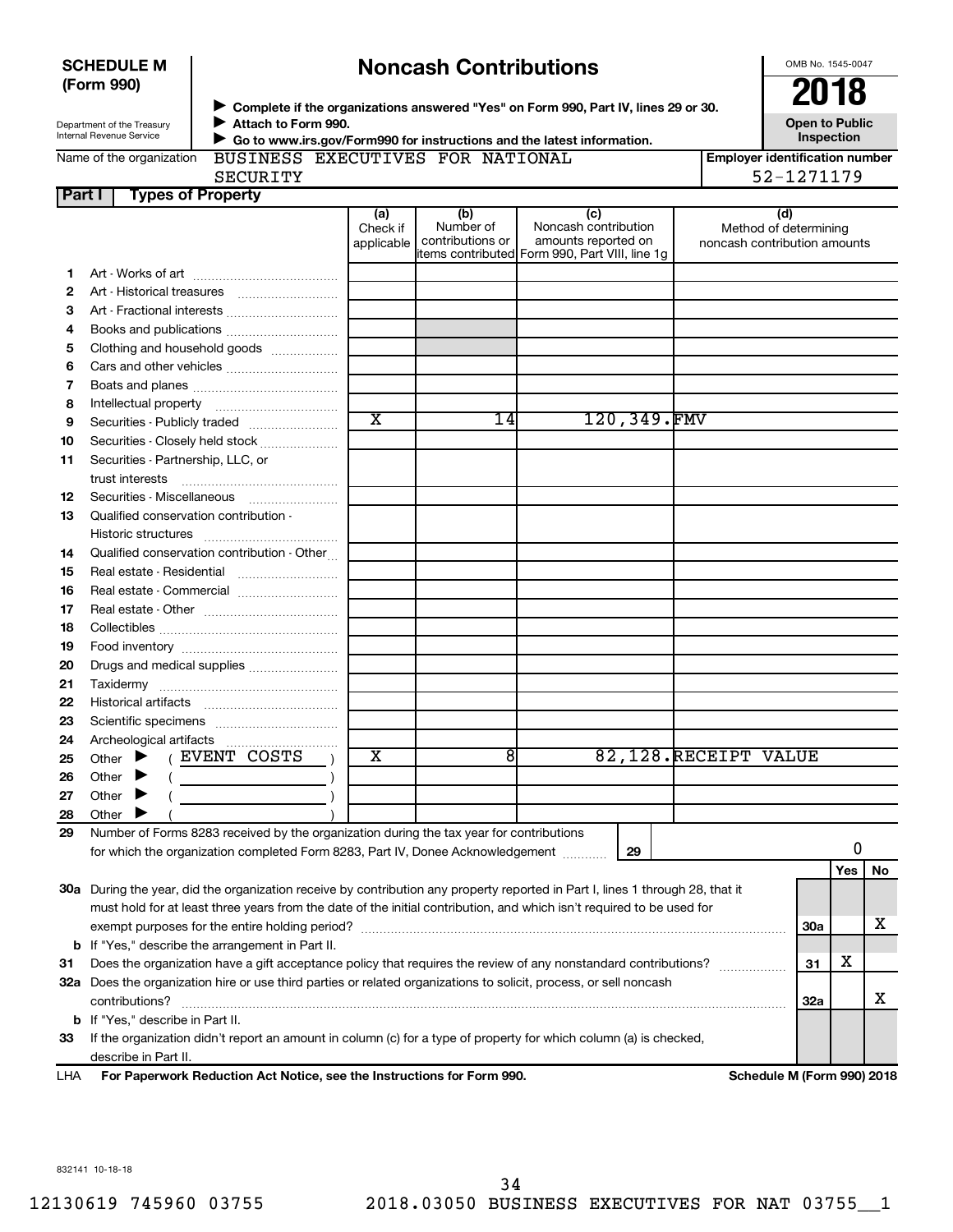|                                       |                                           |  |          |  | BUSINESS EXECUTIVES FOR NATIONAL |  |  |                                                                                                                                                                                                                                                                      |                            |
|---------------------------------------|-------------------------------------------|--|----------|--|----------------------------------|--|--|----------------------------------------------------------------------------------------------------------------------------------------------------------------------------------------------------------------------------------------------------------------------|----------------------------|
| Schedule M (Form 990) 2018<br>Part II |                                           |  | SECURITY |  |                                  |  |  | 52-1271179                                                                                                                                                                                                                                                           | Page 2                     |
|                                       | this part for any additional information. |  |          |  |                                  |  |  | Supplemental Information. Provide the information required by Part I, lines 30b, 32b, and 33, and whether the organization<br>is reporting in Part I, column (b), the number of contributions, the number of items received, or a combination of both. Also complete |                            |
| SCHEDULE M, PART I, COLUMN (B):       |                                           |  |          |  |                                  |  |  |                                                                                                                                                                                                                                                                      |                            |
|                                       |                                           |  |          |  |                                  |  |  | THE NUMBER OF CONTRIBUTIONS HAVE BEEN REPORTED ON PART I, COLUMN (B).                                                                                                                                                                                                |                            |
|                                       |                                           |  |          |  |                                  |  |  |                                                                                                                                                                                                                                                                      |                            |
|                                       |                                           |  |          |  |                                  |  |  |                                                                                                                                                                                                                                                                      |                            |
|                                       |                                           |  |          |  |                                  |  |  |                                                                                                                                                                                                                                                                      |                            |
|                                       |                                           |  |          |  |                                  |  |  |                                                                                                                                                                                                                                                                      |                            |
|                                       |                                           |  |          |  |                                  |  |  |                                                                                                                                                                                                                                                                      |                            |
|                                       |                                           |  |          |  |                                  |  |  |                                                                                                                                                                                                                                                                      |                            |
|                                       |                                           |  |          |  |                                  |  |  |                                                                                                                                                                                                                                                                      |                            |
|                                       |                                           |  |          |  |                                  |  |  |                                                                                                                                                                                                                                                                      |                            |
|                                       |                                           |  |          |  |                                  |  |  |                                                                                                                                                                                                                                                                      |                            |
|                                       |                                           |  |          |  |                                  |  |  |                                                                                                                                                                                                                                                                      |                            |
|                                       |                                           |  |          |  |                                  |  |  |                                                                                                                                                                                                                                                                      |                            |
|                                       |                                           |  |          |  |                                  |  |  |                                                                                                                                                                                                                                                                      |                            |
|                                       |                                           |  |          |  |                                  |  |  |                                                                                                                                                                                                                                                                      |                            |
|                                       |                                           |  |          |  |                                  |  |  |                                                                                                                                                                                                                                                                      |                            |
|                                       |                                           |  |          |  |                                  |  |  |                                                                                                                                                                                                                                                                      |                            |
|                                       |                                           |  |          |  |                                  |  |  |                                                                                                                                                                                                                                                                      |                            |
|                                       |                                           |  |          |  |                                  |  |  |                                                                                                                                                                                                                                                                      |                            |
|                                       |                                           |  |          |  |                                  |  |  |                                                                                                                                                                                                                                                                      |                            |
|                                       |                                           |  |          |  |                                  |  |  |                                                                                                                                                                                                                                                                      |                            |
|                                       |                                           |  |          |  |                                  |  |  |                                                                                                                                                                                                                                                                      |                            |
|                                       |                                           |  |          |  |                                  |  |  |                                                                                                                                                                                                                                                                      |                            |
|                                       |                                           |  |          |  |                                  |  |  |                                                                                                                                                                                                                                                                      |                            |
|                                       |                                           |  |          |  |                                  |  |  |                                                                                                                                                                                                                                                                      |                            |
|                                       |                                           |  |          |  |                                  |  |  |                                                                                                                                                                                                                                                                      |                            |
|                                       |                                           |  |          |  |                                  |  |  |                                                                                                                                                                                                                                                                      |                            |
|                                       |                                           |  |          |  |                                  |  |  |                                                                                                                                                                                                                                                                      |                            |
| 832142 10-18-18                       |                                           |  |          |  |                                  |  |  |                                                                                                                                                                                                                                                                      | Schedule M (Form 990) 2018 |

12130619 745960 03755 2018.03050 BUSINESS EXECUTIVES FOR NAT 03755\_\_1 35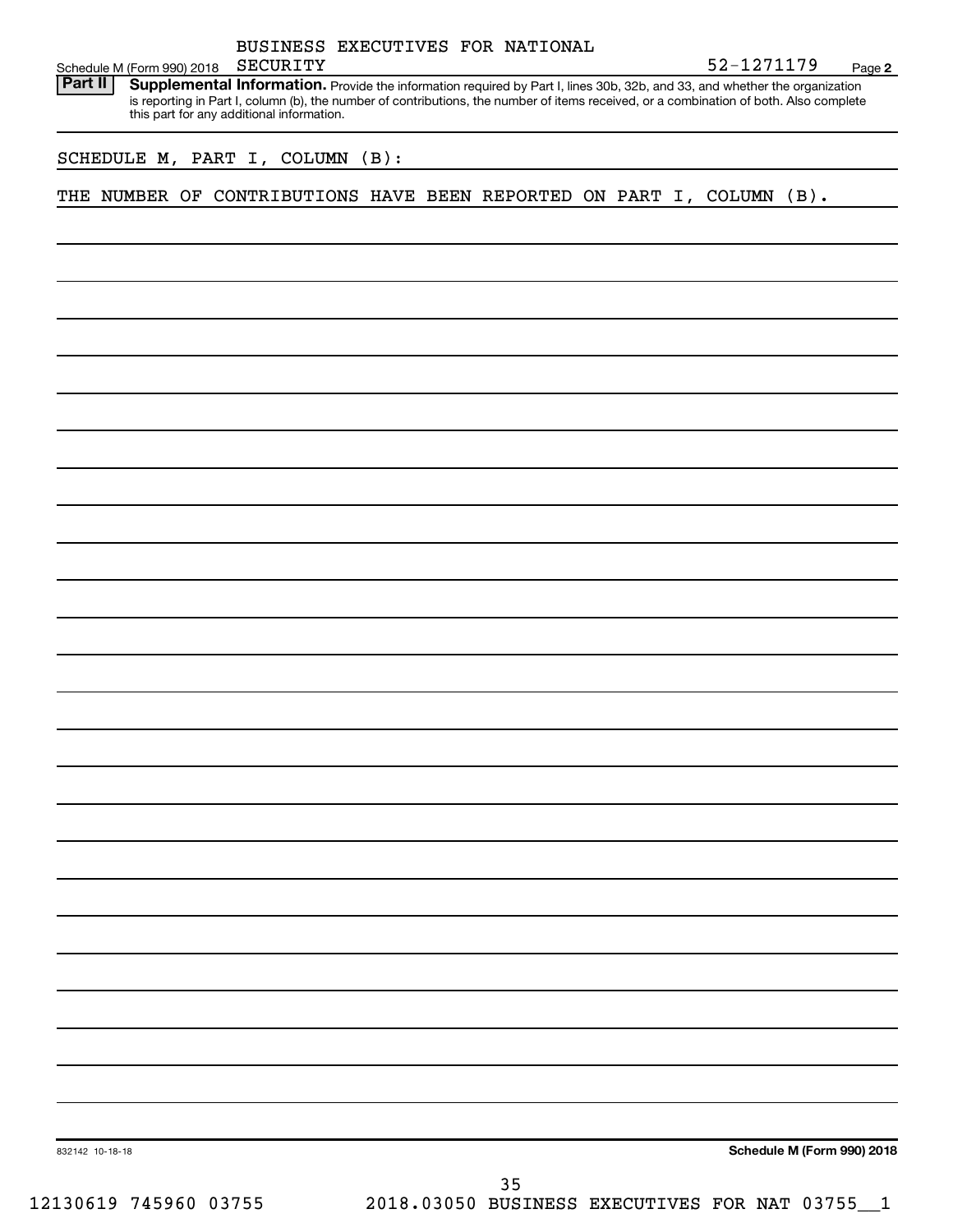**(Form 990 or 990-EZ)**

**Complete to provide information for responses to specific questions on Form 990 or 990-EZ or to provide any additional information. | Attach to Form 990 or 990-EZ. | Go to www.irs.gov/Form990 for the latest information.** SCHEDULE O **Supplemental Information to Form 990 or 990-EZ 2018**<br>(Form 990 or 990-EZ) Complete to provide information for responses to specific questions on

Department of the Treasury Internal Revenue Service Name of the organization

BUSINESS EXECUTIVES FOR NATIONAL

SECURITY 52-1271179

OMB No. 1545-0047

**Open to Public Inspection Employer identification number**

FORM 990, PART III, LINE 4A, PROGRAM SERVICE ACCOMPLISHMENTS:

STRENGTHENS U.S. SECURITY.

FORM 990, PART III, LINE 4B, PROGRAM SERVICE ACCOMPLISHMENTS:

TO MEET THESE CHALLENGES; (3) DEFENSE REFORM, WHERE, AS THE PENTAGON

SOUGHT TO OVERHAUL ITS BUSINESS OPERATIONS IN SEVERAL CRITICAL AREAS,

BENS HAS BEEN WORKING WITH DOD BUSINESS REFORM LEADERS IN SOME OF THESE

AREAS, INCLUDING TECHNOLOGY AND BUSINESS SYSTEMS REFORM.

FORM 990, PART VI, SECTION B, LINE 11B:

THE FORM 990 WAS PREPARED BY THE OUTSIDE ACCOUNTANTS AND REVIEWED BY THE CFO, CEO, COO, OUTSIDE LEGAL COUNSEL, RMTG (CPA), AND WITH THE AUDIT COMMITTEE. A FINAL COPY OF THE 990 WAS SENT TO THE ENTIRE BOARD BEFORE FILING.

FORM 990, PART VI, SECTION B, LINE 12C:

832211 10-10-18 LHA For Paperwork Reduction Act Notice, see the Instructions for Form 990 or 990-EZ. Schedule O (Form 990 or 990-EZ) (2018) COPY OF THE CONFLICT OF INTEREST POLICY IS REVIEWED AND FOLLOWED BY ALL DIRECTORS, EMPLOYEES, AND OFFICERS. UNDER THE CONFLICT OF INTEREST RULES DESCRIBED IN THE BENS BYLAWS AND IN ITS EMPLOYEE HANDBOOK, AFFECTED PERSONS ARE REQUIRED TO AFFIRMATIVELY DISCLOSE ANY INTERESTS THAT COULD GIVE RISE TO A CONFLICT, NOT JUST ANNUALLY, BUT AT THE VERY TIME THE PERSON BECOMES AWARE THAT A POTENTIAL CONFLICT ARISES. ALL DIRECTORS ARE REMINDED OF THE ORGANIZATION'S CONFLICT OF INTEREST AT EACH MEETING OF THE BOARD. IN ADDITION, BEFORE ANY PROJECT IS UNDERTAKEN WITH U.S. GOVERNMENT PARTNERS, BENS MEMBERS AND STAFF WORKING ON THE PROJECT ARE REMINDED IN WRITING OF THE BENS CONFLICT OF INTEREST REQUIREMENTS. SENIOR BENS STAFF REGULARLY 36